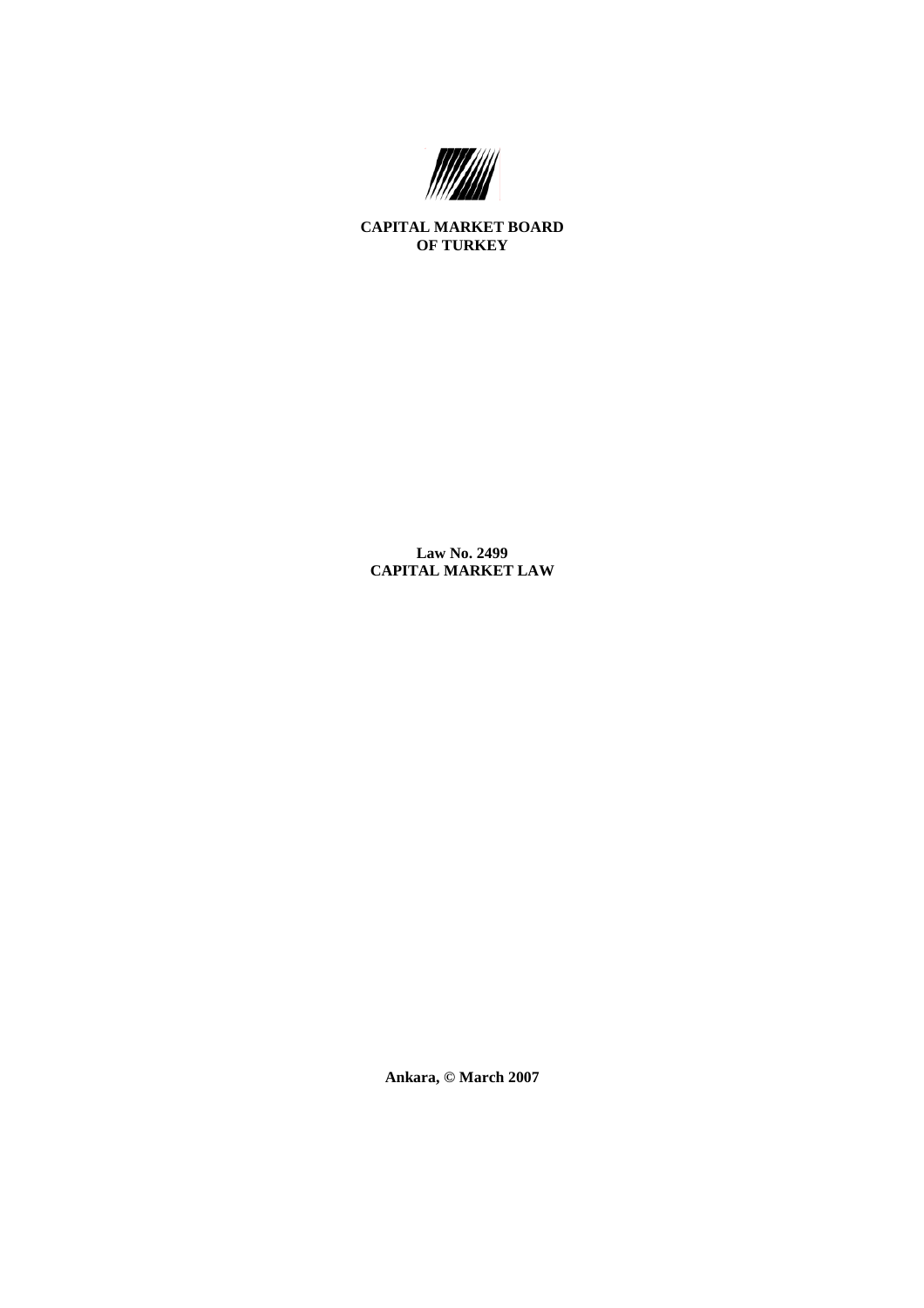**Copyright © Capital Markets Board of Turkey, March 2007**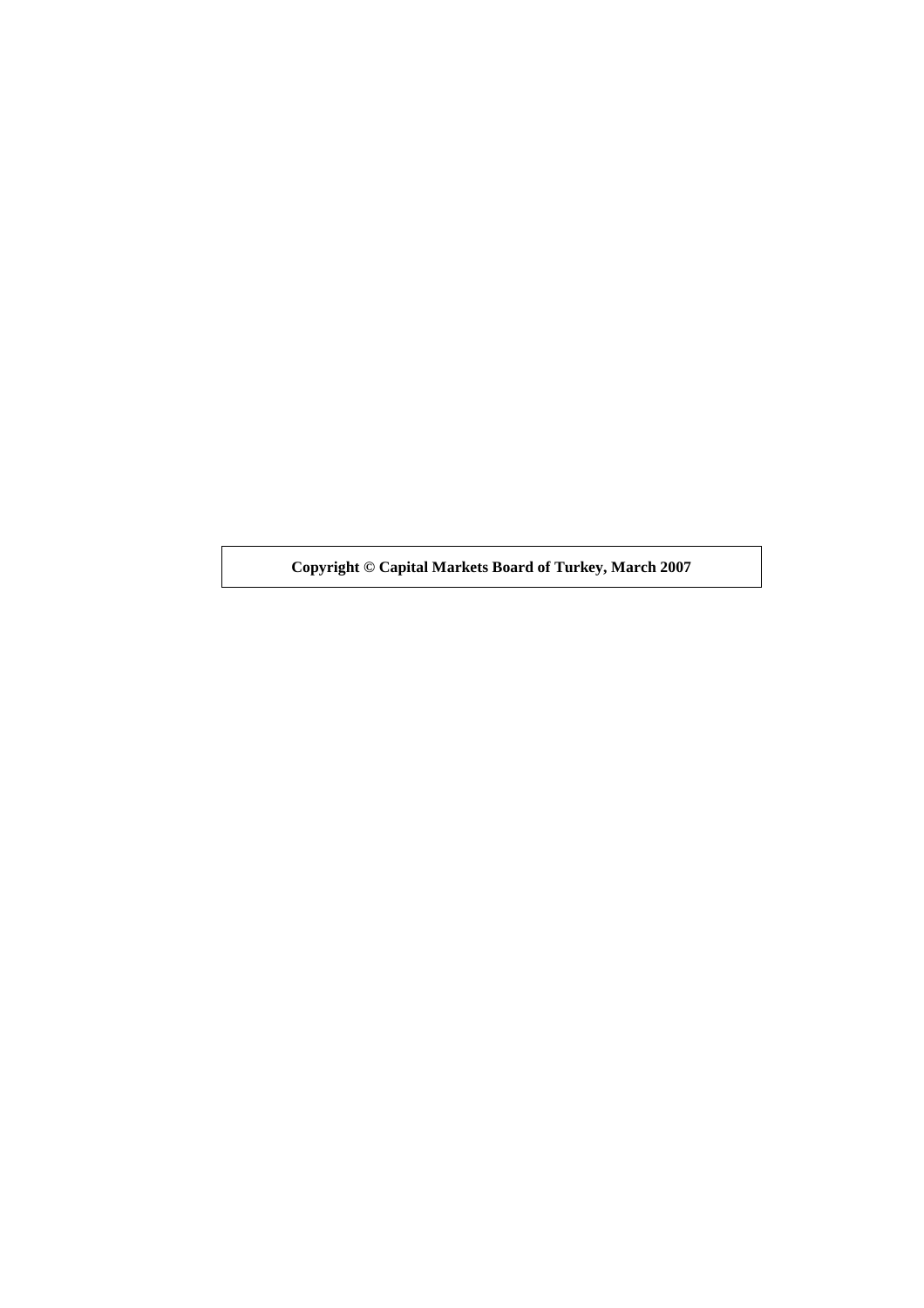### **CAPITAL MARKET LAW**

Capital Market Law No. 2499 published in the Official Gazette number 17416 on July 30, 1981.

 A subparagraph was added to Article 13 of the Capital Market Law No. 3291 published in the Official Gazette number 19126 on March 3, 1986.

 Decree By Law No. 311 dated by January 14, 1988 which revised 2 subparagraph of Article 19 and added a provisional article on January 14, 1988 published in the Official Gazette number 19740 on February 28, 1988.

 Law No. 3794 regarding the amendment to the Capital Market Law, the revision of an article in the Banking Law and the cancellation of some articles of the Decree By Law No. 35 dated by April 29, 1992 published in the Official Gazette Number 21227on May 13, 1992.

 Law No. 4487 regarding the amendments to the Capital Market Law with an amendment to one article of the Law on the Chambers of Commerce and Industry, Chambers of Commerce, Chambers of Industry, Chambers of Maritime Trade, Commodity Exchanges and the Union of Chambers of Commerce, Industry, Maritime Trade and Commodity Exchanges of Turkey published in the Official Gazette Number 23910 on December 18, 1999.

 Law No. 4629 which revised Articles 28 and 29 published in the Official Gazette number 24335 on March 3, 2001.

 Law No. 4743 which revised two paragraphs of Article 17 and subparagraph (c) of Article 28 published in the Official Gazette number 24657 on January 31, 2002.

 Law No. 5582 which revised Article 3, 13/A, 22, 28, 39, 46/A, 47, 47/A and added Article 13/B, 38/A, 38/B, 38/C, 39/A, 40/D, 46/C, three provisional article published in the Official Gazette number 26454 on March 06, 2007.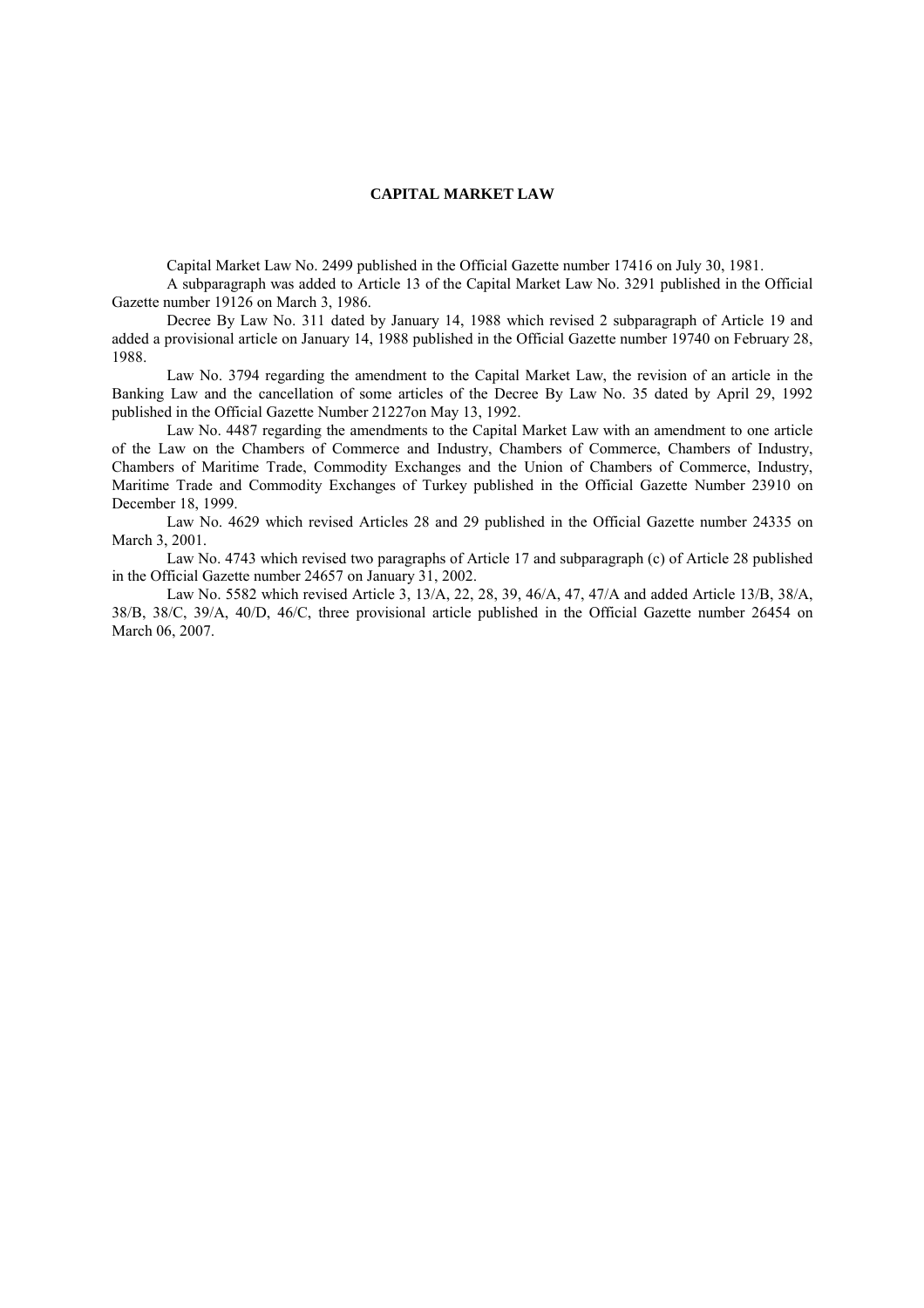## **CONTENTS**

### **CAPITAL MARKET LAW**

### **SECTION I GENERAL PROVISIONS**

Article 1- Subject and Objective Article 2- Scope Article 3- Definitions

### **SECTION II ISSUANCE, PUBLIC OFFERING, SALE AND REGISTRATION WITH THE BOARD OF CAPITAL MARKET INSTRUMENTS**

Article 4- Registration with the Board Article 5- Application to the Board and Examination Article 6- Manner of Public Offering Article 7- Sale of Capital Market Instruments to Public Article 8- Repealed Article 9- Information Submitted in Relation to Results of Sales Article 10- Amendments to the Prospectus Article 10/A- Dematerialization of Capital Market Instruments

### **SECTION III PROVISIONS RELATED TO ISSUERS AND PUBLICLY HELD JOINT STOCK CORPORATIONS**

Article 11- Common Provisions

Article 12- Registered Capital

Article 13- Issuance of Debentures and other Debt Instruments

Article 13/A- Mortgage Covered Bonds

Article 13/B- Asset Covered Bonds

Article 14- Convertible Bonds

Article 14/A- Nonvoting Shares

Article 15- Principles concerning the Distribution of Dividends and Bonus Shares

 Article 16- Standard of Accounting, Financial Statements and Reports, Announcement, Independent Auditing

Article 16/A- Special Cases of Public Disclosure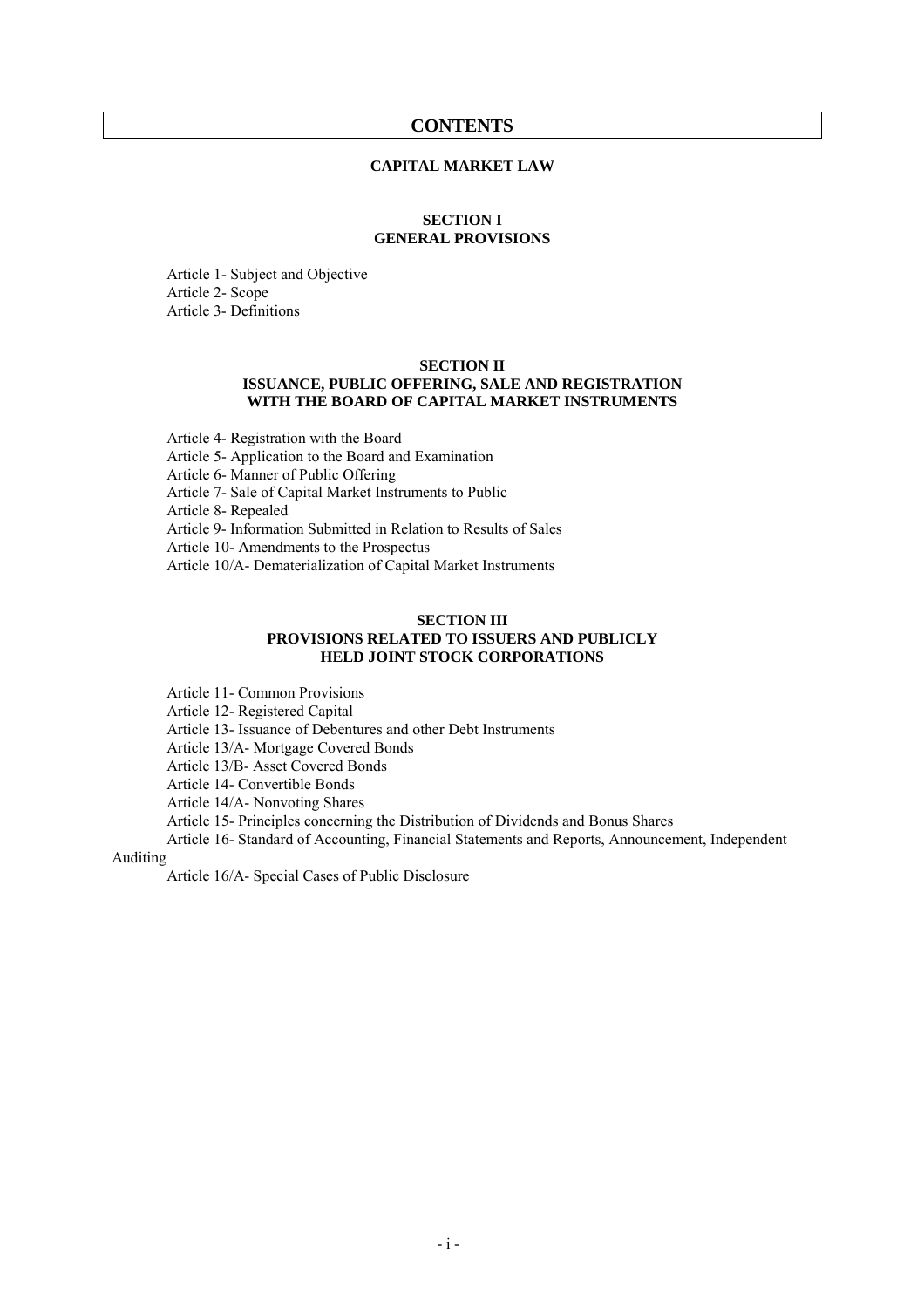### **SECTION IV THE CAPITAL MARKET BOARD**

Article 17- The Board

Article 18- Election and Appointment of the Chairman and the Members

Article 19- Conditions of Appointment and Term of Office

Article 20- Prohibitions

Article 21- Oath

Article 22- Duties and Authorities

Article 23- Administration and Work Order

Article 24- Collaboration with Other Institutions

 Article 25- The Maintenance of Confidentiality and Offenses Committed in Relation to the Money, Documents and Property of the Board

Article 26- Status of the Personnel of the Board

Article 27- Retirement and Valuation of Term of Service

Article 28- Wages and Financial Provisions

Article 29- Regulations

### **SECTION V CAPITAL MARKET ACTIVITIES AND INSTITUTIONS**

Article 30- Capital Market Activities

Article 31- Permission for Activity

Article 32- Capital Market Institutions

Article 33- Conditions for Establishment of the Intermediary Institutions

Article 34- Conditions of Operation for Intermediary Institutions

Article 35- Scope of Activities of Investment Companies

Article 36- Establishment and Operation of Investment Companies

Article 37- Mutual Funds

Article 38- Establishment and Operation of Mutual Funds

Article 38/A- Housing Finance

Article 38/B- Housing Finance Fund

Article 38/C- Asset Finance Fund

Article 39- Other Capital Market Institutions

Article 39/A- Mortgage Finance Corporations

Article 40- Stock Exchanges and Other Organized Markets

Article 40/A- Foreign Currency and Precious Metal Exchanges

Article 40/B-The Association of Capital Market Intermediary Institutions of Turkey

Article 40/C- The Organs and Statutes of the Association

Article 40/D- The Association of Appraisal Specialists of Turkey

Article 41- Repealed

Article 42- Repealed

Article 43- Repealed

Article 44- Repealed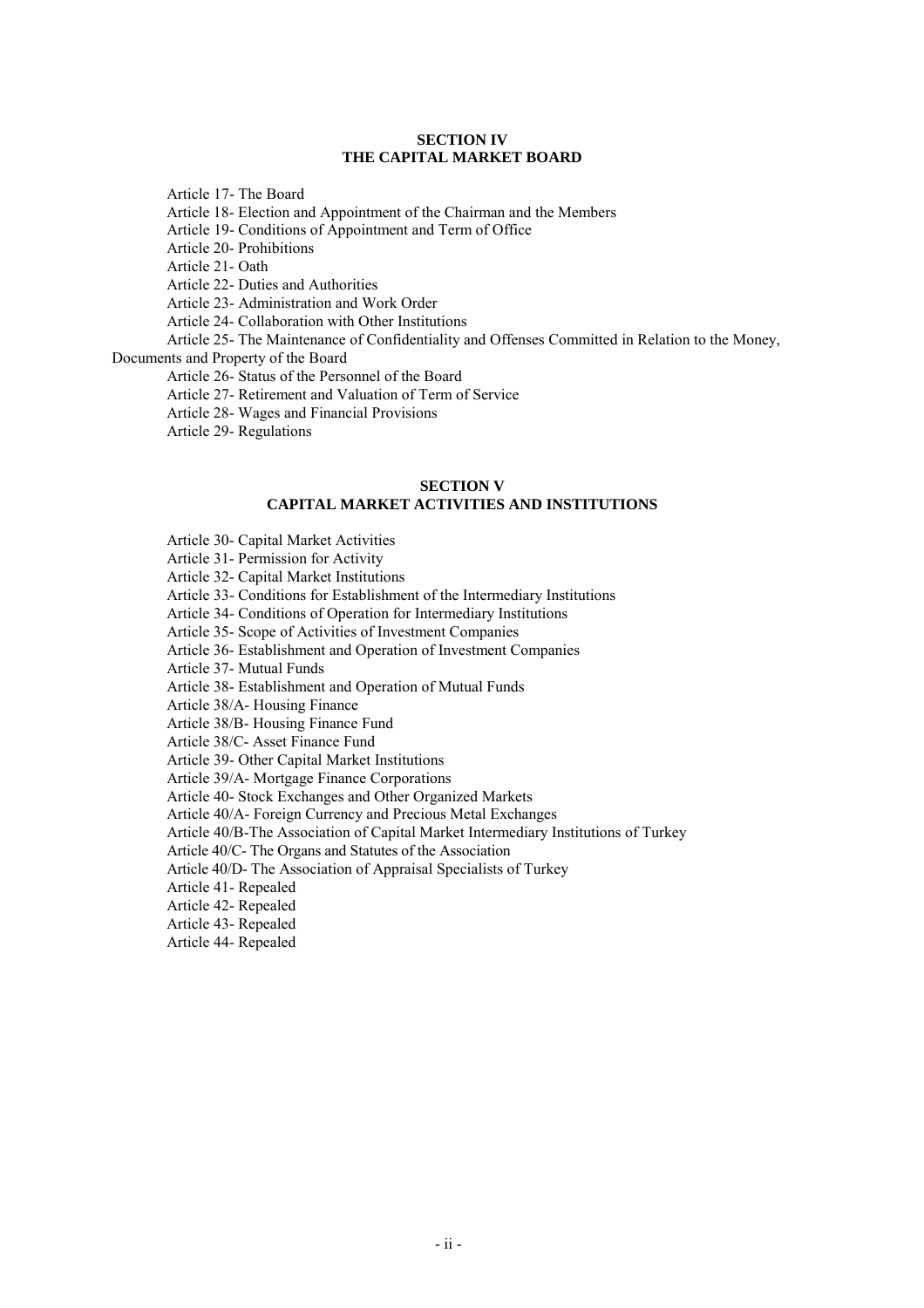### **SECTION VI OVERSIGHT AND PENAL LIABILITY**

 Article 45- Authorized Inspectors Article 46- Measures Article 46/A- Investors' Protection Fund Article 46/B- Gradual Liquidation Article 46/C- Gradual Liquidation of Mortgage Finance Corporations Article 47- Penal Liability Article 47/A- Administrative Pecuniary Punishments Article 48- Increasing the Penalties Article 49- Provisions of Procedure

### **SECTION VII MISCELLANEOUS PROVISIONS**

Article 50- Provisions Reserved and Exceptions Article 51- Enforcement Article 52- Execution

### **PROVISIONAL ARTICLES VALIDITY, AND OTHER MATTERS**

#### **CERTAIN OTHER PROVISIONAL ARTICLES**

Decree by Law No. 311 Law No. 3794 Law No. 4487 Law No. 4629 Law No. 4743 Law No. 5582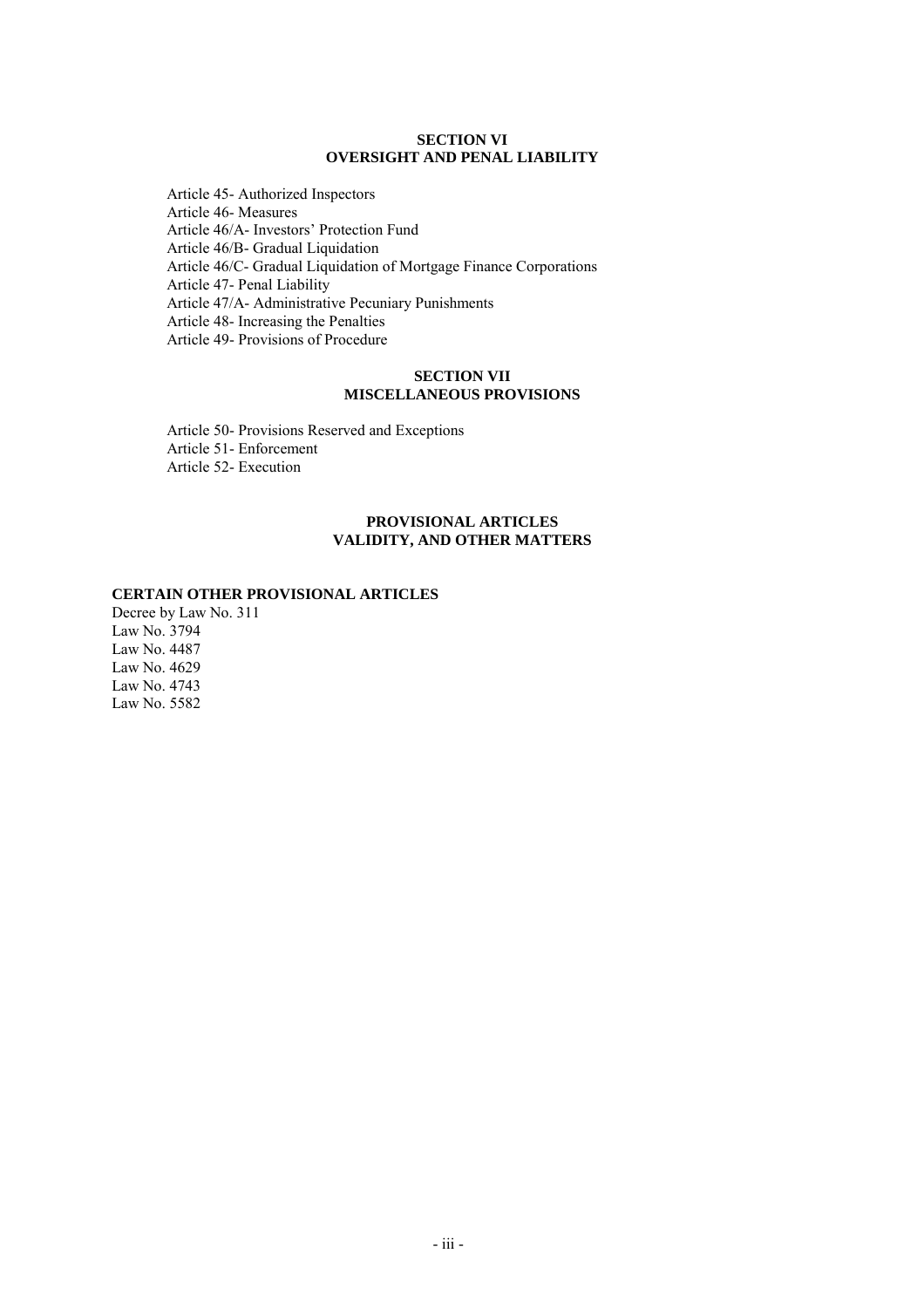### **SECTION I General Provisions**

## **Subject and Purpose**

Article 1 – The subject of this Law is to regulate and control the secure, transparent and stable functioning of the capital market and to protect the rights and benefits of investors with the purpose of ensuring an efficient and widespread participation by the public in the development of the economy through investing savings in the securities market.

#### **Scope**

 **Article 2 –**Capital market instruments and their issuance, public offering and sale; those who issue or offer them to the public; exchanges and other markets organized pursuant to Article 40 of this Law; capital market activities; capital market institutions; and the Capital Market Board are subject to the provisions of this Law. This Law does not apply to the issuance of shares not offered to the public of joint stock corporations which are not publicly held.

General provisions shall apply to matters not covered by the provisions of this Law.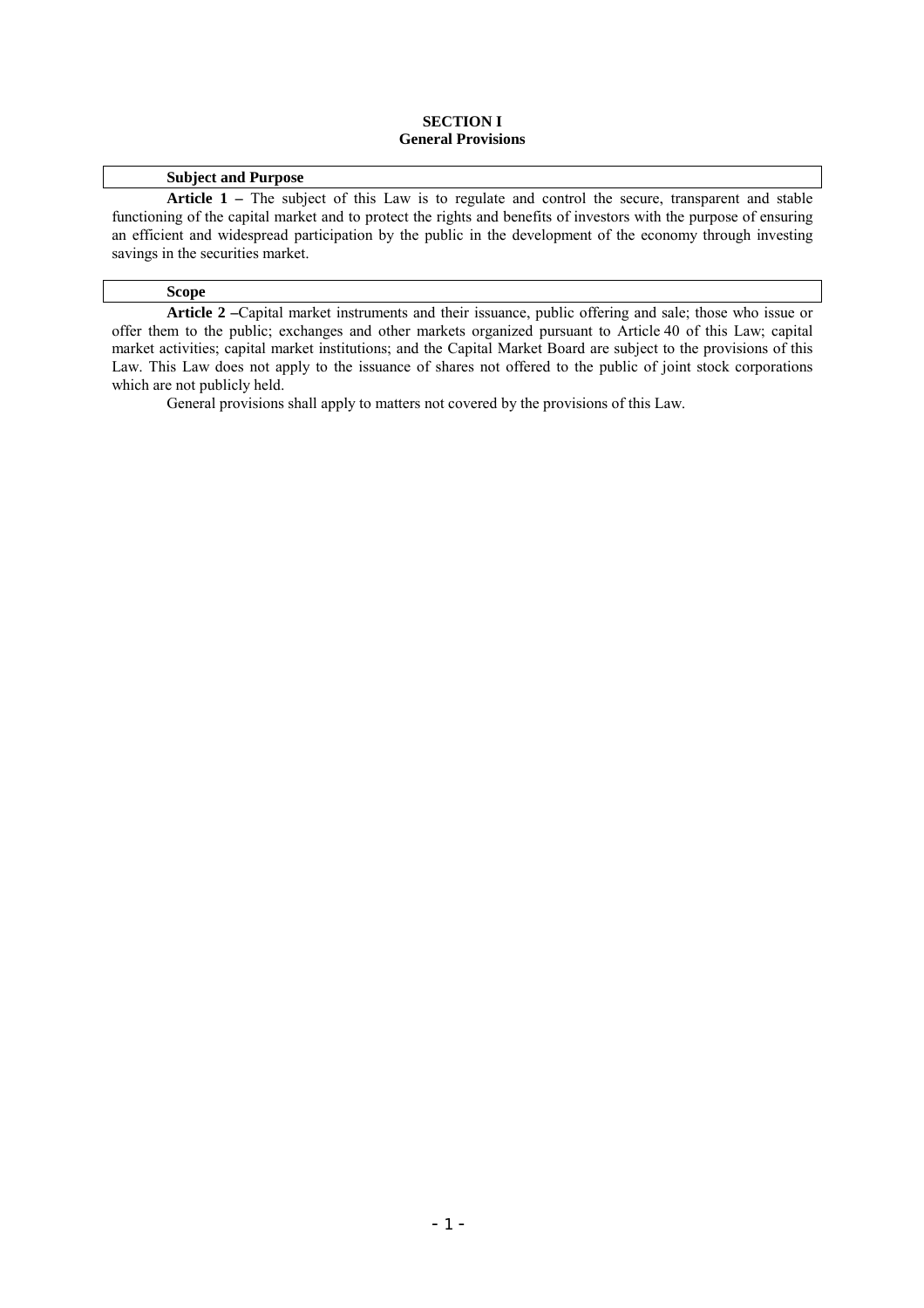#### **Definitions**

 **Article 3 –** Certain terms used in this Law are defined as follows:

a) "Board" :Capital Market Board established pursuant to SECTION IV of this Law.

b) "Capital Market Instruments" : Securities and Other Capital Market Instruments.

 "Securities" : Negotiable instruments which, represent a share or participation in the property of the issuer or an obligation of the issuer, represent a specified quantity of money, are of a series of instruments of the same nature, have the same wording, are dealt in as a medium for investment, are fungible, earn periodic income and have the terms and conditions determined by the Board.

 "Other Capital Market Instruments" :Instruments which are not Securities and which have terms and conditions determined by the Board, excluding cash, checks, bills of exchange, promissory notes and certificates of deposit.

c) "Issuing" and "Public Offer":

"Issuing": Within the context of this Law means sale of capital market instruments by the issuer with or without public offering.

 "Public Offer": Within the context of this Law means the sale of shares or stock of publicly held joint stock corporations to increase capital; continuous trading of the shares in stock exchanges or other organized markets; the invitation of the public to participate in a joint stock corporation or to act as its founder; every kind of appeal to the public for the purchase of capital market instruments.

 d) "Registered Capital": provided that there is a provision in the Articles of Association of the company, the maximum amount of capital of a joint stock corporation registered at the Trade Register, representing the maximum amount of shares that can be issued by a decision of the Board of Directors of the company, without being subject to the provisions of the Turkish Commercial Code on capital increases.

 e) "Initial Capital" means the minimum issued capital which joint stock corporations with registered capital are required to have.

 f) "Issued Capital" :Capital of joint stock corporations with registered capital, representing the shares sold.

 g) "Publicly Held Joint Stock Corporations" Within the context of this Law mean joint stock corporations whose shares have been offered to the public or which are considered to have been offered to the public.

 h) "Issuer" :Joint stock corporations, state economic enterprises, including the ones within the scope of privatization, local authorities and organizations, administrations, and other entities acting pursuant to special legislation.

i) "Intermediary Institutions" Brokerage firms and banks.

 j) "Related Minister" and "Related Ministry" State Minister and the State Ministry so assigned by the Prime Minister.

k) Mortgage Capital Market Instrument: mortgage covered bonds, mortgage backed securities, capital market instruments other than stocks that are issued by mortgage finance corporations and other capital market instruments collateralized by the receivables arising from housing finance.<sup>1</sup>

**<sup>1</sup>** This subparagraph has been added by Law No. 5582.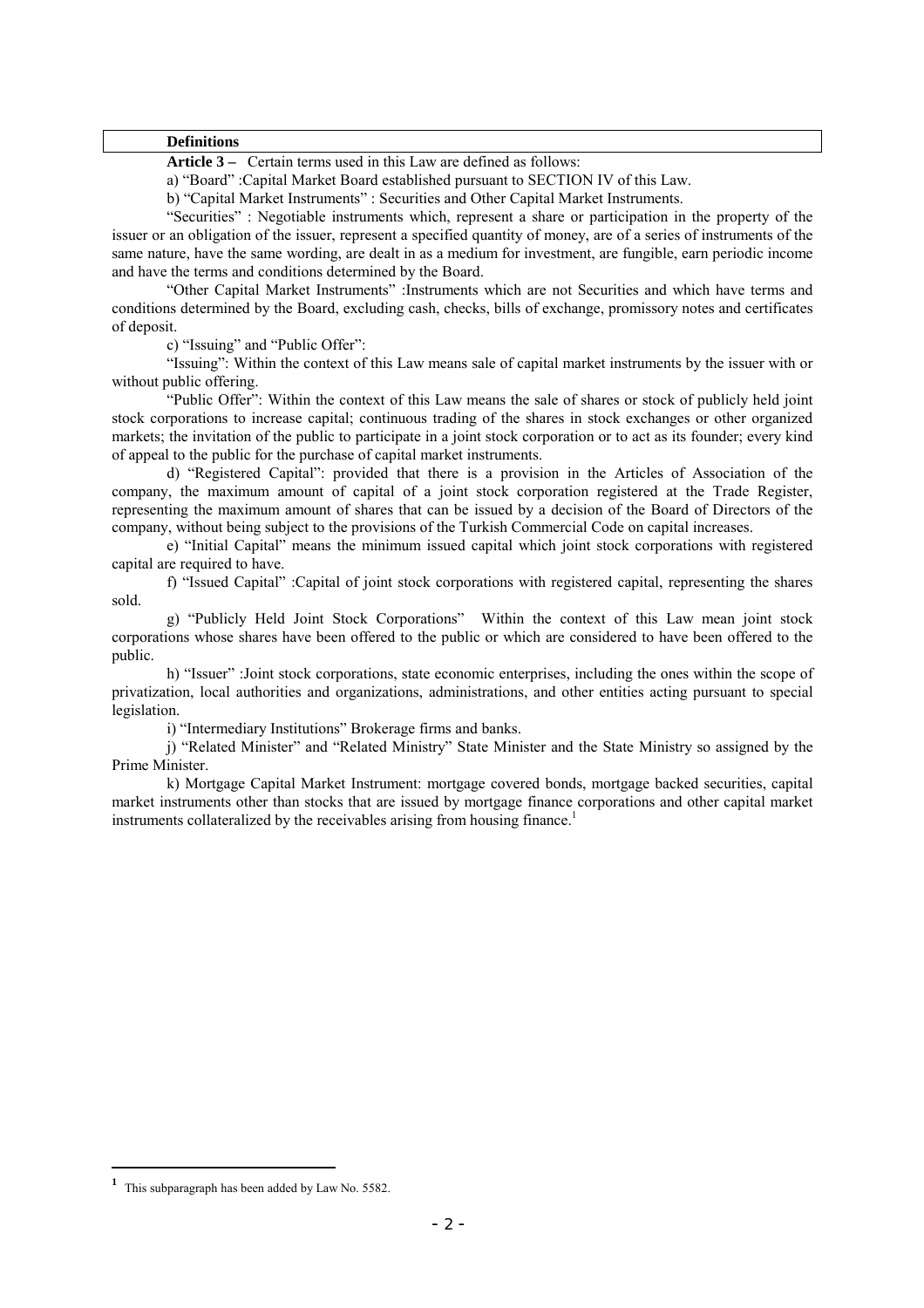### **SECTION II Issuance, Public Offer, Sale and Registration with the Board of Capital Market Instruments**

#### **Registration with the Board**

 **Article 4 –**Capital market instruments to be issued or to be offered to public are required to be registered with the Board.

 Registration of capital market instruments is not required in the case of the issuance of capital market instruments by administrations with general and annexed budget or by the Central Bank of the Republic of Turkey. However, the Board shall be informed about these issuances.

The shares of limited partnerships by shares can not be offered for sale to the public.

#### **Application to the Board and Examination**

 **Article 5 –** Information and documents determined by the Board shall be attached to the registration application.

 Any missing documents or information shall be completed within the time period determined by the Board. Applications, whose documents are not completed within the determined time period shall be cancelled.

 In the event it is decided that the explanations are not sufficient and do not reflect the truth fairly such that an exploitation of the public may occur, the Board may deny registration of the capital market instruments by stating the reason for such a denial.

 Processing of applications shall be completed within maximum thirty days. The time granted for the completion of documents shall not be taken into account in calculating this thirty day period.

### **Procedure for Public Offering**

 **Article 6 –** The information required to be disclosed in public offering of capital market instruments shall be included in the prospectus. The Board shall determine the content of the prospectus. After the registration of capital market instruments with the Board, the prospectus shall be registered with the Trade Registry and published. The public will be invited to purchase the capital market instruments by means of a circular. The principles relating to publication and the circular shall be determined by the Board.

 The announcements and explanations directed to the public may include neither inaccurate, exaggerated nor misleading information, nor may they imply directly or indirectly that registration with the Board is an official guarantee. The Board may prohibit advertisements which it considers misleading.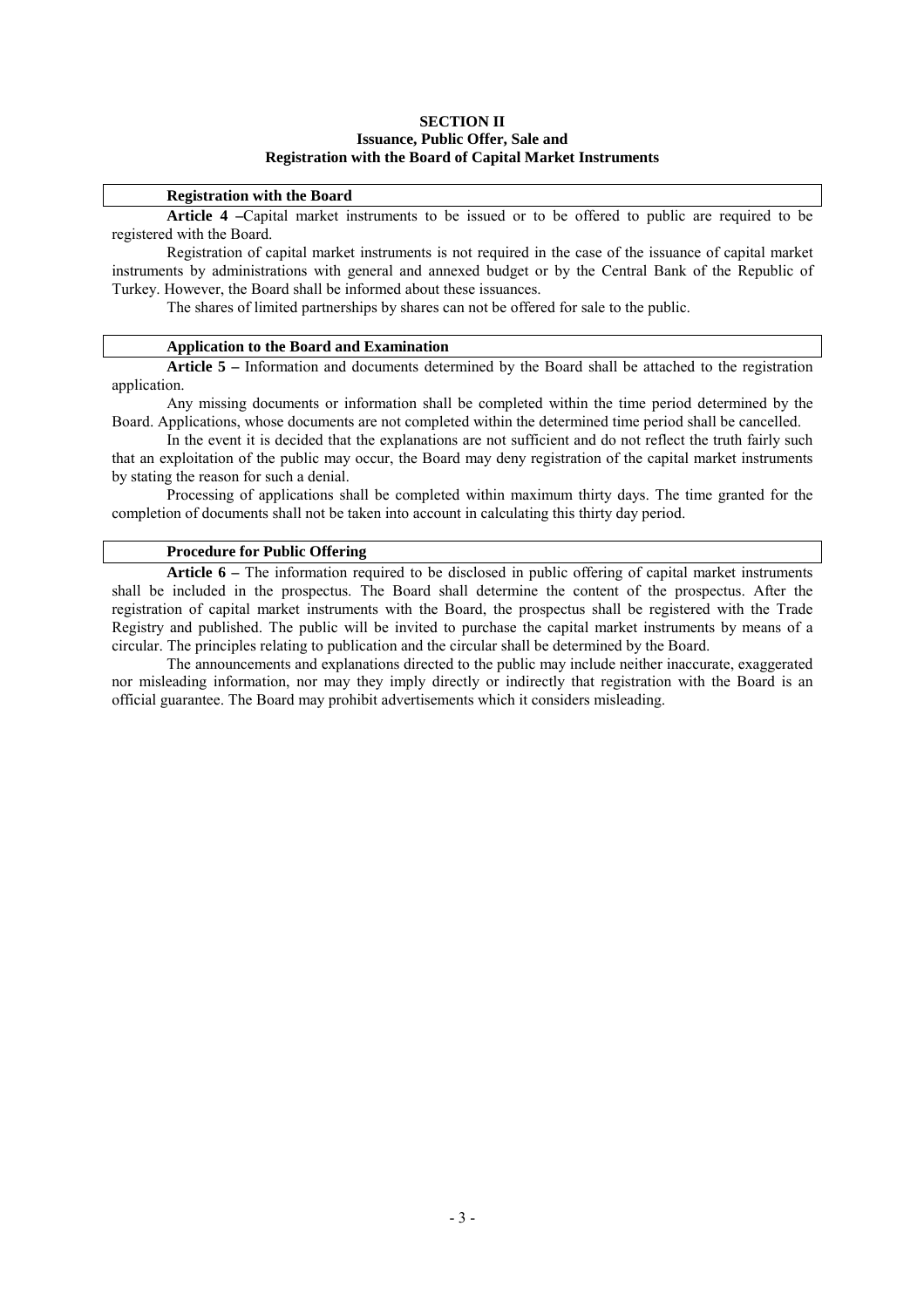#### **Sale of Capital Market instruments to the Public**

 **Article 7 –** The sale of capital market instruments to the public shall be effected within the context of the principles and within the sales period set forth in the prospectus. In order to protect the rights of share holders and investors, the Board may require that the public offer or sale of capital market instruments be effected through intermediary institutions and with a purchase commitment if deemed necessary; in cases concerning the sale of shares corresponding to unused preemptive rights in capital increases, it may require such shares to be sold with a premium if the market value is above the nominal value.

 The prospectus and the circular shall be signed by the intermediary institutions and the issuers jointly. Issuers are responsible for the fair reflection of the facts in the information contained in the documents. However, intermediary institutions that do not act with due diligence shall be responsible for the part of loss which cannot be indemnified by the issuers.

 Shares sold through public offering must be fully paid for in cash. The Board shall require, from among the founders, shareholders or intermediary institutions, as the Board shall determine, a guarantee that the shares which remain unsold within the sales period will be purchased and funded completely. This guarantee shall also cover the purchase of the shares which remain unsold at the end of this period by the founders, shareholders or intermediary institutions and the payment of the purchase price in cash.

 The delivery of capital market instruments shall be made at the time of sale; however joint stock corporations that adopt the share capital system may deliver their shares to the buyers within thirty days following the registration of the capital increase. This period is ninety days for registered shares. The right of share ownership is transferred by delivery of the shares to the buyer at that time of sale in the case of joint stock corporations that adopt the registered capital system and the provisions in the third sentence of article 395 and article 412 of the Turkish Commercial Code shall not apply in such cases. The delivery of capital market instruments to the buyer at the time of sale is obligatory, with the exception of shares.

 During the sale of capital market instruments, the Board may require persons and joint stock corporations effecting the sales to take appropriate measures to facilitate the purchase of the instruments by small investors and for protecting their rights and interests. The Board is authorized to make regulations ensuring the most extensive distribution and for assigning priority to purchases by small investors at public offerings.

## **Application to the Exchange**

**Article 8 –** Repealed.

#### **Submission of Information on the Sales Results**

**Article 9 –** Issuers and intermediary institutions which effect the public offering of capital market instruments shall inform the Board about the results of the effected sales within six working days following the expiration of the sales period.

The principles and method of conveying such information shall be determined by the Board.

### **Amendments to the Prospectus**

**Article 10 –** Issuers shall inform the Board regarding any changes in the information disclosed to the public in a prospectus within ten days of such changes.

 The principles and method of conveying such information shall be determined by the Board. Amendments shall be announced in accordance with the principles laid down in Article 6.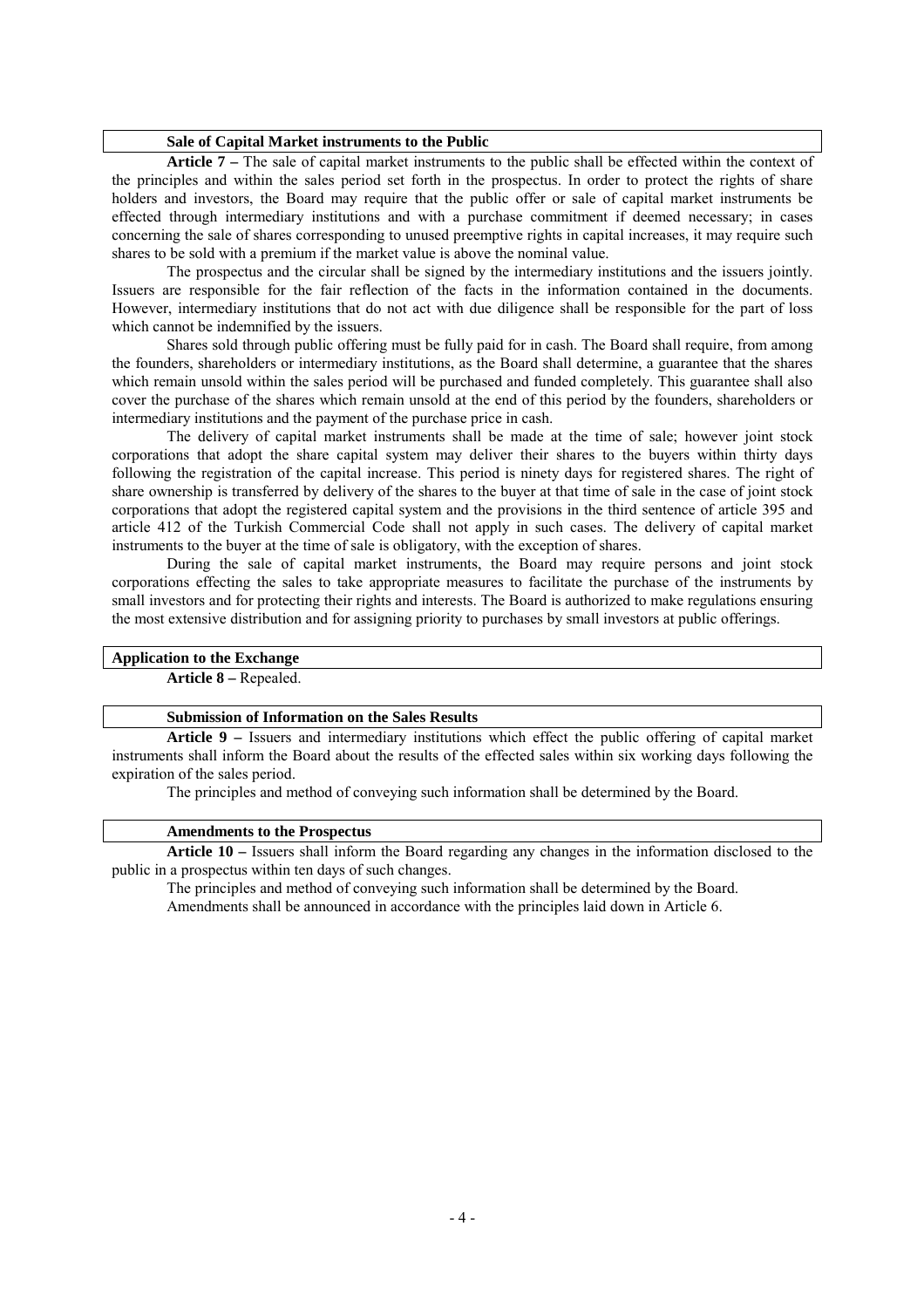### **Dematerialization of Capital Market Instruments**

**Article 10/A –** Records on capital market instruments and rights related to them shall be kept in book entry form by the Central Registry, which is a legal entity under private law. This organization shall be under the supervision of the Board. The establishment, operation, working and supervision principles of the Central Registry shall be determined by regulations promulgated by the Council of Ministers.

 The Central Registry shall keep the records in electronic format with respect to issuers, intermediary institutions and owners of rights. Notwithstanding the provision of Article 7 of this Law, certificates shall not be required for those rights that are recorded. The principles for recording the capital market instruments in registered or bearer accounts, their procedure, and the principles for related operations shall be determined by a communiqué of the Board.

 The date of notification to the Central Registry will be taken as reference in claiming against third parties the rights on the dematerialized capital market instruments.

 The Board can determine the rights to be recorded pursuant to this article and the types of related capital market instruments with respect to their types and issuers.

 In registering the transfer of shares at the share register of companies pursuant to Article 417 of the Turkish Commercial Code, the records at the Central Registry shall be taken as basis without the need for further application by any party.

 The Central Registry, issuers and intermediary institutions shall be liable in the proportion of their fault for damages to the holders of a right due to errors in the records keep.

The provisions of Article 25 of this Law shall apply to the personnel of the Central Registry.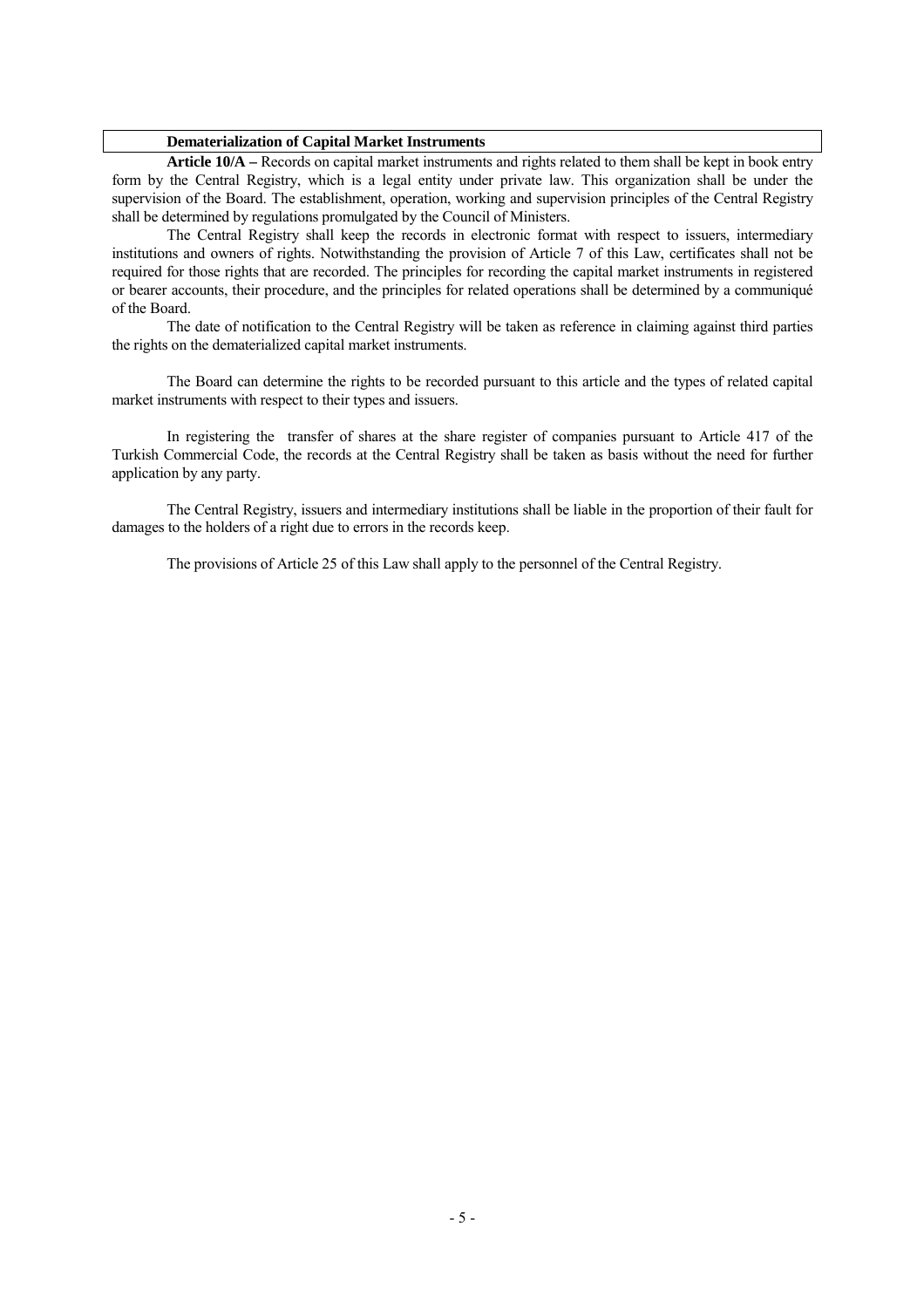### **SECTION III Provisions Related to Issuers and Publicly Held Joint Stock Corporations**

### **Common Provisions**

**Article 11 –** The shares of joint stock corporations having more than 250 stockholders shall be considered to have been offered to the public and such companies shall be subject to the provisions applicable to publicly held joint stock corporations.

 The Board shall keep records of the issuers subject to this Law. Issuers are required to inform the Board within thirty days following the date on which they learn that in any manner their capital market instruments are sold to the public or they have gained the status of a publicly held joint stock corporation. The company auditors are required to inform the Board of Directors of the issuer and the Board on the date they learn of this situation.

 If in the course of an examination by the Board it is found that securities of a company subject to this Law are being traded in a secondary market, the Board, after considering the number of direct and indirect shareholders or the value of transactions, may require that the securities be traded on a stock exchange.

 Issuers, otherwise within the scope of this Law, that are not joint stock companies, or that have not offered capital market instruments to the public, or whose total assets, gross sales revenues, or public offering totals are less than amounts specified by the Board, or who are issuing or offering to the public other capital market instruments may be partially or completely exempted by the Board from the requirements of this Law. The conditions of this exemption, the principles of issuers withdrawing from the Board registry or being withdrawn and the conditions of partial exemption from public offering regulations shall be determined by communiqués.

With the objective of facilitating circulation on national or international markets, "depository receipts" providing the same rights provided by the securities they represent may be issued in accordance with principles determined by the Board.

 The provision of Article 368 of the Turkish Commercial Code concerning notification of shareholders by registered mail of the day and place of shareholder meetings shall not apply to registered shares continuously traded on stock exchanges or other organized markets.

 In the case of a publicly held joint stock corporation, the quorum requirements set forth in Article 372 of the Turkish Commercial Code shall apply with respect to shareholders meetings concerning the matters set forth in the second and third paragraphs of Article 388 of the Turkish Commercial Code, provided that there is no contrary provision in the articles of association of the company.

 The rights set forth in Articles 348, 356, 359, 366, 367 and 377 of the Turkish Commercial Code that can, under Article 341, be exercised by shareholders representing ten percent of the equity capital of the company may, in the case of publicly held joint stock companies, be exercised by shareholders representing at least one twentieth of the paid-in capital of the company.

 The approval of the Board is required prior to making application to the Ministry of Industry and Commerce for an amendment to the articles of association of a publicly held joint stock company.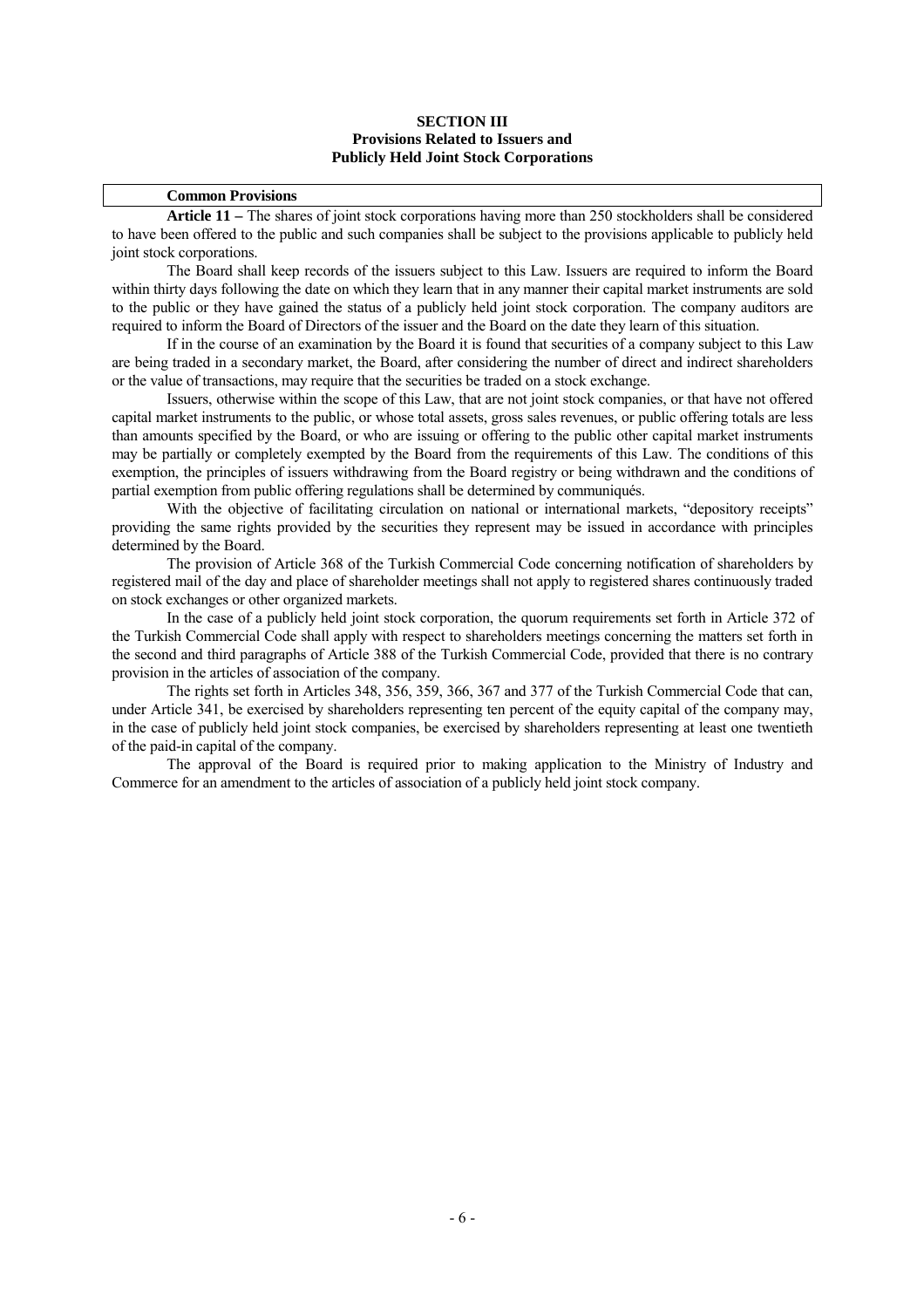#### **Registered Capital**

 **Article 12 –** Joint stock corporations established for the purpose of offering their securities to the public, or previously established joint stock corporations intending to offer their securities to the public by increasing their capital may adopt the registered capital system, provided that they obtain the permission of the Board.

 The declared capital of such companies shall be the amount of their issued capital, and the Board of Directors may increase the capital of the company by issuing new shares up to the amount of registered capital stated in the Articles of Association without complying with the provisions of the Turkish Commercial Code concerning capital increases.

New shares are not to be issued, unless the already issued shares are completely sold and their values are paid.

 The initial capital of the joint stock corporations with registered capital shall not be less than such amount as shall be determined by the Board and the amount of issued capital shall be indicated on the documents bearing the title of the corporation. The power to restrict the rights of shareholders obtaining new shares shall not be used in a way causing inequalities among the shareholders.

In order for the Board of Directors to adopt resolutions to issue privileged shares and shares with a premium over their nominal value or to limit shareholders' preemptive rights, or to restrict the rights of holders of privileged shares, the Articles of Association must authorize such actions.

In the circumstances enumerated in the first subparagraph of Article 381 of the Turkish Commercial Code, members of the board of directors, auditors and shareholders whose rights have been violated by decisions of the board of directors pursuant to this article may, open a suit in annulment case within thirty days following the announcement of the decision at the commercial court at the location of the headquarters of the corporation. In this case, the provisions of Articles 382, 383 and 384 of the Turkish Commercial Code related to the annulment of general assembly decisions are applied. The company is obliged to inform the Board of the situation up until the end of three working days following the date when they learned that a lawsuit has been opened.

 Decisions with respect to matters covered by this article made by the Board of Directors pursuant to authority granted by the Articles of Association shall be announced in the manner determined by the Board.

 Joint stock corporations may withdraw from the registered capital system with the permission of the Board, and the Board may also remove from the system companies that cease to qualify for the system.

### **Issuance of Debentures and Other Debt Instruments**

 **Article 13 –** The total value of debentures and other debt instruments that may be issued as capital market instruments by a publicly held joint stock corporation may not exceed the balance remaining after deducting the losses, if any, from the total sum of the outstanding and paid up capital as shown on the latest independently audited financial statement and submitted to the Board plus reserves plus the revaluation fund approved by the general assembly.

 The issue limits of debentures and other debt securities of local administrations and organizations, administrations, and entities acting according to their special legislation, and of state economic enterprises including the ones in the scope of privatization according to the legislation shall be determined by the Council of Ministers. In this case, the limits set forth by the special laws shall not apply.

 The issue limits on debentures and other debt instruments to be issued by joint stock corporations which are set forth in Article 422 of the Turkish Commercial Code may be increased in general or by sectors by the Council of Ministers if it is deemed necessary.

The issue limits established by legislation shall not apply to issues with a Treasury guarantee.

 New debentures and other debt instruments of the same class may not be issued, unless the already issued debt securities are completely sold or those which remain unsold are cancelled.

 The Articles of Association may authorize the Board of Directors to issue debentures and other debt instruments. In this case, the provisions of Articles 423 and 424 of the Turkish Commercial Code shall not apply.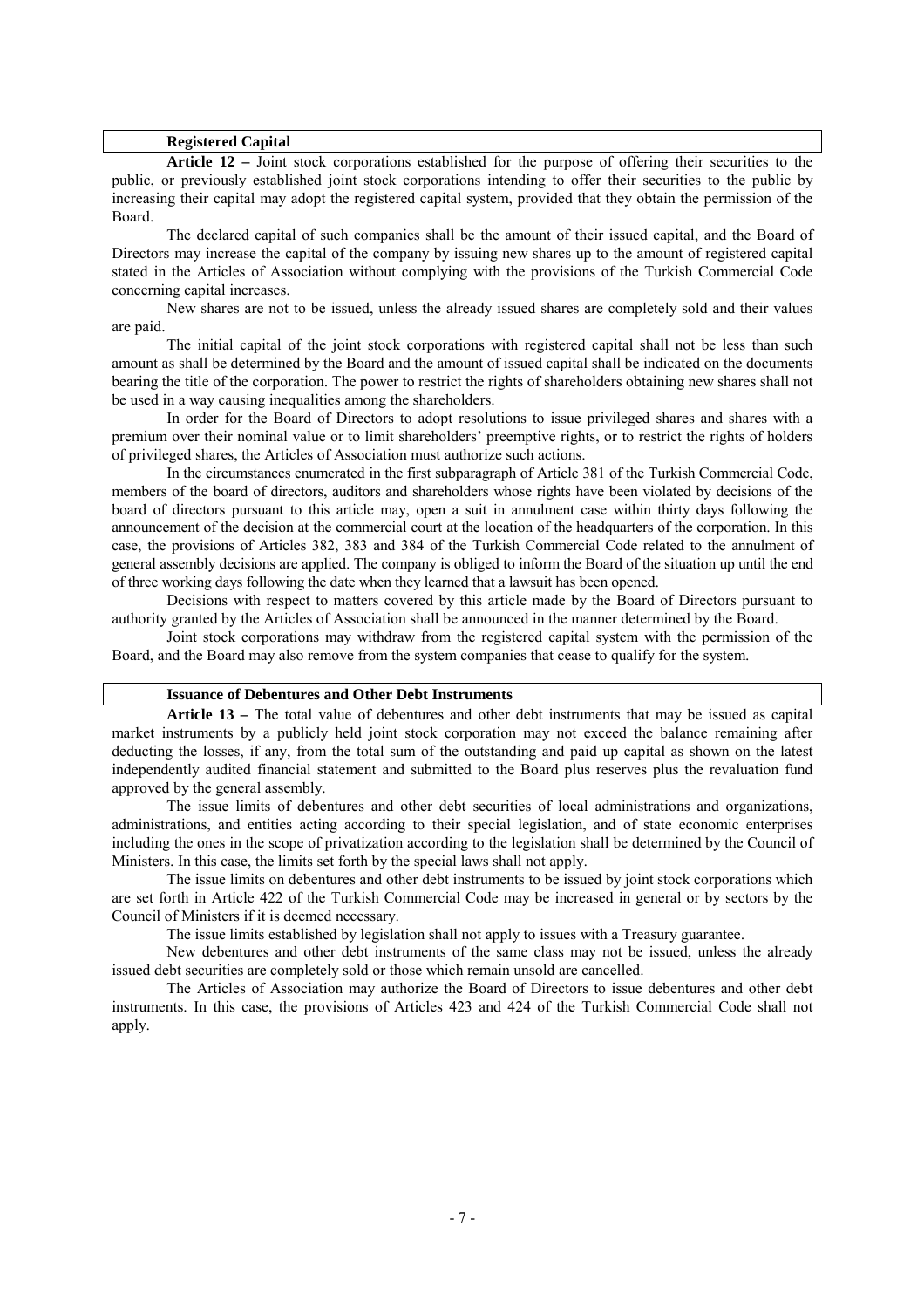### **Mortgage Covered Bonds<sup>2</sup>**

 **Article 13/A –** Mortgage covered bonds are debt securities which provide full recourse to the issuer and secured by assets in the cover pools. Mortgage covered bonds can be issued by banks and mortgage finance corporations defined in Article 39/A of this law.

Issuers are required to register the collateral assets in a cover pool, apart from their other assets,. The registration procedures of assets shall be determined by the Board, upon the consent of the Banking Regulation and Supervision Agency. The Board, upon the consent of the Banking Regulation and Supervision Agency, may oblige registration of the assets in the cover pool by a third party registration agency as well.

The cover pool may consist of receivables secured by mortgages on authorized houses and authorized other real estate properties, substitute assets and hedging arrangements against the risks associated with these. No assets other than these may be included in the cover pool.

For receivables secured by mortgages on authorized houses, no portion of a receivable in excess of 75% of the house value securing the receivable and for receivables secured by mortgages on other authorized real estate properties, no portion of the receivable in excess of 50% of the real estate value securing the receivable are considered in the calculation of the cover value. For receivables secured by mortgages on authorized houses and authorized other real estate properties to be included in the cover pool, all the payments due up to date of inclusion must have been made by the debtor.

Substitute assets may consist of cash, domestic public debt instruments, securities issued under treasury guarantee, securities issued by governments or central banks of OECD member states and other similar securities found appropriate by the Board.

Receivables secured by mortgages on other authorized real estate properties and substitute assets may not be higher than 15% of the cover pool for each.

Issuers may enter into contracts in order to protect assets in the cover pool from interest rate, currency, credit and similar risks. These contracts are also part of the cover pool.

At all times until redemption of the mortgage covered bonds,

a) The nominal value of the assets in the cover pool must equal or exceed the nominal value of the mortgage covered bonds.

b) The yield from the assets in the cover pool must equal or exceed the yield of the mortgage covered bonds.

c) The revenue from the assets in the cover pool must meet the payments to the mortgage covered bond holders in terms of amount and payment time.

d) The net present value of the assets in the cover pool must exceed the net present value of the mortgage covered bonds by 2%.

The principles regarding the execution of this article shall be determined by the Board.

Additional assets can be included in the cover pools in case of issuance of additional mortgage covered bonds or in order to comply with the principles written in paragraph 8. With the consent of the cover monitor, the issuers may take out or replace an asset in the cover pool for good cause.

Issuers must appoint a cover monitor approved by the Board. The qualifications of the cover monitor shall be defined by the Board. In order to protect the rights of the mortgage covered bond holders, The Board may request replacement of the cover monitor or may replace the cover monitor ex officio.

The cover monitor are required to inspect.

a) The establishment of the cover pool and the qualifications of the assets in the cover pool.

b) The existence of the assets in the cover pool and the amendments in the qualifications of these assets.

c) Registration of the assets in the cover pool by a third party registration agency if the Board obliges such registration.

d) Conformity with regard to principles laid down in paragraph 8.

with respect to this article and report to the issuer and the Board according to principles determined by the Board.

The cover monitor is entitled to demand any kind of information from the issuer, registration agency and the title offices, to inspect relevant records and get information from the employees. The issuer, the registration agency and title offices are obliged to provide the information and documents requested by the cover

**<sup>2</sup>** This Article has been amended by Law No. 5582.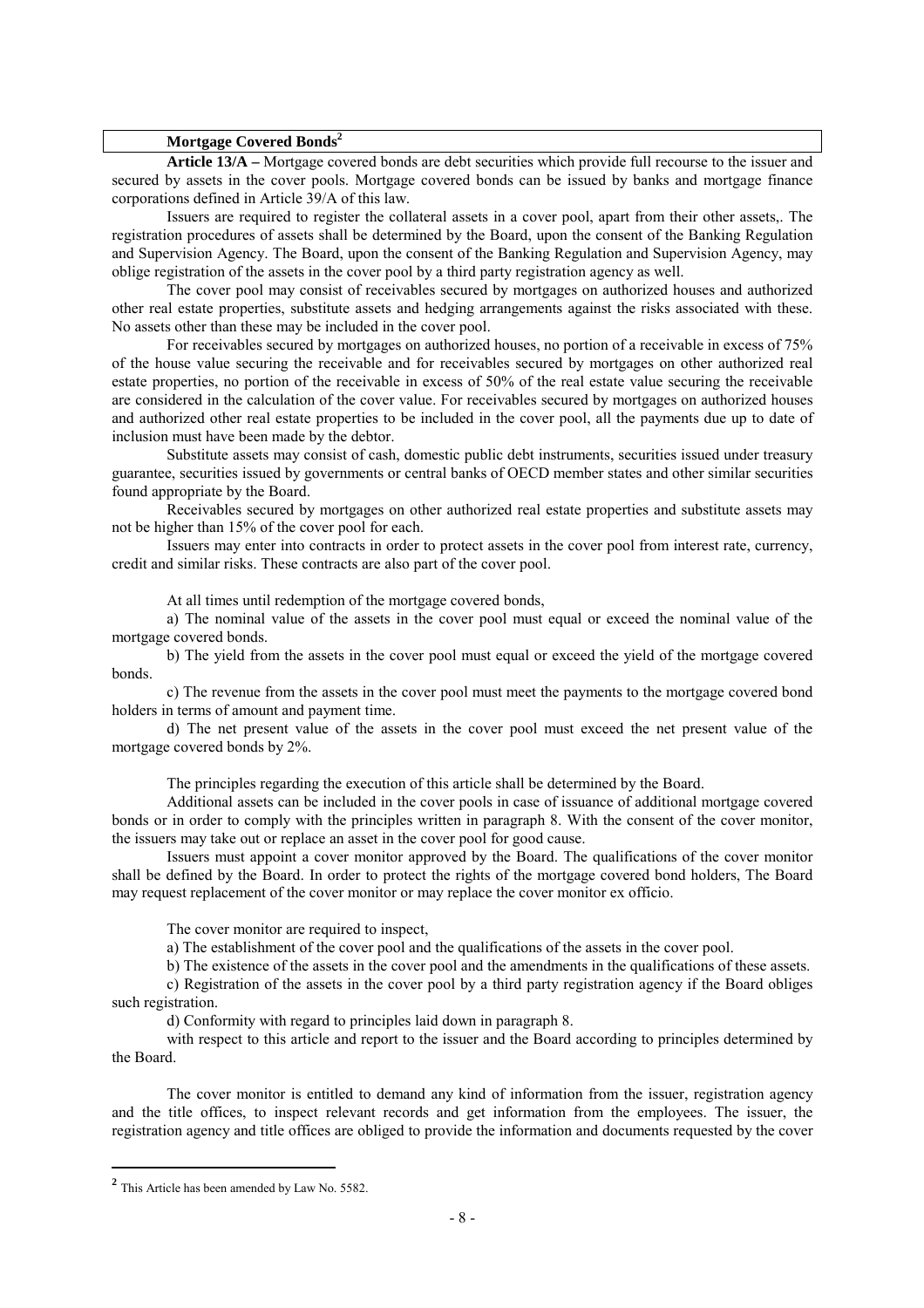monitor. If the cover monitor is blocked to reach the information and documents he requested, he shall inform the Board immediately.

Until the mortgage covered bonds are redeemed, the assets in the cover pool cannot be used for any other purposes other than securing the mortgage covered bonds, cannot be pledged, cannot be used as collateral, cannot be distrained including the collection of the public receivables, can not be subject to precautionary measure decisions of courts and cannot be included into the bankruptcy process.

The contracts made for the purpose of protecting the assets in the cover pool from risks must have a clause that prohibits the counterparty from terminating the contract in the event of bankruptcy of the issuer.

In case an issuer fails to meet its obligations related to covered bonds, the management of the issuer is taken over by public authorities, the operation license of the issuer is cancelled, or the issuer goes bankrupt, the income of the assets in the cover pool shall be used primarily to make payments to the mortgage covered bond holders and counterparties of the contracts made for the purpose of protecting the assets in the cover pool from risks. In this case the Board is authorized to decide for,

a) Liquidation of the assets in the cover pool, early redemption of the mortgage covered bonds, and appointment of a manager to manage relevant transactions; or gradual liquidation of the assets in the cover pool, and appointment of Investor Protection Fund to manage liquidation.

b) Transfer of all assets in the cover pool and liabilities related to the mortgage covered bonds to another qualified issuer.

c) Appointment of a manager, who will manage the assets in the cover pool and make payments to the mortgage covered bond holders with the income of the assets in the cover pool.

The Board is authorized to decide to compensate the manager or the Investor Protection Fund in exchange for their services out of the assets in the cover pool and to determine principles regarding calculation of the amount of the compensation.

In case the issuer fails to meet its obligations related to covered bonds and the assets in the cover pool are not enough to pay the receivables of the mortgage covered bond holders, mortgage covered bond holders have the same rights with the other creditors over the other assets of the issuer.

The limits set in Article 13 are not applicable for mortgage covered bonds. Issue limits, issuing requirements, the contracts made for the purpose of protecting the assets in the cover pool from risks and the procedure for registration of these securities with the Board and any other issues regarding mortgage cover bonds shall be determined by the Board.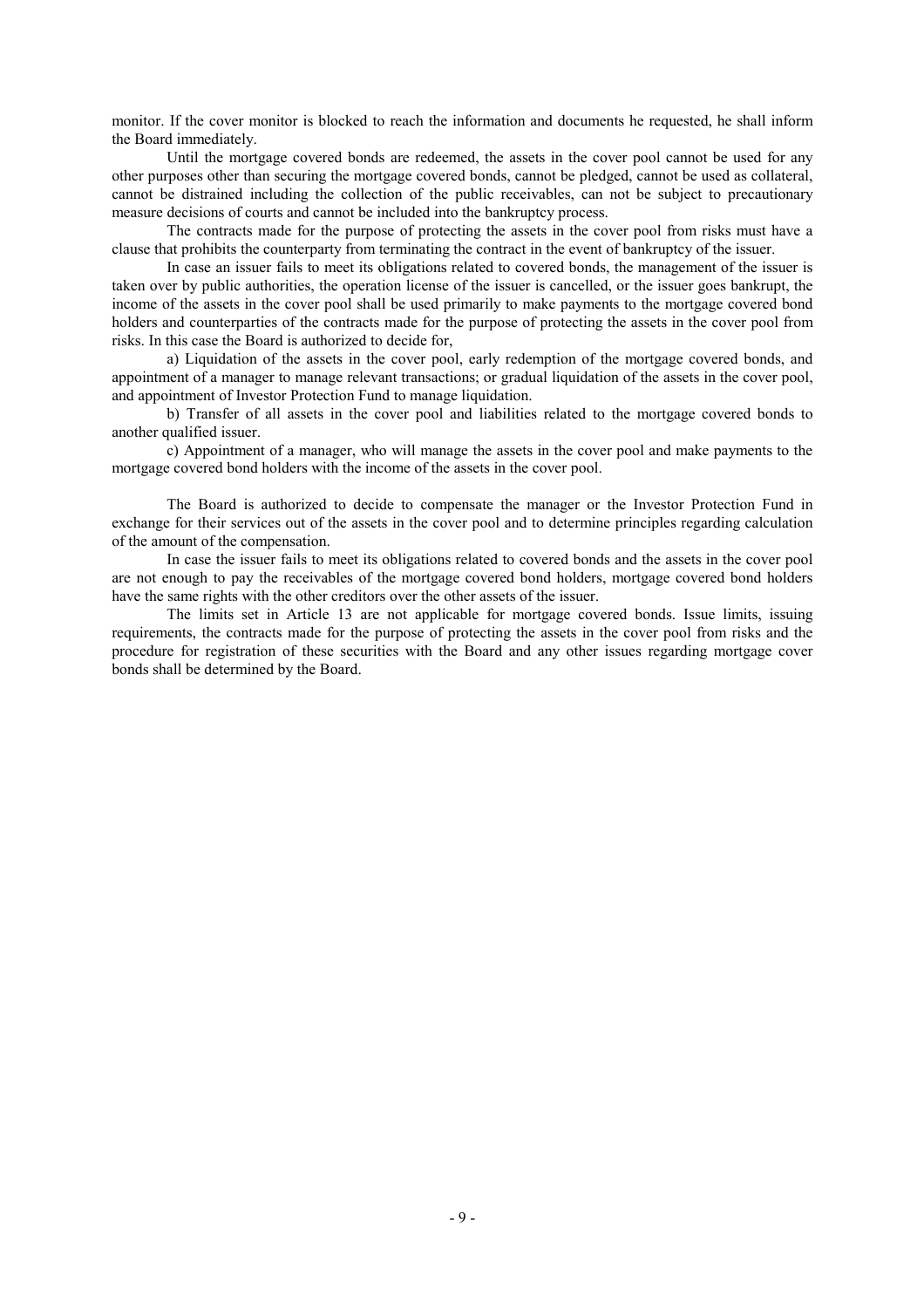#### **Asset Covered Bonds <sup>3</sup>**

**Article 13/B** – Asset covered bonds are debt securities provide full recourse to the issuer and secured by assets in the cover pools. Eligible issuers, issue limits, issue requirements, types of assets that can be used as cover assets, limitations, valuation and reporting standards regarding cover assets shall be determined by the Board.

 Standards related to registration of cover assets shall be determined by the Board upon the consent of the Banking Regulation and Supervision Agency.

 The Board may oblige the issuers to appoint a cover monitor. The cover monitor is required to inspect the existence and quality of the cover assets, establishment of the cover pools, and registration of the assets in the cover pools, and report to the issuer and the Board the results in accordance with the principles determined by the Board.

 The cover monitor is entitled to demand any kind of information from the issuer, registration agency and the title offices, to inspect relevant records and get information from the employees. The issuer, the registration agency and the title offices are required to provide the information and documents requested by the cover monitor. If the cover monitor is blocked to reach the information and documents he requested, shall inform the Board immediately.

 Until the asset covered bonds are redeemed, the assets in the cover pool cannot be used for any purpose other than securing the asset covered bonds, cannot be pledged or used as a collateral, cannot be distrained including the collection of the public receivables, be subject to precautionary measure decisions of courts or be included in the bankrupt's estate.

 The Board, upon the consent of the Banking Regulation and Supervision Agency, may oblige the registration of the assets in the cover pool by a third party registration agency as well.

 The qualifications of the cover monitor shall be defined by the Board. In order to protect the rights of the mortgage covered bond holders, The Board may request the replacement of the cover monitor or may replace the cover monitor ex officio.

### **Convertible Bonds**

 **Article 14 –** The conditions and procedures related to the manner, issuance and conversion of convertible bonds shall be determined and announced by the Board.

 The General Assembly or the Board of Directors of joint stock corporations may not adopt resolutions preventing the utilization of the rights of holders of convertible bonds.

 Joint stock corporations that have adopted the registered capital system may not issue convertible bonds that would cause the total of the shares to be issued upon conversion together plus the issued capital of the company to exceed the registered capital of the company.

### **Nonvoting Shares**

 **Article 14/A-** If permitted by the company's Articles of Association, Joint stock corporations may issue and offer to the public nonvoting shares that are preferred with respect to dividends.

 The issuance of nonvoting shares, their share of the capital, the nature of the privileges to be granted at the profit distribution for the share certificates representing these shares, the form, content and kind of shares, privileges other than with respect to dividends, the principles of utilization of such shares, and requirements and procedures with respect to the public offering and sale of such shares shall be determined by the Board.

**<sup>3</sup>** This Article has been added by Law No. 5582.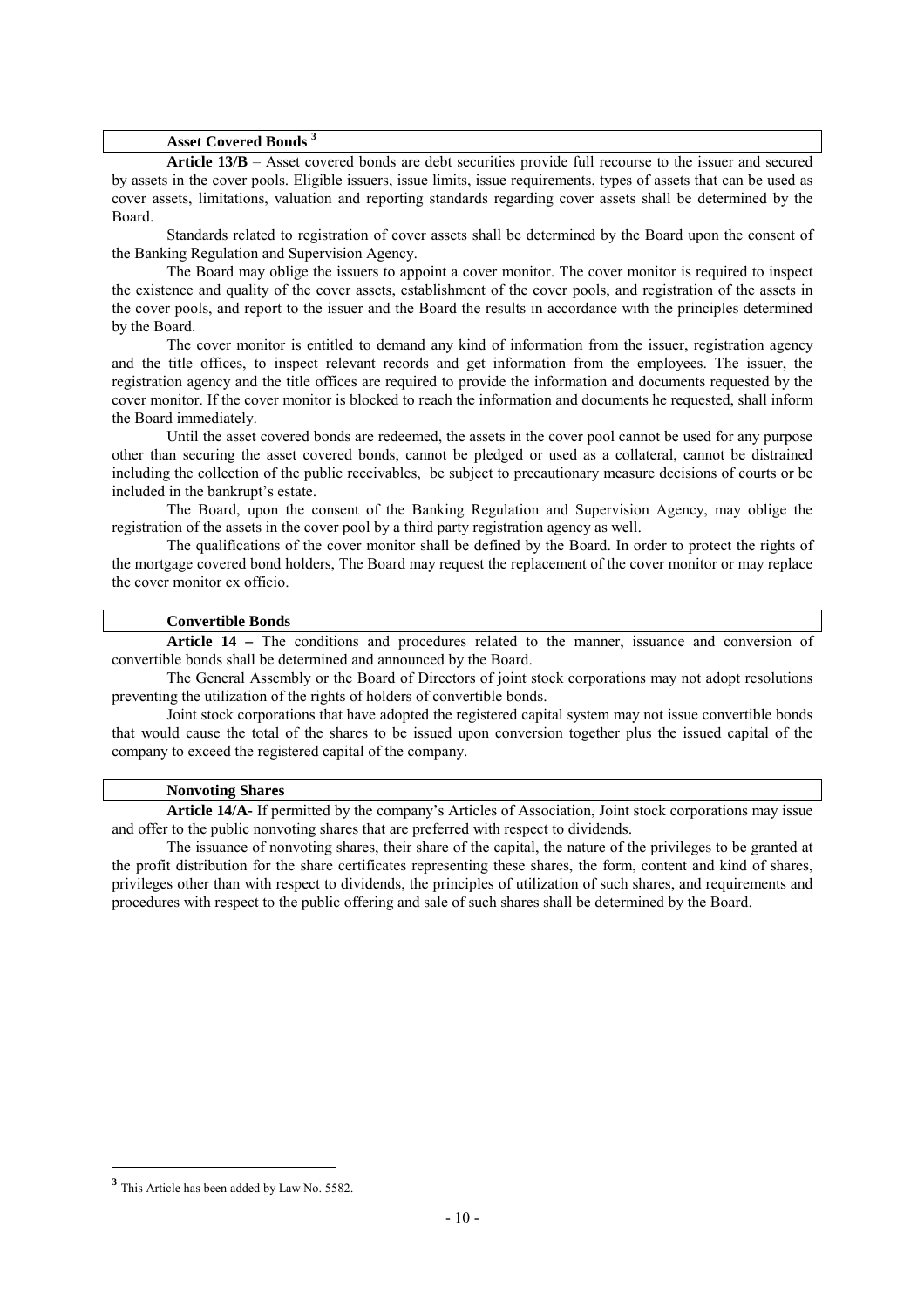#### **Principles concerning the Distribution of Dividends and Bonus Shares**

 **Article 15 –** The articles of association of publicly held joint stock corporations shall set forth a rate for the first dividend. This rate shall not be below the rate determined by the Board and announced in its communiqués. The Board may abolish or postpone the requirement for distribution of dividends for types of issuers and amounts of distributable profits.

 Profit shall not be distributed to members of the board of directors, officials, employees or workers unless the articles of association so provide. No decision may be made to set aside profits for other reserves, to transfer profits to the following year, or to distribute a share from the profits to the members of the board of directors, officials, employees or workers unless the first dividend is paid as provided and unless the reserves required to be set aside as required by law have been so set aside.

 Dividends shall be distributed equally to all the existing shares as of the end of the accounting period without taking into account the dates of issue or acquisition of such shares.

 Provided that its articles of association so permit and there has been a decision of the general assembly giving such authority to the board of directors limited to the current year, publicly held joint stock corporations may distribute an interim dividend from profits shown on their quarterly financial statements prepared in conformance with the capital market legislation and independently audited, provided that the dividend does not exceed half of the amount remaining after subtracting the reserves required to set aside according to law and the articles of association plus funds designated for taxes. The total interim dividend that may be distributed in any year shall not exceed one half of the balance sheet profit for the previous year. A decision shall not be made to make additional interim dividends or to distribute dividends prior to entering into the accounts the interim dividends paid in the previous period. The provisions of the Turkish Commercial Code concerning the acceptance of the balance sheet and income statement and the distribution of dividends that are inconsistent with this article shall not apply to decisions to distribute interim dividends and the payment of such advances. The members of the board of directors and the juristic persons whom they represent, the company auditors, and the independent auditors and the real and juristic persons to whom they are connected, are jointly responsible for not reflecting the truth on the periodic balance sheets and income statements and for the damages arising from their not being prepared in accordance with law and applicable accounting principles and rules, to the company, the shareholders, the company creditors and furthermore, directly to the persons who have acquired shares within the balance sheet year in which a interim dividend has been decided to be paid or paid and to the third persons. In case of the existence of conditions where legal responsibility arises, an annulment case may be filed by the shareholders, the members of the board of directors, auditors and the Board within thirty days as of the announcement of the decision as provided in the sixth paragraph of Article 12. The Board is authorized to audit and alter the balance sheet and income statements including examination of the accuracy of the obligations that stem from the laws. The provisions related to a tax audit of the Tax Procedure Law are reserved. The principles related to the application of this paragraph shall be determined by the Board.

 Bonus shares are distributed to the existing shares on the date of capital increases for the increases of publicly held joint stock corporations.

 In the case of transactions with another enterprise or individual with whom there is a direct or indirect management, administrative, supervisory, or ownership relationship, publicly held joint stock corporations shall not impair their profits and/or assets by engaging in deceitful transactions such as by applying a price, fee or value clearly inconsistent with similar transactions with unrelated third parties.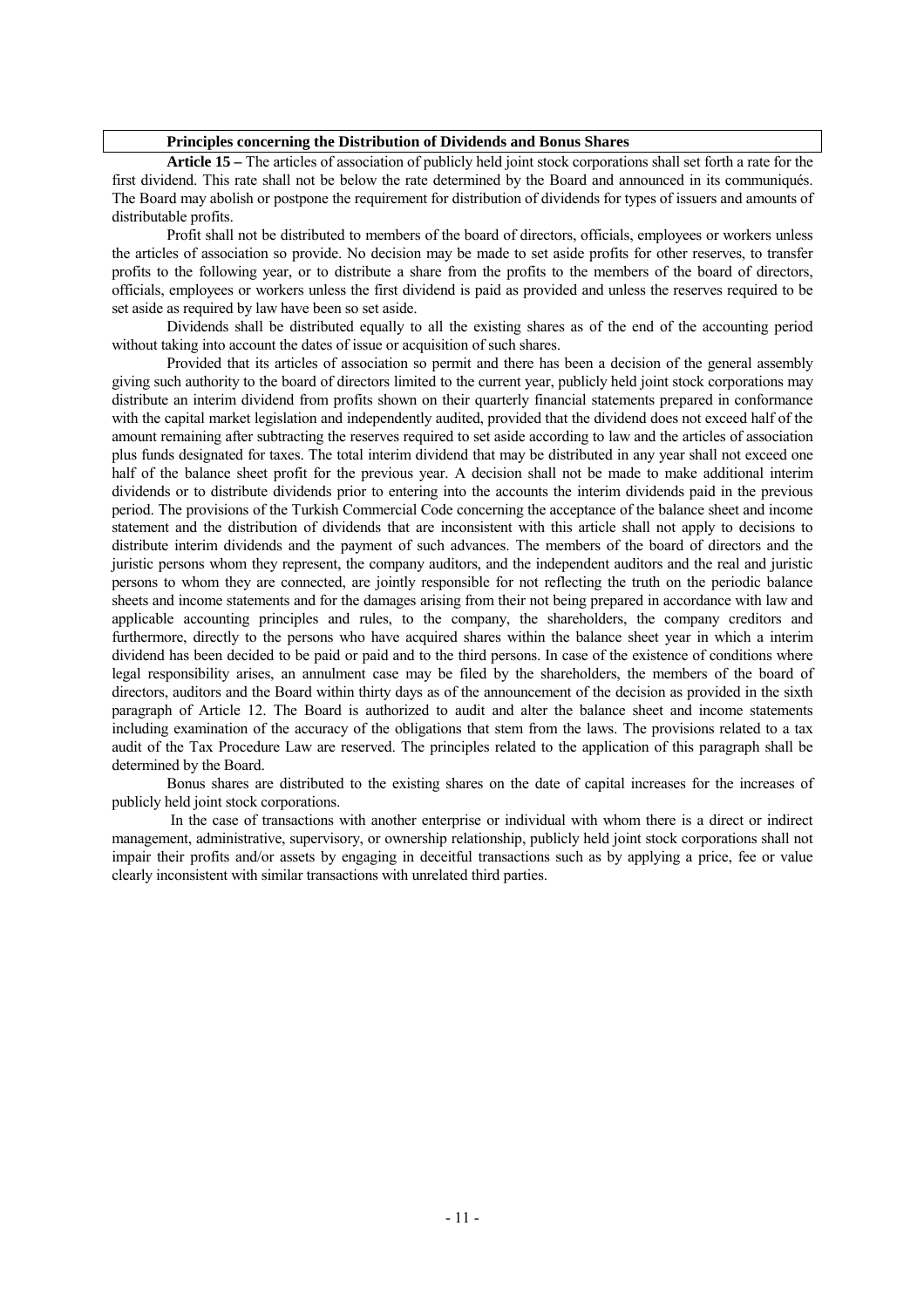### **Standard of Accounting, Financial Statements and Reports, Announcement, Independent Auditing**

 **Article 16 –** Issuers and capital market institutions shall prepare financial statements, financial reports and other information required by the Board to be disclosed, including consolidated financial statements, in compliance with the form and principles to be determined and generally accepted accounting principles, definitions and standards.

 Issuers and capital market institutions shall have the financial statements which are identified by the Board audited by independent auditing firms previously established and to be established according to paragraph (d) of Article 22, with respect to the compliance with the principle of fair reflection of the accuracy and reality of information.

 The Board may require independent auditing reports in connection with public offerings, at the phase of adopting the registered capital system, and in the cases of liquidation, transfer, merger or status changes of joint stock corporations and capital market institutions that are subject to this Law.

 Independent auditing firms are legally responsible for losses arising from false or misleading information and statements in the auditing reports they have prepared for the financial statements and reports that they have audited.

 Financial statements and reports required by the Board, and, in the case of financial statements subject to independent audit, the reports of the independent auditors, shall be provided to the Board and disclosed in accordance with the principles and procedure established by the Board.

### **Special Cases of Public Disclosure**

 **Article 16/A –** For the protection of small shareholders and the enlightenment of the public, the Board shall adopt regulations with respect to the collection of share certificates; with respect to requirements for proxy voting in general assemblies; with respect to share certificate transfers; with respect to capital increases, mergers and transfers resulting in significant changes in the share distribution of the company; with respect to notice to shareholders at times of significant events and developments affecting the value of securities and the furtherance of control of the capital and management of publicly held Joint Stock Companies.

 Members of board of directors, general managers and their deputies, and shareholders holding 10% or more of the capital of publicly held joint stock corporations shall provide the Board and relevant exchanges and other organized markets such information relating to their shares in those corporations as the Board may require for the purpose of disclosure.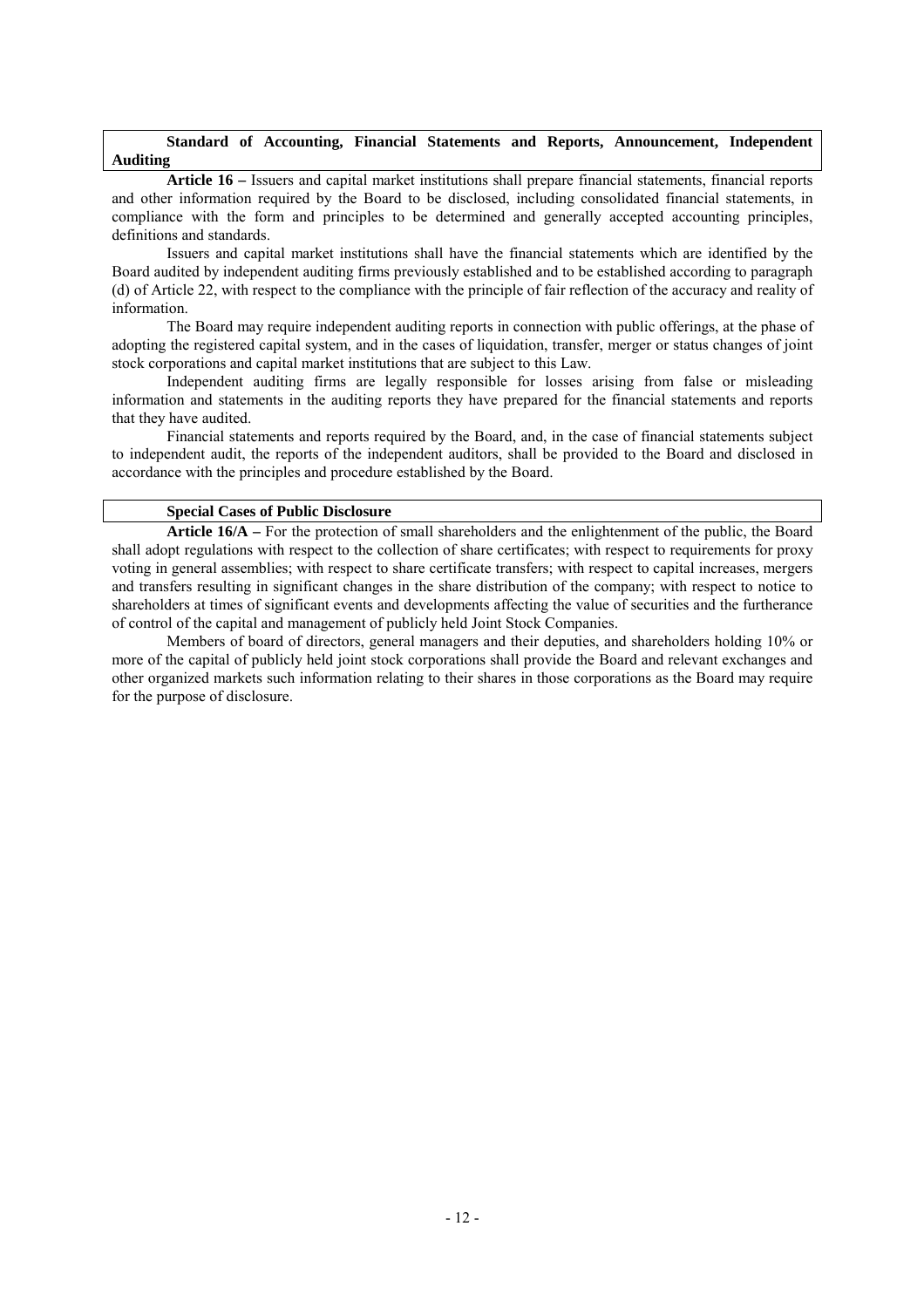### **SECTION IV The Capital Market Board**

### **The Board**

 **Article 17 –** The Capital Market Board with the status of a public legal entity with administrative and financial autonomy is hereby established with the aim of implementing the duties and exercising its authority endowed by this Law.

The Board shall be composed of seven members two of whom shall be the chairman and the vice chairman. The Board shall use its authority independently under its own responsibility. Its headquarters shall be in Ankara. The Board may open offices in other locations as deemed necessary.

 The Related Minister is authorized to review the annual accounts of the Board and to have transactions relating to its expenditure audited and to take such measures as deemed necessary according to audit results.

 A report showing the results of audit and the operations and the measures taken related thereto shall be presented to the Council of Ministers by the Related Minister along with the annual report of the Board<sup>4</sup>.

### **Election and Appointment of the Chairman and the Members**

 **Article 18 –** The Board shall be composed of seven members who shall be appointed by resolution of the Council of Ministers, two from four candidates proposed by the Related Ministry, and one each from among two candidates proposed by the Ministry of Finance, the Ministry of Industry and Commerce, the Banking Regulation and Supervision Board, the Union of Chambers and Commodity Exchanges of Turkey, and the Association of Capital Market Intermediary Institutions of Turkey.

 The Council of Ministers shall appoint one of the candidates as the Chairman. The Board shall elect one of the members as the Vice Chairman upon the proposal of the chairman. The Vice Chairman shall act as the Chairman's proxy when the Chairman is on leave, ill, on duty elsewhere in Turkey or abroad, has been discharged and in other situations when the Chairman is not on duty.

**<sup>4</sup>** *Regarding paragraphs 3 and 4 of this Article;* According to the Law No. 4743 dated by January 31, 2002; annual accounts of the Board shall be audited by a committee consisting of an inspector from the Prime Minister's office, an auditor from the Supreme Supervision Board, and an inspector from the Ministry of Finance. Annual report on the activities of the Board will be submitted to the Council of Ministers by the end of May. The Board will inform the Planning and Budget Commission of the Turkish Grand National Assembly yearly on its activities.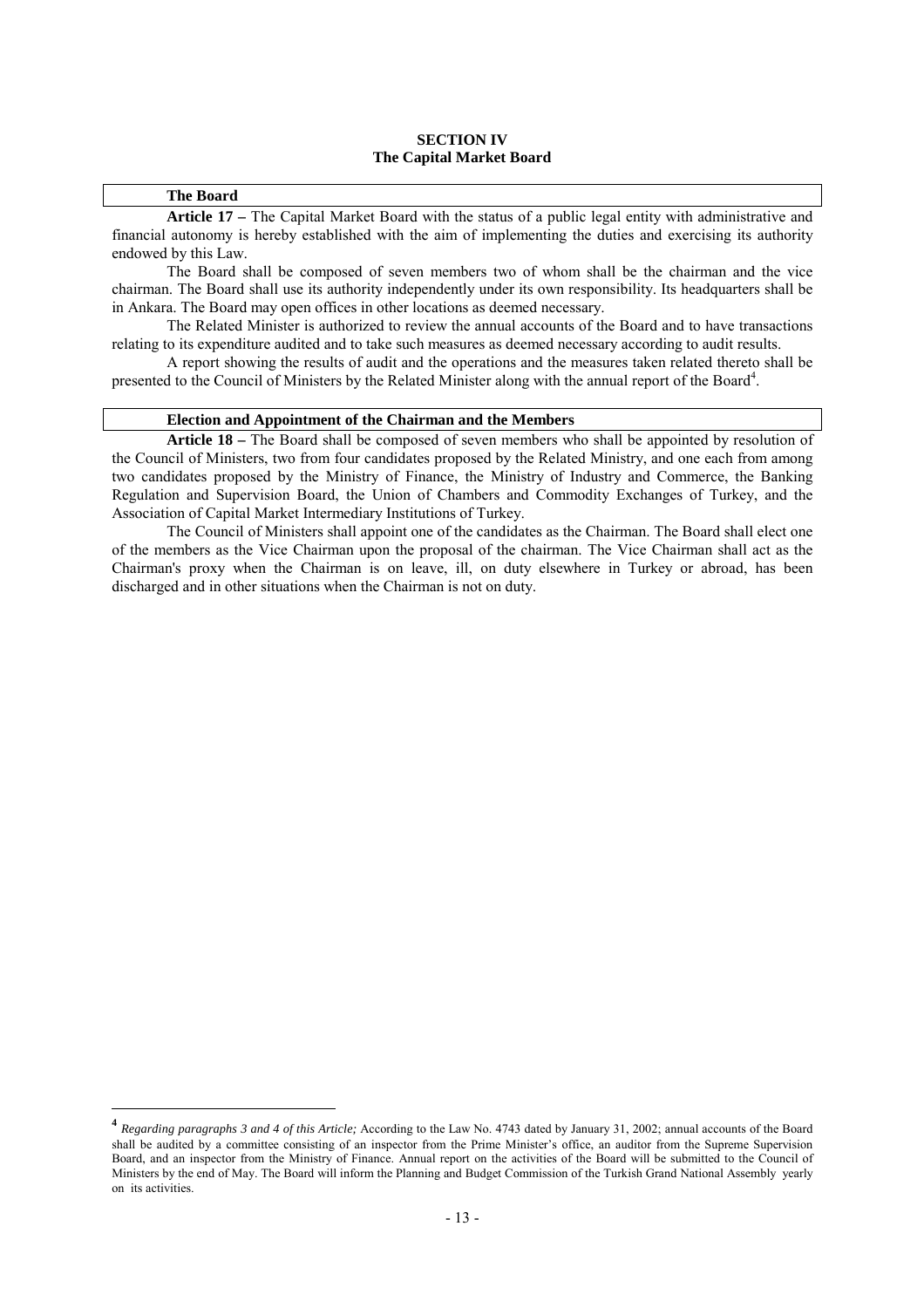#### **Conditions of Appointment and Term of Office**

 **Article 19 –** Those who shall be appointed as chairman or as a member of the Board:

 a) shall have at least a bachelors degree in law, economy, finance, banking, business management, public administration, international relations, engineering and equivalent branches; Board members who have a bachelors degree in engineering shall have a masters degree in any of the fields enumerated above and carry the conditions stated in the subparagraphs 1, 4, 5, 6 and 7 of paragraph A of Article 48 of the Law of Civil Servants number 657 of July 14, 1965, and

 b) shall have at least 12 years of experience as expert, auditor, administrator or faculty member in fiscal markets, economy, finance, business management, capital markets, banking, or in any law field related to any of the foregoing.

The term of duty of the Board Chairman and members is six years. Those whose term of duty is completed may be re-elected. One third of the members other than the Chairman shall be selected every two years. In case the chairmanship or a membership becomes vacant for any reason before the completion of the term of duty, then election and appointment shall be made for the vacant place in accordance with the principles stated above. Those who are appointed in this way shall complete the term of duty of the person in whose place they were appointed. Where the Chairman and any member becomes unable to perform his/her functions temporarily due to illness, accident or any other reason and such inability to perform his/her functions lasts for more than six months, his/her successor shall be appointed within two months.

 The duties of the Board Chairman and members shall not be terminated prior to completing their periods of duty. However, if they lose the required qualifications for appointment or it is determined that they are in violation of Article 20 of this law or if a sentence imposed on the Board Chairman or a member for crimes they have committed related to their duties become final, then they shall be removed from their duties prior to completion of their term with the approval of the Prime Minister.

#### **Prohibitions**

 **Article 20 –** Unless permitted by a special law, neither any member of the Board nor the Board Chairman may accept employment in another public or private entity, be involved in commercial business, perform his/her profession independently, give a lecture in consideration of a fee or assume a role in any examination or similar tasks or acquire an interest in any undertaking. The Board Chairman and the members shall transfer or sell any shares and participation certificates of mutual funds the portfolio of which contains shares that they own before assuming their duties, to non-related individuals or who are more distant than 3rd degree blood relatives or 2nd degree non-blood relatives according to the legal definition of such individuals. Members who do not abide by this rule within 30 days will be considered as having resigned from their positions in the Board. Neither the Board Chairman nor members may work as managers of societies, foundations, cooperatives and similar entities.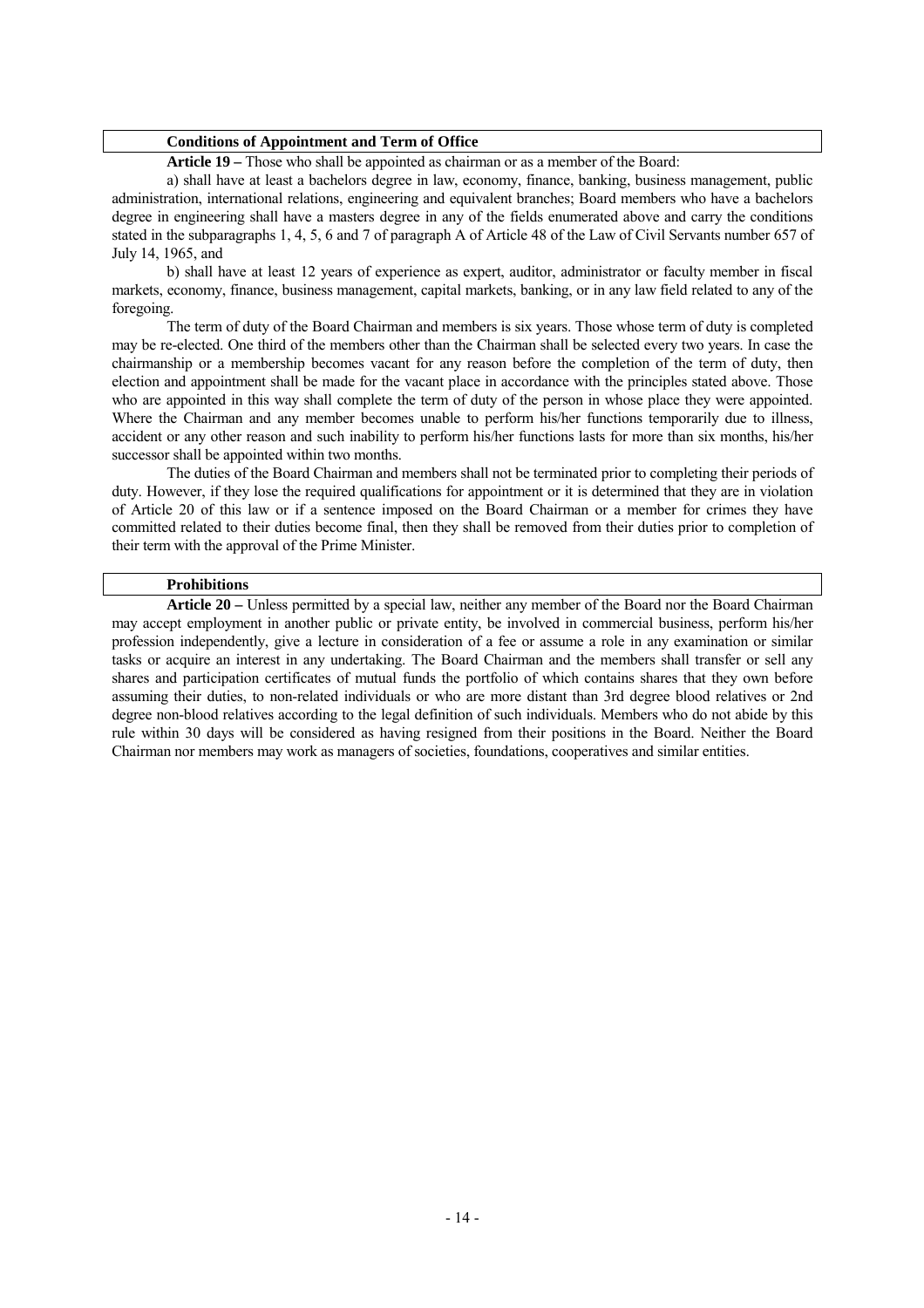#### **Oath**

 **Article 21 –** The Chairman and the members of the Board shall take an oath in the presence of the First President of the Supreme Court that during the course of their term of office they shall perform the duties of the Board with utmost care and honesty and that they shall not act or allow other persons to act contrary to the provisions of the Law.

 The application submitted for the oath shall be considered by the Supreme Court as an urgent matter. The Chairman and members of the Board may not assume their duties unless they have taken the oath.

#### **Duties and Authorities**

 **Article 22 –** The principal duties and authorities of the Capital Market Board are indicated below:

 a) To regulate and control the conditions of the issuance, public offering and sale of capital market instruments with respect to the application of this Law;

 b) To register capital market instruments to be issued or offered to public and to halt the public offering sale of capital market instruments temporarily in case the public interest so requires;

 c) To determine standard ratios related to financial structures, and the use of resources of capital market institutions subject to this Law in general or by areas of activity or types of institutions, and to regulate the principles and procedures related to the publication of these ratios;

d) To determine the principles related to independent auditing operations, including when appropriate with respect to use of electronic media in the capital markets; to determine the conditions for establishment and the working principles of institutions engaged in independent auditing operations with respect to the capital market according to Law No. 3568, dated 1 June 1989 by consulting with the Union of Chambers of Public Accountants of Turkey and to publish lists of those who have such qualifications;

 e) To make general and special decisions to ensure duly and timely enlightening of the public and to determine and issue communiqués about the content, standards and principles for the publication of financial statements and reports and their audit, of prospectuses and circulars issued at the public offering of capital market instruments, and of important information affecting the value of instruments;

 f) To supervise the activities of the issuers subject to this Law, banks with respect to provisions in paragraph (a) of Article 50, capital market institutions and stock exchanges and other organized markets for compliance with this Law, decrees, communiqués of the Board and other legislation related to capital markets by demanding all the necessary information and documents;

g) To monitor all kinds of publications, announcements and advertisements which are related to the capital market made by any means of communications, and to ban those which are determined to be misleading and to inform the related organizations to duly execute what is required;

h) To review the financial statements and reports and other documents obtained by it or submitted to it in accordance with the provisions of this Law, to request reports also from issuers and internal auditors and independent auditors about matters which are deemed necessary and by evaluating the results obtained, to take the required measures as proved in this Law;

i) To determine the principles related to voting by proxy in the framework of the general provisions at the general assemblies of publicly held joint stock corporations and to make regulations related to those who collect proxies or acquire shares in an amount enabling them to change the management of such corporations, or the obligation of purchasing other shares and the rights of the partners who are in the minority to sell their shares to persons or a group which has taken over the control;

j) To make regulations on the specifications and sale and purchase principles of any derivative instruments, including futures and options contracts based on economic and financial indicators, capital market instruments, commodities, precious metals and foreign currency; the rules and principles relating to supervision, obligations and activities of those who shall be employed at the exchanges and markets where these instruments shall be traded; and the principles for margining, clearing and settlement system;

k) To regulate agreements for the purchase or sale of capital market instruments with the promise to resell or repurchase; to adopt market transaction rules related to these contracts; and to determine operating rules and principles related to these transactions;

l) To determine rules and principles related to the borrowing and lending capital market instruments and short selling transactions and, after obtaining the opinions of the Undersecretariat of the Treasury and the Central Bank of the Republic of Turkey, to adopt regulations related to transactions involving margin trading ;

 m) To make necessary regulations within the framework of related legislation with respect to the issuing and public offering of capital market instruments in Turkey by non-residents;

n) To regulate and supervise the clearing and custody of capital market instruments and the rating of capital market institutions and capital market instruments;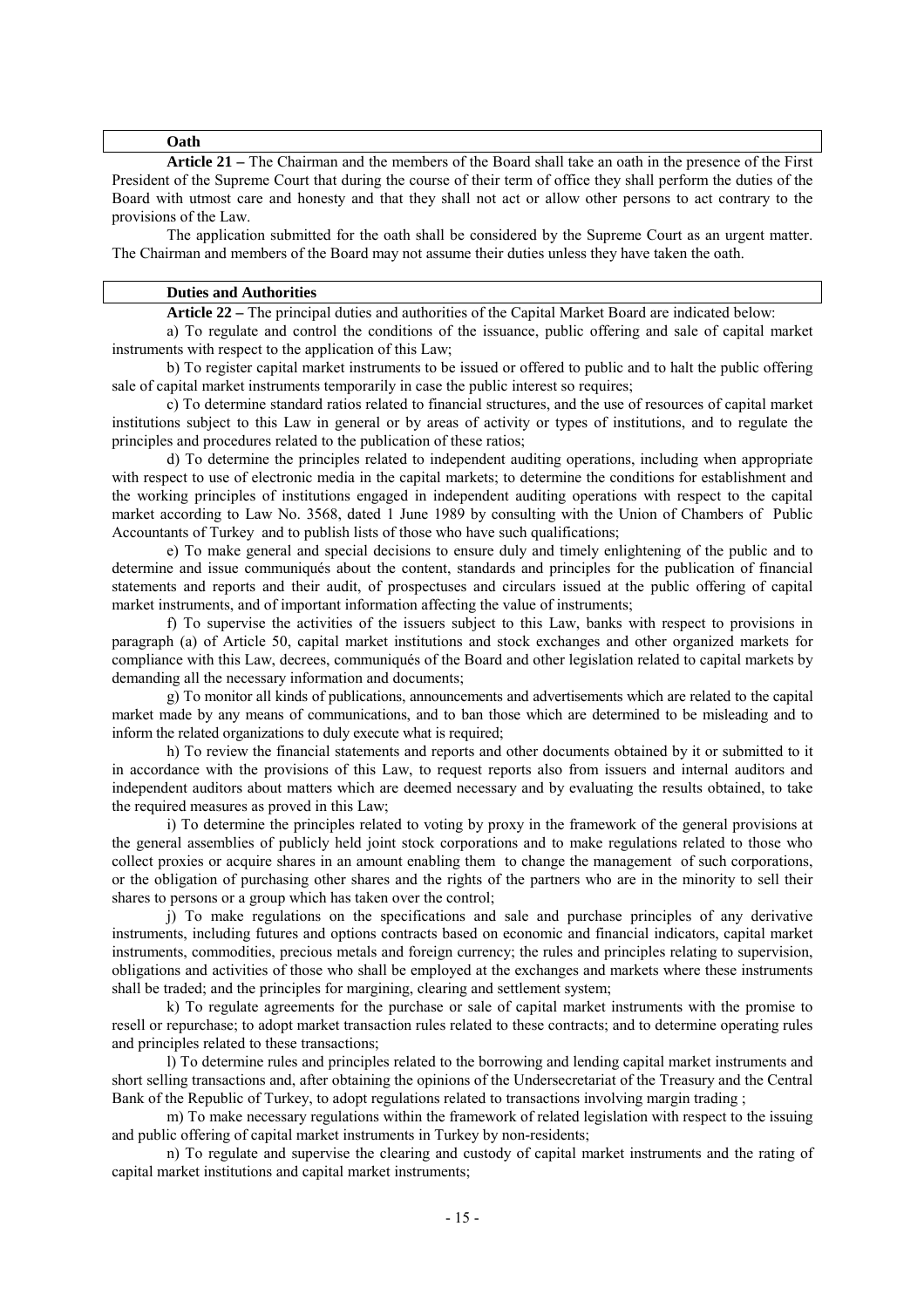o) To determine the principles of establishment, operation, liquidation and termination of newly established capital market institutions and to supervise them in order to ensure the development of capital market.

 p) To perform the examinations requested by the Related Minister; to submit reports to the Related Minister in relation with its activities; to submit proposals to the Related Minister with respect to the amendment of legislation concerning the capital market;

r) To set the qualifications for the appraisal companies which are capable of appraising the real estates, that would engage in appraisal activity in capital markets and to publish the list of the appraisal companies which have met these qualifications, to determine the specifications for the appraisal companies and the appraisers which will appraise the real estate during the process of foreclosure of the receivables arising from housing finance defined in first paragraph of Article 38/A of the Law and during the appraisals which shall be done according to the fourth paragraph of the Article 38/A of the Law and to publish the list of the appraisal companies and the appraisers which have met these qualifications;<sup>5</sup>

s) To determine the rules and principles applicable to persons and organizations engaged in making investment recommendations on the capital market, including in the media and by electronic means;

t) To determine the principles for issuing certificates showing the vocational training and vocational adequacy of persons who shall engage in activities on the capital markets or who shall engage in activities in scope of paragraph (r) of this article and managers and the other employees of capital market institutions and with this objective to establish centers and to determine the principles with respect to the activity;

u) To regulate and supervise public offerings and capital market activities and transactions that are made by means of all kinds of electronic communication tools and media and similar tools including internet and pursuant to general rules to provide for and supervise the use of electronic signatures in activities within the scope of this Law;

v) To make rules and regulations with respect to the method of collective use of voting rights wholly or partly to select members of the board of directors and of company auditors by the general assemblies of stockholders of publicly held joint stock companies subject to this Law;

y) To collaborate in any way and to exchange information regarding the capital market with any equivalent authority of a foreign country responsible for regulation and supervision of their capital markets.

 The Board shall exercise its authority by establishing regulatory procedures and by making decisions in individual cases. The regulations and communiqués issued pursuant to regulatory procedures shall enter into force by being published in the Official Gazette of the Republic of Turkey. Decisions in individual cases concerning the public shall be published for the information of the relevant persons and organizations in the weekly bulletin of the Board.

**<sup>5</sup>** This subparagraph (r) has been amended by Law No. 5582.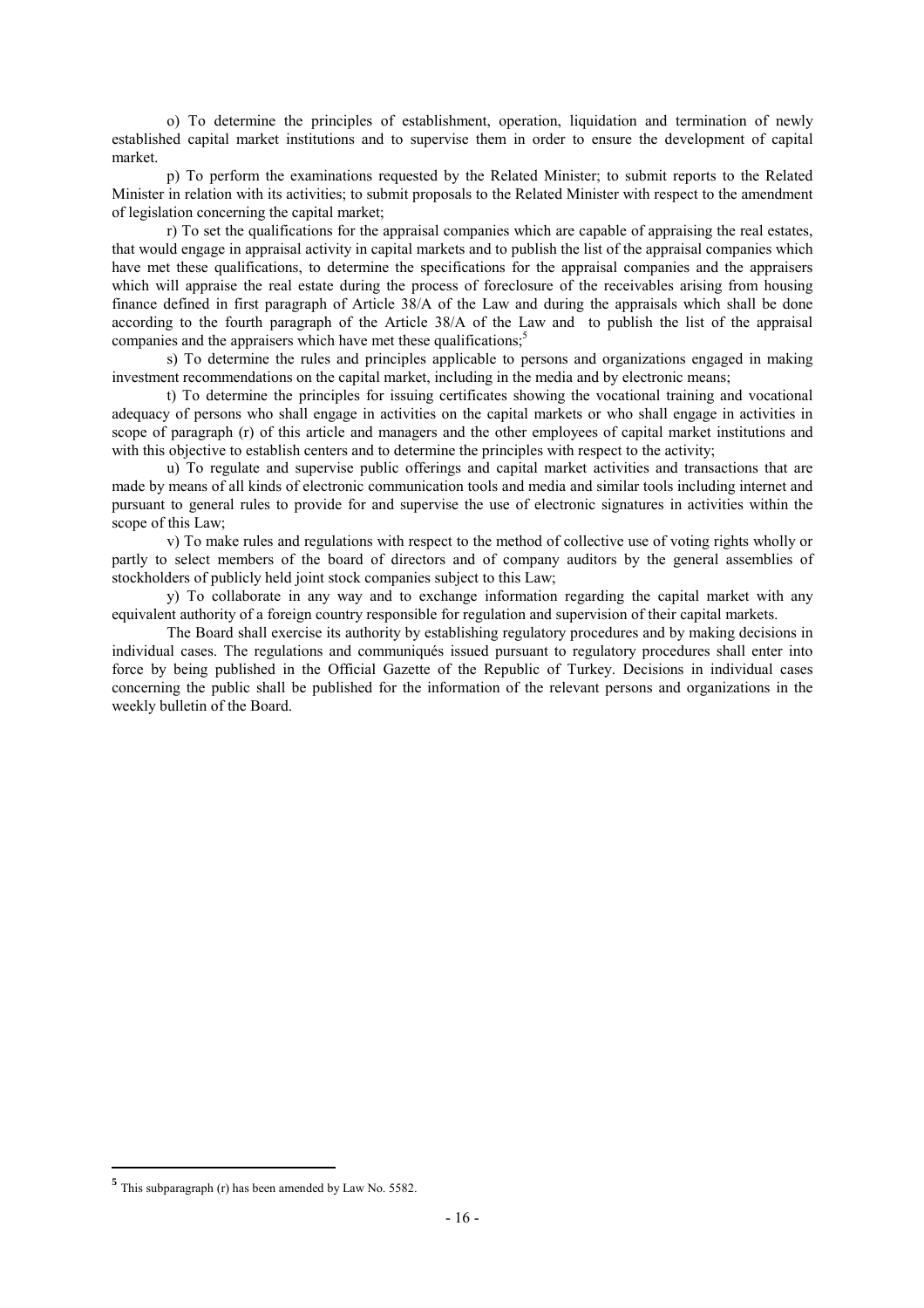### **Administration and Work Order**

 **Article 23 –** The presence of at least five members including the Chairman shall be necessary to convene a meeting of the Board and decisions of the Board shall require the vote of a simple majority.

 The Chairman and the members of the Board may not participate in the discussions and in the voting concerning issues related to persons who are their relatives in the degrees indicated in paragraph 3 of Article Article 245 of the Law on Legal Procedures.

#### **Collaboration with Other Institutions**

 **Article 24 –** In the fulfillment of its duties, the Board may request the opinions of and information from Ministries, concerned officials and private institutions and persons. These institutions and persons are obligated to respond to such requests and to provide all kinds of facilities to the representatives of the Board.

 The Board shall convey the issues which must be surveyed by other authorities to such authorities in accordance with relevant law.

### **Maintenance of Confidentiality and Offenses Committed in Relation to Money, Documents and Property of the Board**

 **Article 25 –** a) The Chairman, members and personnel of the Board, as well as auditing officials who have been appointed in accordance with this Law, may not disclose confidential information of the concerned parties or of third persons that they have learned during the performance of their duties and audit and they may not use such information for their own benefit. This obligation and responsibility shall also continue after the termination of their duties.

 b) The money, documents and all kinds of properties of the Board are considered State Property. The Chairman, members, and personnel of the Board who commit offenses against these who abuse or neglect their functions and duties shall be subject to the same penalties as civil servants.

Prosecutions on these subjects shall be implemented in accordance with the general provisions.

## **Status of the Personnel of the Board**

 **Article 26-** The fundamental and continuous duties required for the functions of the Board shall be performed by civil servants appointed by the Board for full-time service.

If required, the Board may employ specialized personnel on a contract basis.

 The prohibition stated in Article 20 of Law No: 275 Concerning Collective Bargaining, Strikes and Lock-outs shall be applied in the case of the Board.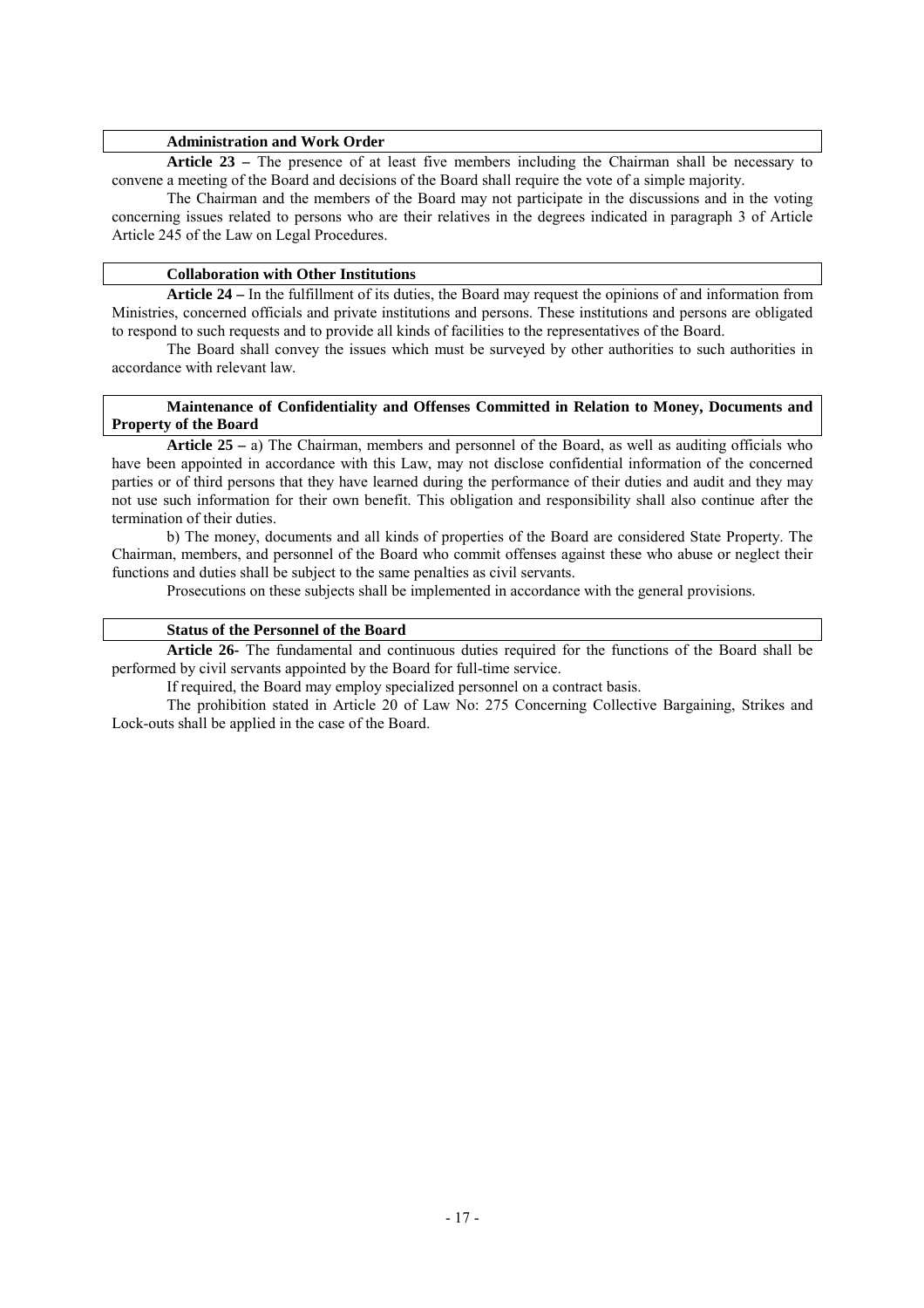#### **Retirement and Valuation of Term of Service**

 **Article 27 –** The provisions of Law No. 5434 on the Retirement Fund of the Republic of Turkey and its supplements and amendments shall apply to the Board's personnel as well as the chairman and the members of the Board who have been appointed to these duties subject to retirement pension rights.

 In the event that the Chairman or other members of the Board are attached to other social security institutions, which have been established by law, their attachment to those institutions shall continue.

 In the application of Law No. 5434 on the Retirement Fund of the Republic of Turkey, with regard to retirement, the supplementary table and the compensation for the position held shall be applied as follows: the Board Chairman shall be comparable to the Ministry Undersecretary, the Board Members shall be comparable to the Deputy Ministry Undersecretary, the Vice Chairman of the Board shall be comparable to the Ministry General Director, a First Degree Department Head of the Board shall be comparable to the Ministry Deputy General Director, and Board specialists, provided that they have been entitled to receive a salary at the first degree, shall be comparable to a Treasury Specialist. The periods spent in these duties shall be considered to be spent in the duties, which require compensation for the position held.

 The persons, who are appointed as Board Chairman and Board Member, shall terminate their ties with their former job, during their term at the Board. However the persons, who are subject to Law No. 657 on Civil Servants or special personnel regime that is subject to a special regulation, are appointed to a job with comparable status to their former job by the Minister, if they request so. The conditions required for the acquisition of academic titles are reserved.

 If the persons who are subject to Law No. 657 on Civil Servants and who have been appointed to the chairmanship or membership of the Board, or who have assumed a duty with the Board, want to resume their duties as civil servants, the service terms which they have spent at the Board shall be credited by taking every year as the basis for one step increase and every three years for one degree increase, with the degree and steps to which they can be promoted according to the level of their education being reserved.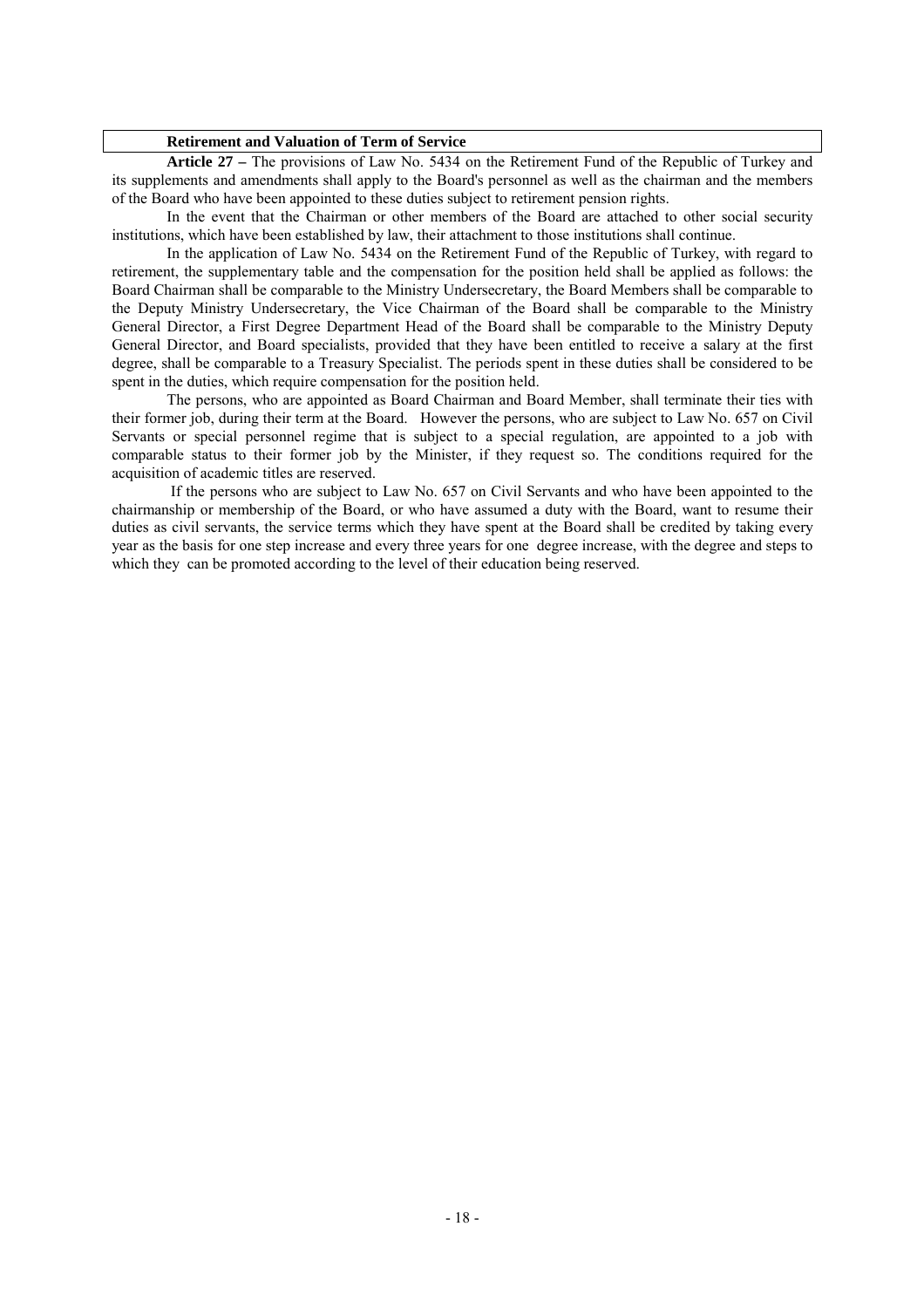#### **Wages and Financial Provisions**

 **Article 28 –** a) The monthly wages of the Chairman and the members of the Board, which shall not exceed the wage including all payments of the highest civil servant, shall be determined by the Council of Ministers upon the proposal of the Related Minister. In addition, each year four premiums shall be paid to the members and the Chairman of the Board. However, the aggregate amount of the annual premiums shall not exceed the aggregate amount of the annual premiums to be paid to the highest civil servant. Payments made to the highest civil servant, which are not subject to income tax shall not be subject to income tax under this law either. Any other payments under any name than those stated above are prohibited.

 Wages and other financial rights of the personnel of the Board shall be determined provided that they do not exceed the amount determined for the members of the Board.

 Principles concerning the wages and positions of the civil servants of the Board and personnel that are hired under contract shall be determined by the Council of Ministers upon the recommendation of the Board and proposal of the Related Minister.

 b) All the expenditures of the Board shall be made from a special fund, which shall be established for its disposal.

 Issuers shall pay to this fund a fee corresponding to three per thousand of the issuance value of the capital market instruments to be sold upon registration with the Board. This ratio may be reduced by Council of Ministers if deemed appropriate.

At the last working day of the each three-month period; the registration fee corresponding to maximum 0,005% of the net asset value of the cover pool of the mortgage covered bonds and asset covered bonds, housing finance funds, asset finance funds and mutual funds , shall be deposited to the Special Account in the following 10 days. Provided that it shall not be more than the ratio stated at this paragraph, the ratio of the registration fee shall be determined by the Council of Ministers Board.<sup>6</sup>

 In the event that the income of the fund is not sufficient to cover the expenditures of the Board, the deficit shall be covered with the assistance extended from the budget of the Ministry of Finance.

 In this case, the Board shall inform the Ministry of Finance about the expenditures to be made during the following year and the amount of the assistance to be extended from the budget, four months before the termination of each fiscal year at the latest.

 c) The Board shall not be subject to Law No. 657 dated July 14, 1965, Law No. 1050 dated May 26, 1927, Law No. 2490 dated June 2, 1934, Law No. 468 dated May 22, 1964 and Law No. 832 dated February 21, 1967, or the supplements or amendments of these thereof<sup>7</sup>.

#### **Regulations**

 **Article 29-** The exercise of the authority of the Board; principles related to its administration and operations; procedures and principles to be implemented in collecting the income of the fund, in making expenditures, and in controlling these operations; the principles related to monthly wages, to manner of appointment, and discharge of personnel, disciplinary principles, cases concerning violation of duties and other rights and responsibilities as well as other issues shall be regulated in a Regulation to be adopted by the Council of Ministers.

**<sup>6</sup>** This paragraph has been added by Law No. 5582.

**<sup>7</sup>** *Regarding subparagraph (c) of this Article;* According to the Law No. 4743 dated by January 31, 2002; the Board shall also not be subject to Law No. 6245.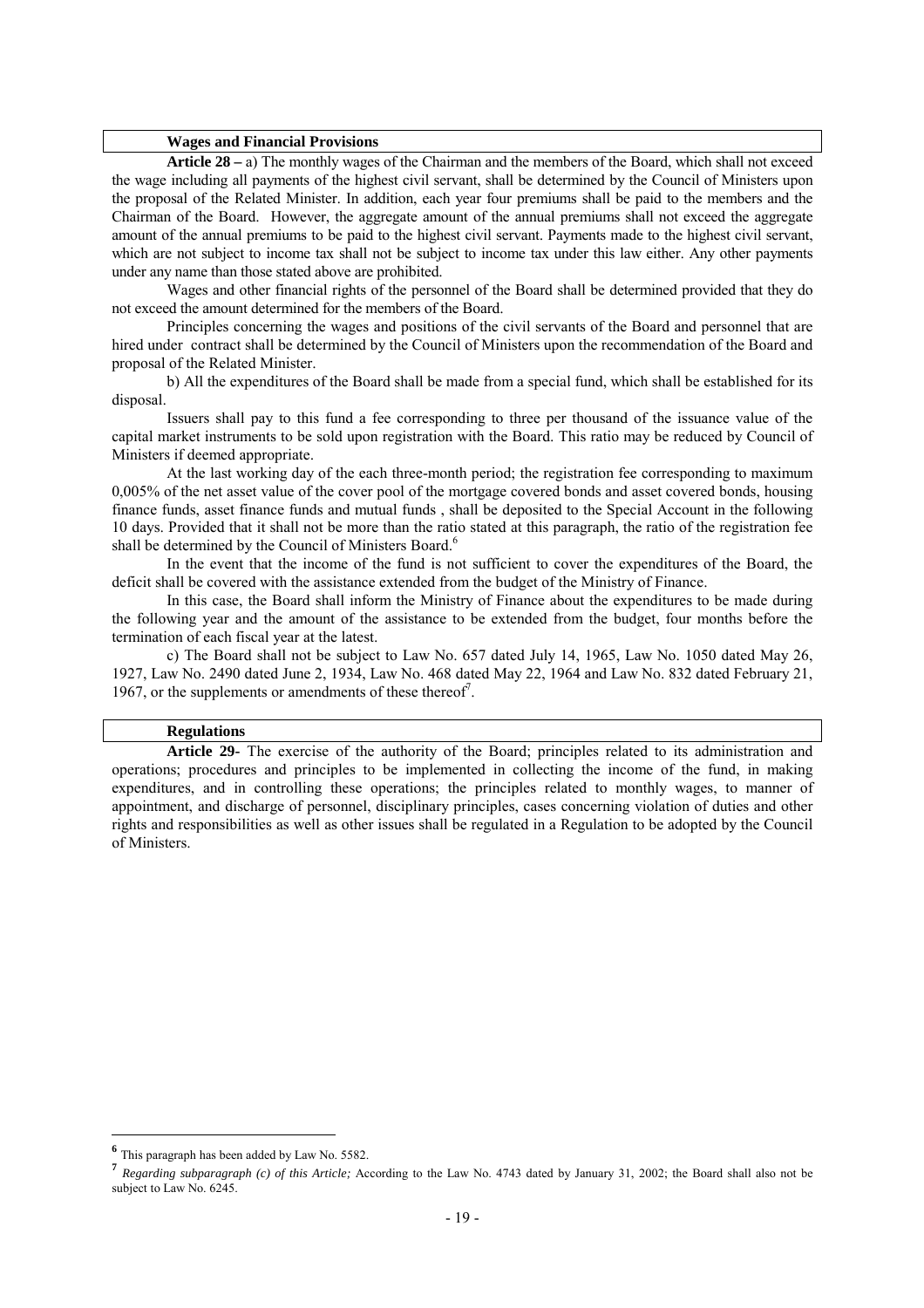### **SECTION V Capital Market Activities and Institutions**

### **Capital Market Activities**

 **Article 30-** Capital Market Activities falling within the scope of this Law are;

 a) Intermediation to the public offering or issuance of capital market instruments that are to be registered with the Board.

b) The trading of previously issued capital market instruments for the purpose of intermediation

c) Intermediation to the trading of all kinds of derivative instruments including futures and options contracts based on economic and financial indicators, capital market instruments, commodities, precious metals and foreign currency;

d) The buying and selling of the capital market instruments with the agreement to repurchase or to reselling them;

e) Investment advisory .

f) Portfolio management and administration ;

g) Activities of other capital market institutions.

Intermediation is the buying and selling of capital market instruments in the framework of Article 31 by authorized institutions in their own name and for their own account, in the name and for the account of another, and in their own name for the account of another.

### **Permission for Activity**

 **Article 31-** Institutions to be engaged in capital market activities must obtain permission from the Board. The principles regarding application and permission are to be regulated by the Board with respect to types of activities and intermediation. The permission for one or more than one type of activity or intermediation type can be granted to the capital market institutions by the Board. Capital market activities described in subparagraphs (a) and (b) of the first paragraph of Article 30 of this Law may be executed exclusively by intermediary institutions.

 A Certificate of Authorization shall be given to authorized institutions indicating the types of capital market activities in which they are going to engage. The principles regarding capital market activities that can be engaged in and also the maximum commitment limit with respect to types of intermediation shall be determined by the Board.

 Those which do not have a Certificate of Authorization or whose certificate has been cancelled, may neither engage in capital market activity nor use any phrases or words in its commercial name, advertisements or announcements which could create the impression that it engages in such activity.

 The minimum qualifications required for the staff who will be charged for implementing capital market activities of capital market institutions shall be determined by the Board.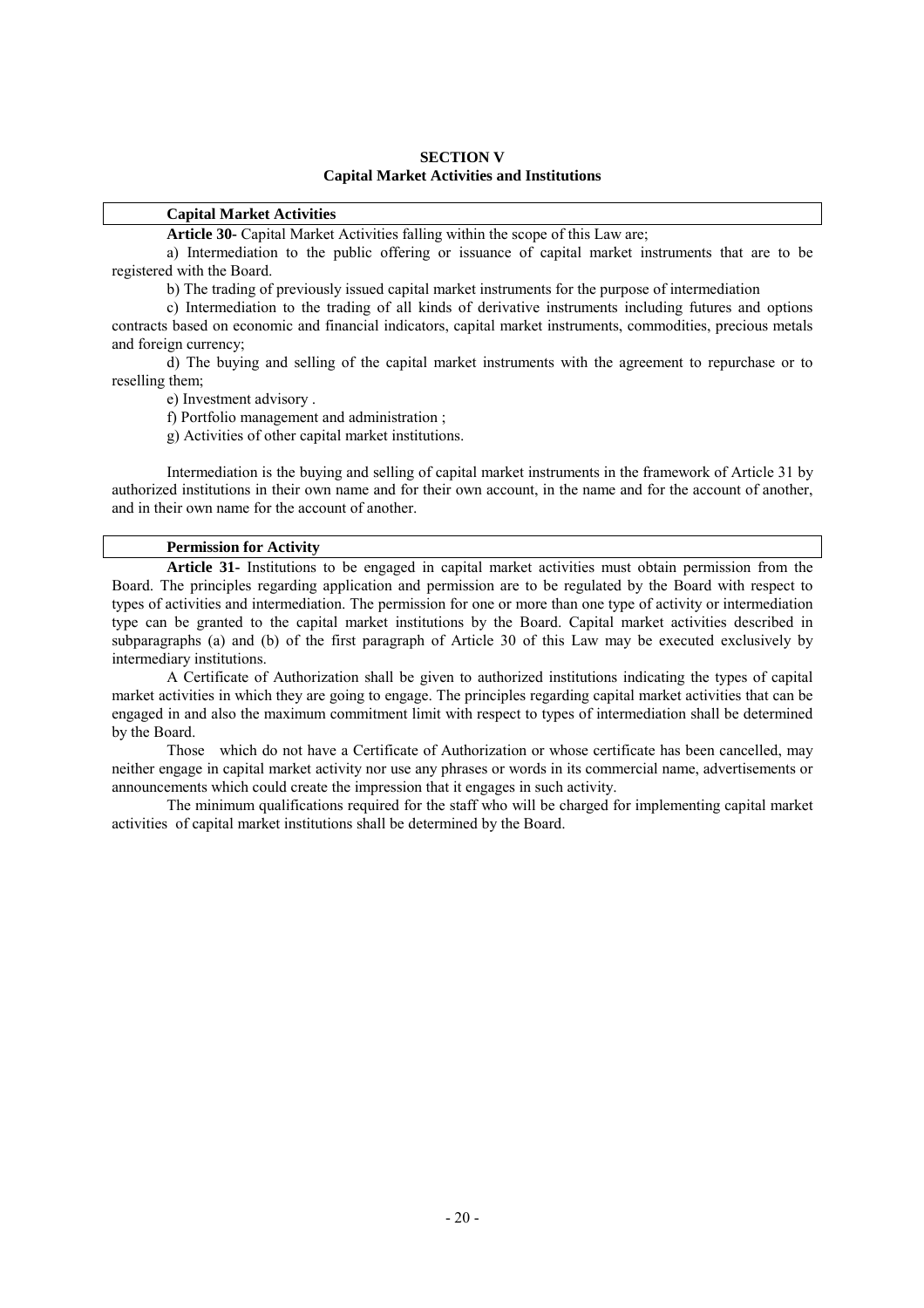### **Capital Market Institutions**

 **Article 32-** Capital Market Institutions which may operate in accordance with this Law shall be as indicated below:

- a) Intermediary Institutions,
- b) Investment Companies,

c) Mutual funds,

d) Other Institutions given permission to operate in capital markets .

#### **Establishment of Intermediary Institutions**

 **Article 33 –** In order for the Board to permit the establishment of intermediary institutions :

a) They must be established as joint stock corporation,

b) 100 percent of their capital must be in the form of registered shares,

c) 100 percent of their capital must be paid fully,

d) Their paid in capital must be not less than the amount determined by Board.

e) Their Articles of Association must be in compliance with the provisions of this Law.

 f) Their founders must be certified as never having been subject to legal prosecution due to bankruptcy or other infamous offence.

### **Operation of Intermediary Institutions**

**Article 34 –** The principles related to the intermediation activities of intermediary institutions shall be regulated by the Board. The Board is authorized to make such regulations for each intermediation activity to be engaged by different institutions. Within the principles that shall be specified by the Board, intermediation institutions may engage in other capital market activities provided that they obtain permission to do so.

 Intermediary institutions which will transact on an exchange must obtain an exchange membership certificate from the pertinent exchange.

 The principles related to the activities and organization outside of their headquarters of intermediary institutions shall be determined by the Board. The Board shall give permission to organizations outside their organizations.

 Intermediary institutions shall employ sufficient number of inspectors to audit the conformance of their transactions with capital market principles and regulations.

 The types, amount, area of use and form of guarantees to be deposited by the intermediary institutions in relation to their capital market activities shall be determined by the Board. Such guarantees shall not be used as security, may not be attached by third parties, and shall not otherwise be used in a manner inconsistent with their purpose and shall not be transferred to third parties.

 Permission of the Board shall be required for the transfer of shares of capital market institutions. Transfers made without permission pursuant to this provision shall not be registered in the share registry. Registrations made in the share registry that violates this provision are invalid. The principles related to the application of this paragraph shall be determined by the Board.

 The principles pertaining to foreign institutions engaging in capital market activities shall be determined by the Board.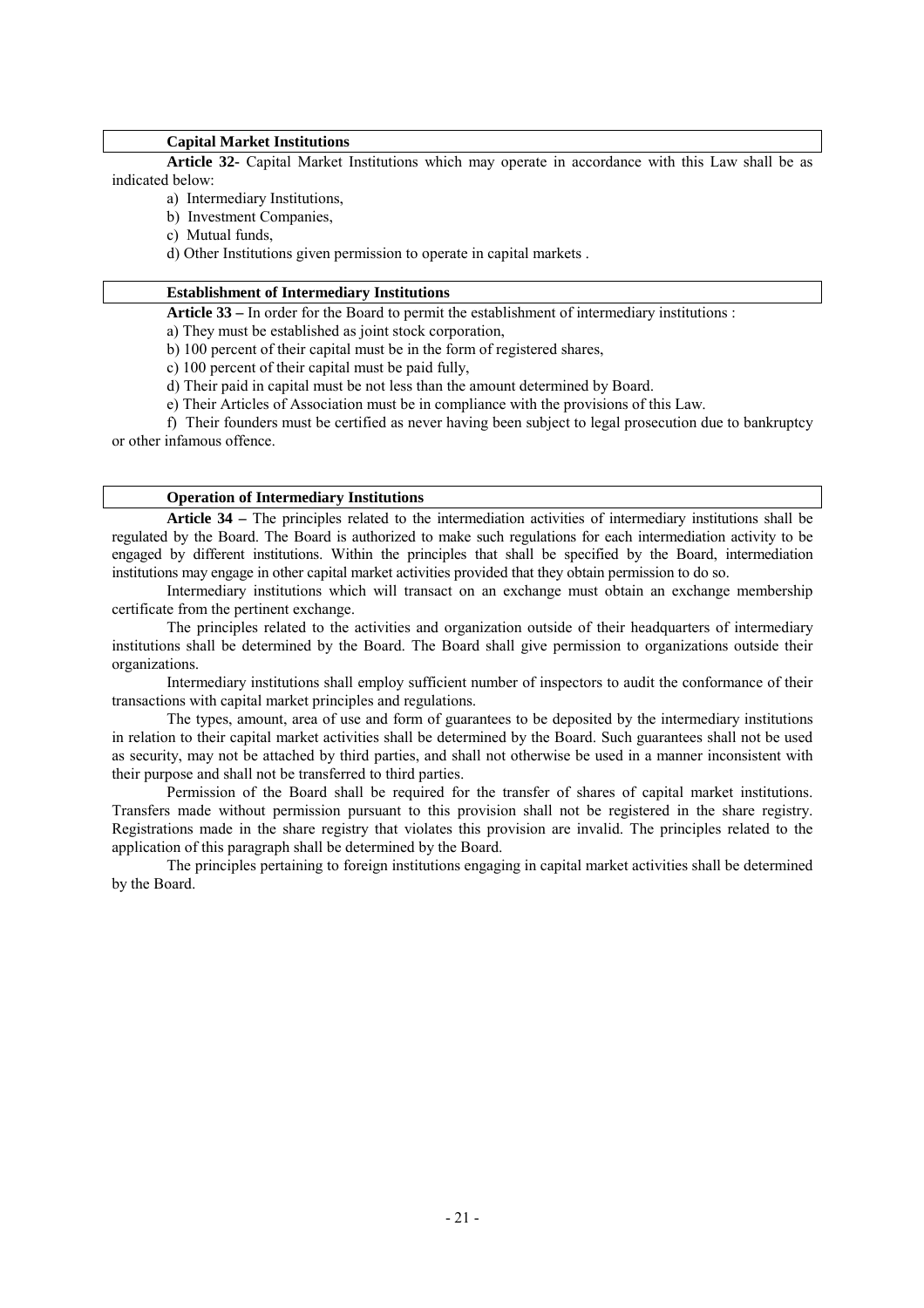### **The Scope of Operations of Investment Companies**

**Article 35 –** Investment companies are joint stock corporations that are established with the purpose of managing portfolios of capital market instruments, real estate, or gold or other precious metals. Such portfolios may be limited to one of these components or may include a mixture of those components.

In order to obtain permission to establish such a company, application must be made to the Board to engage in portfolio management as contemplated by subparagraph (f) of the first paragraph of Article 30. The activities other than portfolio management in which investment companies may engage shall be regulated by the Board.

#### **Establishment and Operation of Investment Companies**

 **Article 36 –** The following is required for investment companies to obtain permission for establishment and operation:

a) They must be established in the form of a joint stock corporation under the registered capital system,

- b) Its initial capital must be not less than an amount, which shall be determined by the Board,
- c) 100 percent of their capital must be paid fully .

d) Their commercial title must include the phrase "Investment Company",

e) Their Articles of Association must comply with the provisions of this Law

 f) Its founders must be certified as never having been subject to legal prosecution due to bankruptcy or other infamous offence.

 The types of investment companies according to the asset types that they can hold, principles of valuation, portfolio restrictions, principles of management, the principles with regard to distribution of profits, depository procedures and principles, and their obligations and principles in the event of their liquidation shall be determined by the Board.

 Capital in kind may be used in accordance with the provisions of the Turkish Commercial Code for the establishment of and for capital increases of the real estate investment companies. The principles with respect to the public offering of shares issued in exchange for capital in kind shall be determined by the Board and the provisions of Article 404 of the Turkish Commercial Code shall not apply to the transfer of such shares.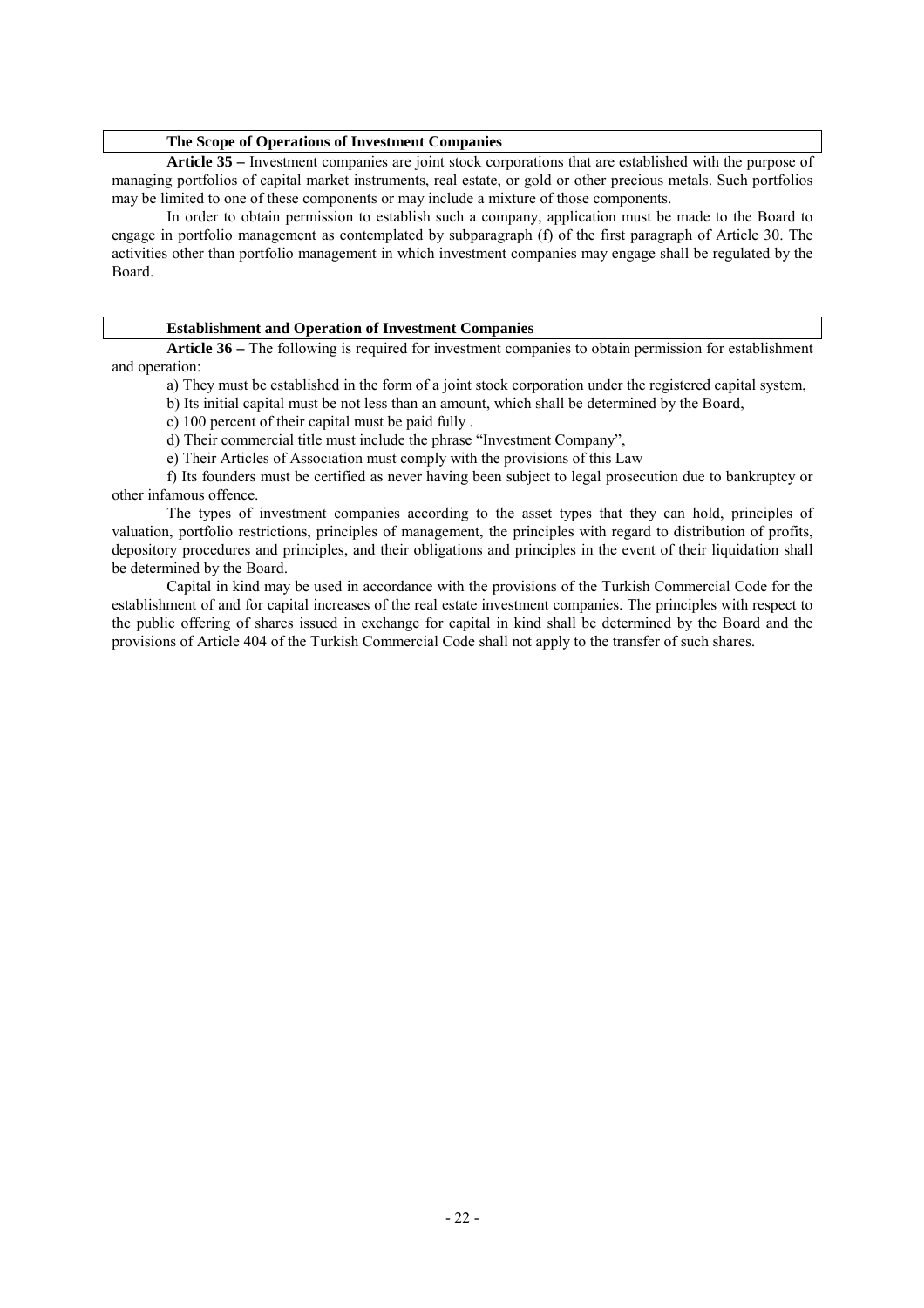#### **Mutual Funds**

 **Article 37 –** The property established to manage a portfolio of capital market instruments, real estate, gold, or other precious metals by funds collected from the public in return for participation certificates issued in accordance with the provisions of this Law, on the account of the holders of such certificates under the principle of distribution of risk and fiduciary ownership is called mutual fund.

 Such a fund does not have any legal identity; however, its assets are separate from those of its founder. The founder shall represent, manage or supervise the management of the fund in such a manner as to protect the rights of the holders of the certificates. The founder is responsible for the protection and safekeeping of the fund's assets. In the relations between the founder and the holders of the participation certificates, the provisions of the Code of Obligations regarding procuration shall apply so long as this Law and related regulations do not provide otherwise.

 Rules and regulations regarding registration, annotation and other title deed operations related to real estate and real estate backed securities which are included in the portfolios of mutual funds and investment companies shall be determined by the Ministry to which the General Directorate of Title Deed Cadastre is related.

### **Establishment and Operation of Mutual Funds**

 **Article 38 –** In order to establish a mutual fund, it is compulsory for the founder to apply to the Board for permission with a certified copy from a notary of the internal statute of the fund prepared by the founder and the other documents required by the Board. When a bank or insurance company applies to the Board for establishing a mutual fund, the opinion of the Undersecretariat of Treasury and Foreign Trade shall be obtained.

 The Board may direct that fund management and depository services be carried out by different institutions.

 Banks, insurance companies, intermediary institutions, pension funds and employee funds, provided that there are no contrary provisions in their special laws, and also funds established in accordance with Article 20 of Law No: 506 which comply with standards put forward by the Board in a communiqué may establish mutual funds.

The Board shall determine the following:

a) The establishment of the fund, its minimum value, assets allowed for portfolio composition on the basis of differing types of funds, portfolio restrictions, valuation principles, determination of the funds profits and distribution of the fund's profits, principles regarding the operation and administration of the fund, merging of such funds, and the liquidation and termination of such funds,

 b) The principles related to the preparation, scope, registration and announcement of the internal statute of the fund, and of the fund management contract, depository contract, the principles related to value of the participation certificates, computation and announcement of their issue and redemption prices, and terms of trading.

 The assets of such funds may not be pledged or provided as guarantee and may not be seized by third persons.

 The Board is empowered to take the necessary measures in the case of bankruptcy or liquidation of the founder or manager of the fund.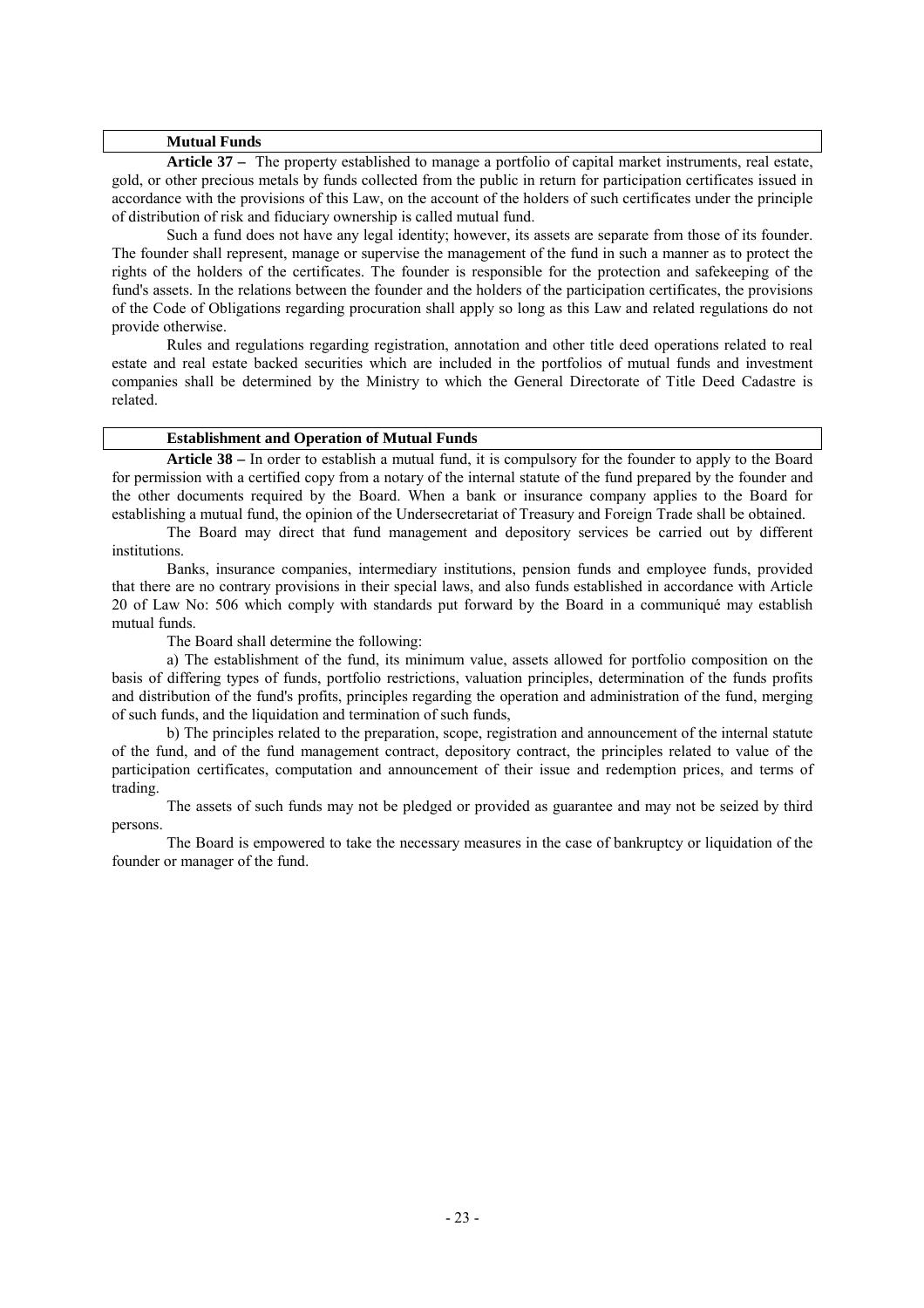#### **Housing Finance <sup>8</sup>**

**Article 38/A** - Housing finance is extension of loans to consumers to acquire houses; leasing of houses to the consumers through financial leasing; and extension of loans to consumers where such loans are secured by the houses that the consumer owns. Loans extended to refinance the loans explained in this context are also included in the housing finance.

"Housing finance institutions" are banks that lend or lease directly to the consumer for the purposes of housing finance and leasing companies and consumer finance companies which are found eligible to operate in housing finance by the Banking Regulation and Supervision Agency.

The Undersecretariat of the Treasury is authorized to determine the procedures and principles of the insurance contracts related to the housing finance by taking the opinion of the Association of The Insurance and Reinsurrance Companies of Turkey; and Ministry of Industry and Commerce is authorized to determine the procedures and principles regarding the refinance of loans under housing finance by taking the opinion of Bank Association of Turkey.

For the loans and leasing receivables which are the basis or the collateral of the mortgage capital market instruments to be issued, the Board is authorized to require that the valuation of houses are performed by the authorized real estate appraisal companies and appraisers, during the period of lending or leasing, or inclusion of receivables into the housing finance fund portfolio or cover pool or revaluation of assets.

### **Housing Finance Fund <sup>9</sup>**

**Article 38/B** - Housing finance fund is a property established by means of the funds collected in return for mortgage backed securities issued on behalf of the mortgage backed securities` holders, in accordance with the principle of fiduciary ownership.

The founders, intermediaries of payments of credits held in fund portfolio and transactions related with these credits, the fund establishment limit, the assets to be taken into the fund portfolio including hedging arrangements against the risks of decrease in value or increase the credit valuation, the portfolio restrictions, and the conditions to issue and register the mortgage backed securities with the Board are determined by the Board. The founders may provide guaranty for the mortgage backed securities issued.

The fund does not have any legal identity; however, its assets are separate from those of its founder. Until mortgage backed securities issued by the fund are redeemed, the assets of the fund can not be used for any other purpose, be pledged or used as collateral, cannot be distrained and can not be subject to precautionary measure decisions of courts or be included into the bankrupt's estate even for the purpose of the collection of the government receivables.

The fund board shall represent, manage or supervise the management of the fund in such a manner as to protect the rights of the holders of the mortgage backed securities. The fund board is responsible from the accuracy of the registration of the assets and the protection and the custody of the fund assets. The conditions regarding fund board and the principles and methods related to the management of the fund assets are determined by the Board.

The provisions of the Code of Obligations regarding procuration shall apply to the relationship between the founder, the fund board and the mortgage backed securities' holders, so long as this Law and related regulations do not provide otherwise.

The Board is granted to require that the registration of the fund assets shall also be held by another registration entity.

In case of having the credits backed by collateral or the receivables arising from the financial leases for a real estate in the fund portfolio, transfer of the credit or receivable to the fund shall be declared in the title of the related property. In case of having the credits backed by collateral or the receivables arising from the financial leases for a real estate in the fund portfolio, the Board may require that the collateral or the ownership (in case of financial leases) be registered to the title register under the name of the founder, on behalf of the fund.

The statute (trust indenture) of the fund is a contract between investors, the founder, and the fund board, if there is, which consists of the conditions involving the management of the fund portfolio in accordance with the provisions of proxy agreement and custody of the fund portfolio in accordance with the principle of fiduciary ownership.

Founders are obliged to apply to the Board with the status of the fund and necessary documents to be determined by the Board, in order to establish the fund and to register the mortgage backed securities to be issued.

**<sup>8</sup>** This Article has been added by Law No. 5582.

**<sup>9</sup>** This Article has been added by Law No. 5582.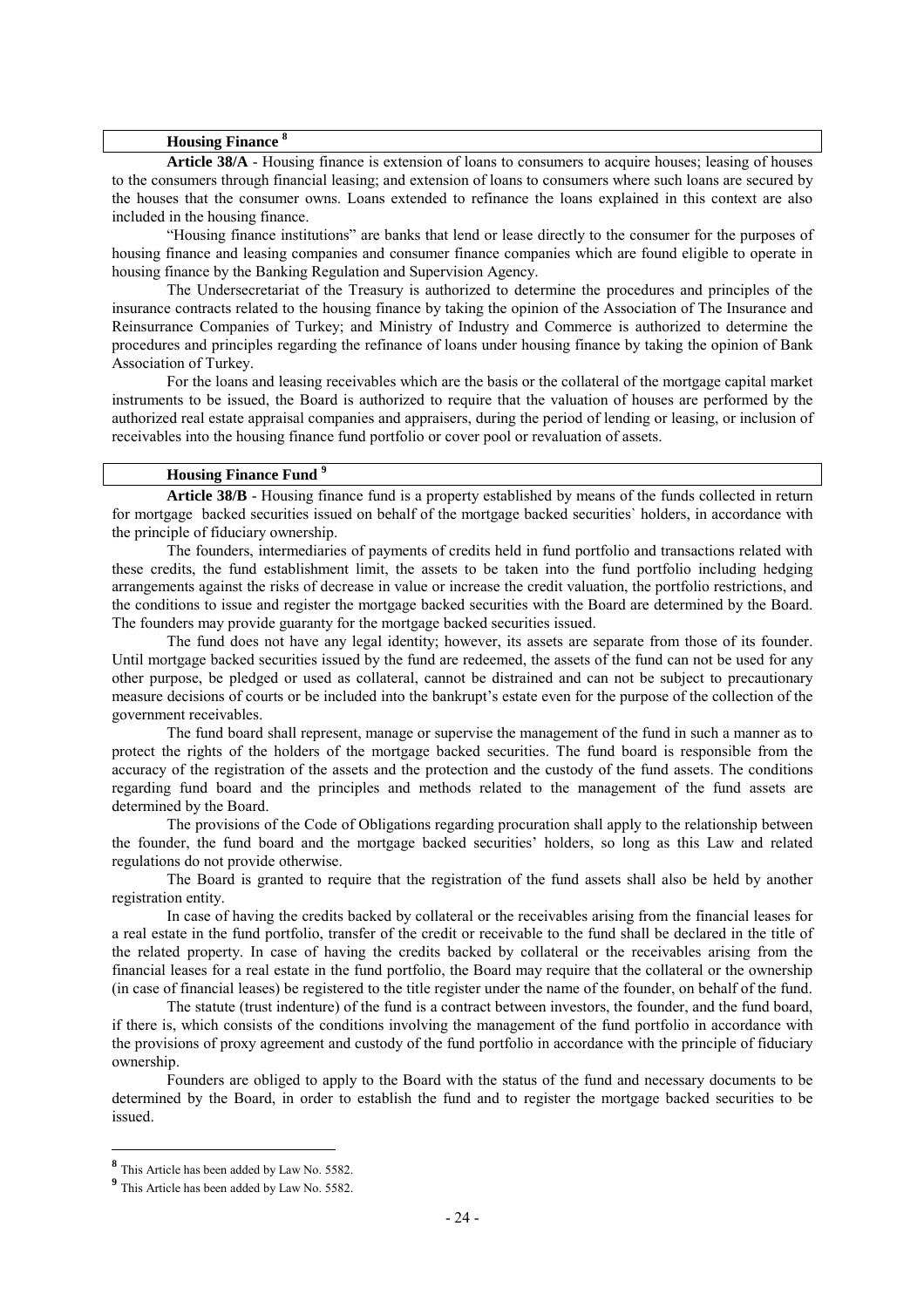Different classes of mortgage backed securities for different classes of fund portfolio may be issued. The principles regarding the classes of mortgage backed securities and the rights arising from a certain class of mortgage backed securities must be specified in the statute of the fund.

The Board is authorized to determine the principles and methods regarding the valuation standards for the fund assets, the principles of the operation and the management of the fund, the merger, the close up and the liquidation of the fund, the scope of the portfolio management and the custody contracts, the conversion of the fund, and the registration and announcement of the fund.

In case of a failure of the founder or the fund to repay, the Board may require that the fund be managed and represented by the Investor Protection Fund, or another Fund Board, designated by the Board or be transferred to another founder. In that case, if the founder provides guaranty, the founder keeps the liability, to repay, in full and in time, the portion of the mortgage backed securities issued which can not be paid by the fund portfolio. The Board is authorized to decide for compensation of the manager or the Investor Protection Fund, in exchange for their services, from the assets in the pool and to determine principles regarding calculation of the amount of the compensation.

The board is granted to take the necessary actions in case of a bankruptcy or liquidation of the founder or bankruptcy of fund board members.

## **Asset Finance Fund <sup>10</sup>**

**Article 38/C** - Asset finance fund is a property established by means of the funds collected in return for the asset backed securities issued on behalf of the asset backed securities` holders, in accordance with the principle of fiduciary ownership. The assets to be held by the fund portfolio are determined by the Board. The provisions of the article 38/B other than the first one are also applied to the asset finance funds.

## **Other Capital Market Institutions <sup>11</sup>**

 **Article 39 –** Other capital market institutions are institutions whose establishment and principles of operation are determined by the Board, including institutions which are engaged in clearing and settlement functions, rating of the capital market instruments, institutions which are engaged in the supervision of issuers and capital market institutions, companies which carry out capital market activities such as investment consulting and portfolio management, asset management companies, mortgage finance corporations, housing finance funds, asset finance funds, venture capital mutual funds, venture capital investment companies, futures transactions intermediary institutions, real estate appraisal companies to operate in capital markets and portfolio custody companies.

**<sup>10</sup>** This Article has been added by Law No. 5582.

**<sup>11</sup>** This Article has been amended by Law No. 5582.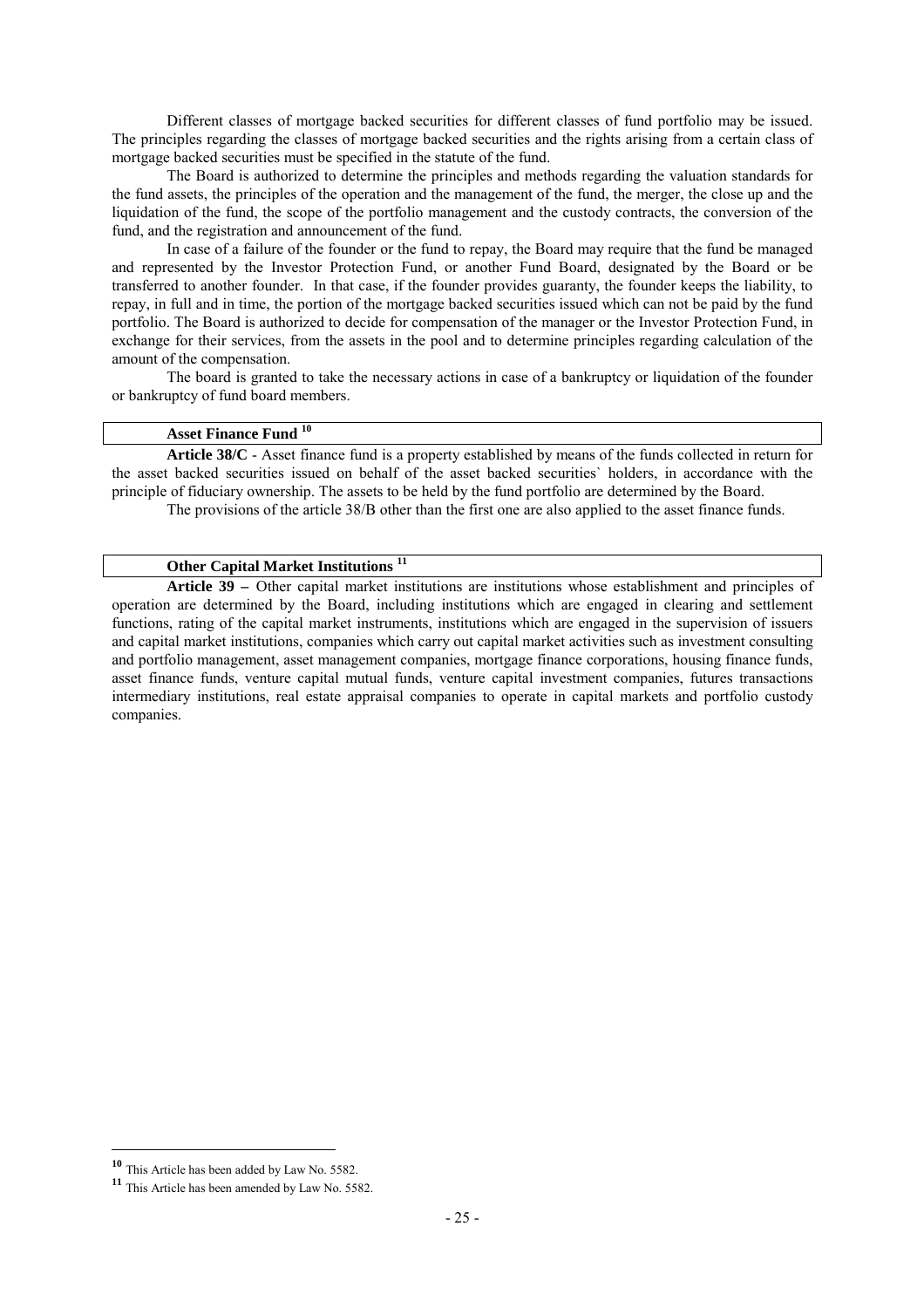## **Mortgage Finance Corporations <sup>12</sup>**

**Article 39/A –** Mortgage finance corporations are joint stock corporations, classified as capital market institutions and established solely for the purpose of taking over, managing and transferring the receivables arising from housing finance and providing financial resource by means of taking receivables arising from housing finance as collateral. Mortgage finance corporations may conduct risk management operations as required by their business transactions.

The paid in capital of mortgage finance corporations can not be less than the amount required for investment banks under the Banking Act No. 5411. Founders and shareholders holding, directly or indirectly, more than 10 per cent of the total shares or shares that have a privilege to appoint Board members must qualify for the requirements set for the banks' founders in the Banking Act No. 5411.

In case of assuring finance from mortgage finance corporations by giving receivables arising from housing finance or other assets as collateral, those collaterals can not be used for any other purpose, may not be pledged or given as collateral and may not be seized by third persons even for the aim of collecting the public receivables, may not be subjected to precautionary injunction and may not be included in bankrupt's estate. The Board, upon the consent of the Banking Regulatory and Supervisory Agency, may require keeping the records of the collateral receivables also at a separate registry institution.

The principles regarding to establishment, basis of operation, licensing for the activities and obligations of mortgage finance corporations are to be regulated by the Board upon the consent of the Banking Regulatory and Supervisory Agency. Mortgage finance corporations are required to apply to the Board to take permission for establishment and operation. In the applications for the permission for establishment of mortgage finance corporations to which an institution under the regulation and supervision of Banking Regulatory and Supervisory Agency, is foreseen to participate, in order the permission of establishment to be given, the approval of Banking Regulatory and Supervisory Agency has to be taken.

### **Exchanges and Other Organized Markets**

**Article 40 –** The exchanges where capital market instruments are traded are institutions having a public legal entity and are organized within the framework of principles written in their special laws and which are authorized to facilitate the buying and selling of securities and the other capital market instruments under conditions of free competition with security and stability and with publicly announced prices.

 Exchanges formed as legal entities exclusively for the trading of futures and options contracts based on economic and financial indicators, capital market instruments, commodities, precious metals and foreign currency and for the capital market instruments composed of all kinds of derivative instruments may be established upon the suggestion of the Board and proposal of the Related Minister and with the approval of the Council of Ministers. The establishment, organization, operations, supervision, membership rules and principles of these exchanges shall be determined by regulations promulgated by the related ministry. If these exchanges are established as joint stock corporations, they may not distribute more than 20 percent of their annual profit. Capital market instruments in the scope of this subparagraph are exempt from the stamp tax.

 The property of exchanges is considered to be State Property. The provisions of Article 25 of this Law shall apply to the chairman and the members of the board of directors and the personnel of exchanges.

 The Board is authorized to make the regulations concerning the establishment of markets in which small and medium sized enterprises can obtain funds from the capital markets and other organized markets where capital market instruments are bought and sold and to provide for their engaging in activities with security, openness and stability.

 The Board is the competent authority for the monitoring and supervision of the exchanges, markets and other organized markets in the scope of this article.

 Exchanges established according to this Law shall be managed with a special budget. The budget year shall be the calendar year. The budgets and the personnel staff are finalized by the general assembly upon the proposal of the boards of directors. A total of 5 percent of the Exchanges' revenues derived from listing fees, official registration fees and exchange shares, shall be allocated as income to the budget of the Board. Upon the request of the Board, the Related Minister is authorized to increase this percentage up to %10, or according to the type and development level of the exchanges, to reserve a smaller percentage or not to reserve any. However the amount of income to be registered with the Board pursuant to this Article may not exceed 10% of the difference between the income and expenditures of the exchanges and of the net profit of the exchanges established as joint-stock corporations. Payments made within this Article must be made, at the latest, by the end of the forth month of the calendar year following the year in which the income was generated*.*

**<sup>12</sup>** This Article has been added by Law No. 5582.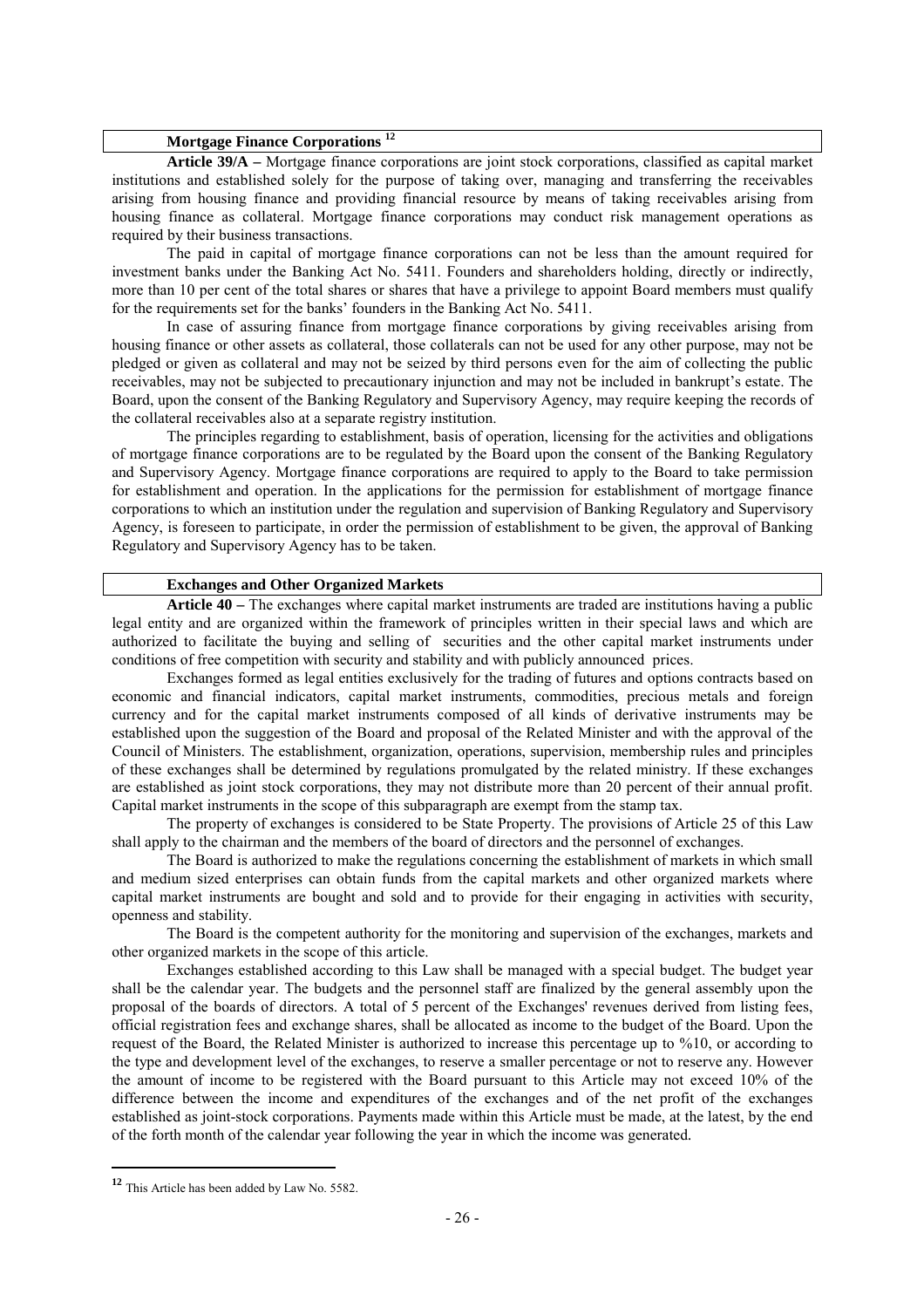### **Foreign Currency and Precious Metal Exchanges**

**Article 40/A –** Related ministry has the authority to establish exchanges of currency and precious metals, to determine the principles regarding their operation and to make regulations regarding the supervision of these exchanges and of the intermediaries defining the principles governing intermediaries that shall trade in these exchanges.

#### **The Association of Capital Market Intermediary Institutions of Turkey**

**Article 40/B –** Entities which are authorized under this Law to engage in intermediation operations on capital markets in Turkey are required to apply to become members of the Association of Capital Market Intermediary Institutions of Turkey, which is a professional organization having the attribute of a civil institution possessing a legal entity. For this, such entities are obliged to make the required application within three months of the date they receive approval to operate as an intermediary institution. The intermediation activities shall be terminated by the Board for the institutions which do not conform with the aforementioned obligation.

The Association of Capital Market Intermediary Institutions of Turkey is charged with the duty of and authorized to engage in research to provide for the development of the capital market and intermediation operations; to constitute professional rules aimed at the solidarity of Association members and the operation of the capital market within the required vigilance and discipline; to take the required measures with the objective of preventing unfair competition ; to make, carry out and supervise regulations on the subjects entrusted to it by legislation or as determined by the Board; to cooperate with related organizations representing the member entities on related matters with the objective of imposing disciplinary penalties envisioned in the statutes of the Association; and to inform the members on this subject by following the professional developments and the administrative and legal regulations.

 The Association is obliged to conform with this Law, the regulations, communiqués and decisions of the Board and the other legislation related to the capital markets in the decisions it makes and the regulations it adopts.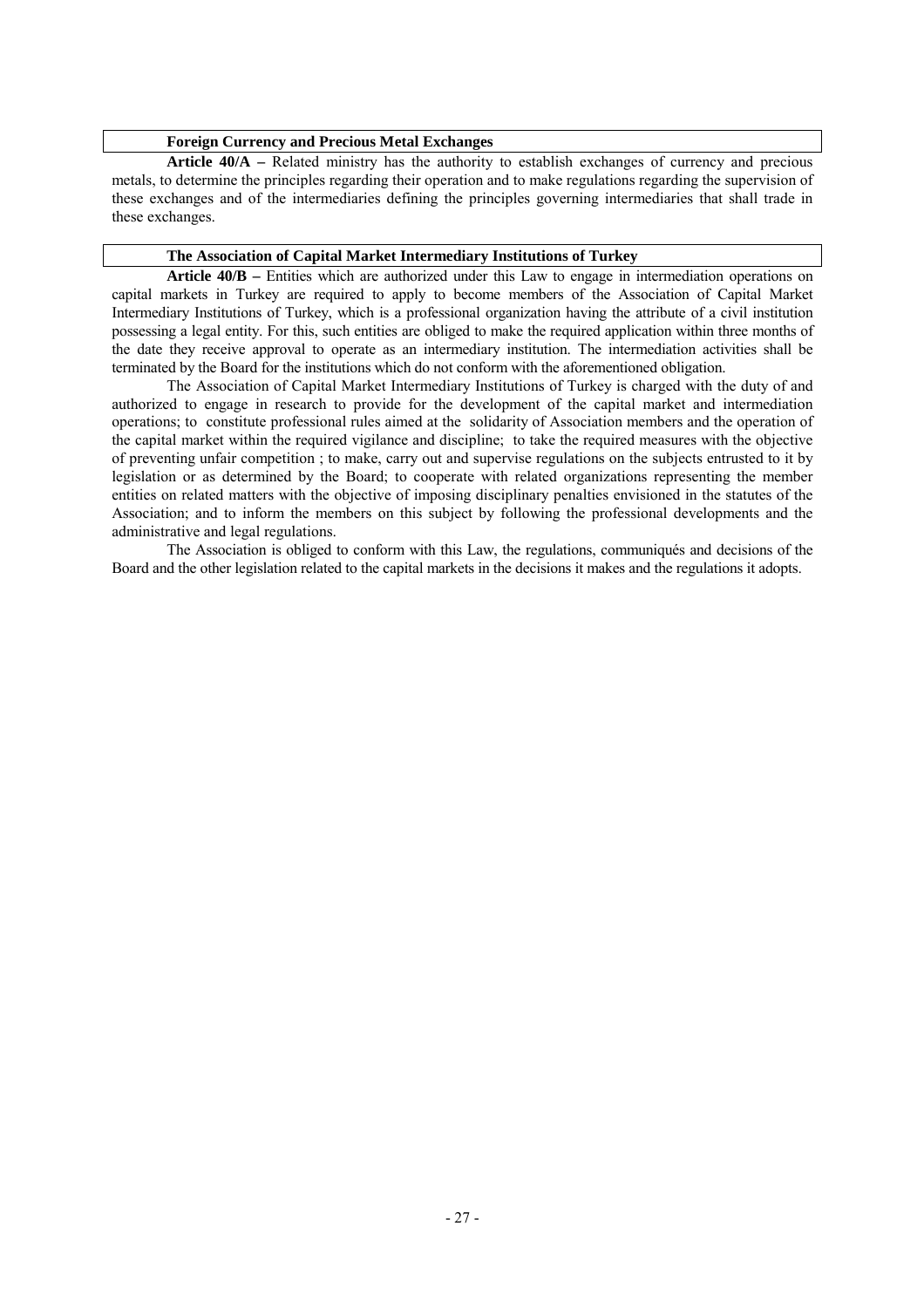#### **The Organs and Statutes of the Association**

 **Article 40/C –** The statutory organs of the Association are the general assembly, board of directors and board of statutory auditors.

 The members of the organs of the Association of Capital Market Intermediary Institutions of Turkey shall be elected by secret ballot by the members of the Association under the supervision of the judiciary in the framework of the principles envisaged in this Law.

 Not less than fifteen days prior to the general assembly meeting at which the election is to be held, a list identifying the members of the Association and their representatives who shall participate in the elections, along with a notice specifying the location, date, hour and the agenda of the meeting and also information with respect to a second meeting in case a quorum is not obtained for the first meeting, shall be conveyed in three copies to the judge selected by the High Election Board as Chairman of Election Board . The judge shall approve the list and other matters by making the required examination. He/she shall appoint a chairman of the balloting board and two balloting board members and one substitute member for each of these. The voting process shall be made according to secret ballot principles and open vote counting. The election results shall be determined in an official report at the end of the election period signed by the chairman and members of the balloting board. All kinds of objections to the election shall be made within two working days after the preparation of the official report shall be examined at the same day by the judge and a final decision shall be made.

 The organs of the Association, revenues, expenses and operating principles, membership acceptance, principles for removal from membership temporarily or permanently, shall be regulated in the Statutes which shall be put into force with a Decree of the Council of Ministers upon the proposal of the Board and the positive opinion of the Related Ministry. The Association acquires legal entity with the coming into force of the Statute. The Board, upon the request of the Association or independently in circumstances where it is deemed necessary after obtaining the opinion of the Association, may propose to the Related Ministry to make amendments to the Statute. The Statute may be amended by a decree of the Council of Ministers if the proposal of the Board is found to be acceptable by the Related Ministry. Any Association fees not paid within the specified period shall be collected by the Association through legal proceedings. Decisions relating to payment of Association fees shall be deemed to constitute a written official document as defined in Article 68 of the Execution and Bankruptcy Law No. 2004. The members are required to comply with the Statues of the Association and decisions made by the Association.

 All kinds of transactions and accounts of the Association shall be audited by the Board. Decisions made by the authorized organs of the Association related to the rejection of an application for membership or removal from membership temporarily or permanently may be protested to the Board within ten working days following notice of the decision to the interested party. Decisions made by the Board with respect to such protests are final.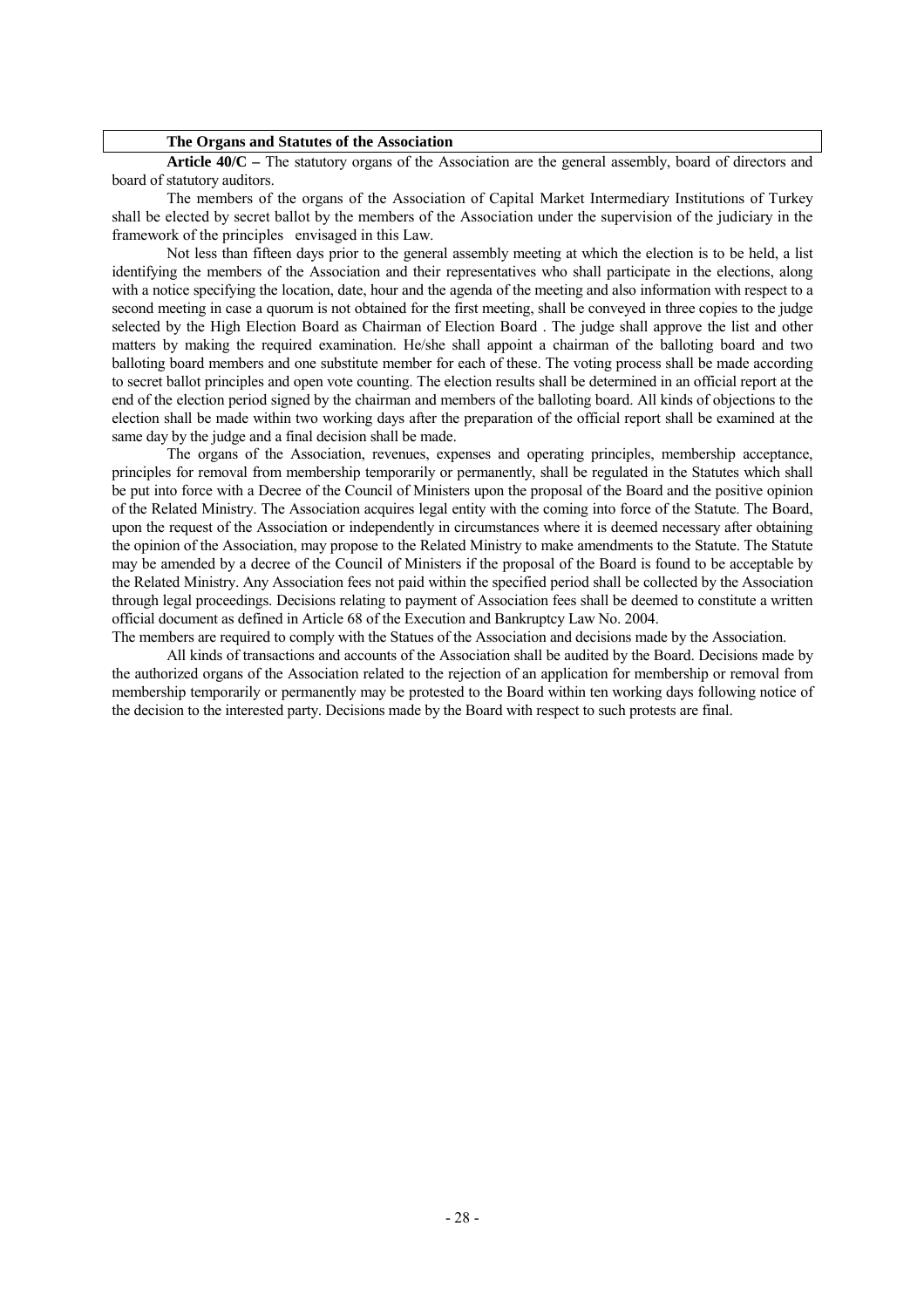## **The Association of Appraisal Specialists of Turkey <sup>13</sup>**

 **Article 40/D-** Those who possess a real estate appraisal specialist license, are required to apply to become members of the Association of Appraisal Specialists of Turkey, which is a professional organization having the attribute of a civil institution possessing a legal entity. For this, license holder is obliged to make the required application within three months after it has been announced by a legal notice that he/she is granted the right to hold a license. The licenses of those who do not conform to the aforementioned obligation are cancelled by the Board.

 The Association of Appraisal Specialists of Turkey is charged with the duty of and authorized to engage in research to provide for the development of the real estate market and real estate appraisal practices, to train and license, to constitute professional rules and appraisal standards for the sake of solidarity of its members and for their vigilance and discipline required to act in the occupation, to take the required measures with the objective of preventing unfair competition, to make, carry out and supervise regulations on the subjects entrusted to it by legislation or as determined by the Board, to impose disciplinary penalties envisioned in the statutes of the Association; to cooperate with related organizations representing the members on related matters, to follow the professional developments and the administrative and legal regulations and to inform the members on these subjects.

 The Association prepares and publishes regional and national statistics regarding real estate valuations. The information concerning real estate valuations within the context of housing finance must be transmitted to the Association in line with the procedures that shall be determined by the Association.

 The Association is obliged to conform with this Law, the regulations, communiqués and decisions of the Board and any other related legislation, in the decisions it makes and the regulations it adopts.

 The members are required to comply with the Statues of the Association and decisions made by the Association.

The Association is subject to the provisions of Article 40/C of the Law.

**Article 41 –** Repealed.

 **Article 42 –** Repealed.

 **Article 43 –** Repealed.

 **Article 44 –** Repealed.

**<sup>13</sup>** This Article has been added by Law No. 5582.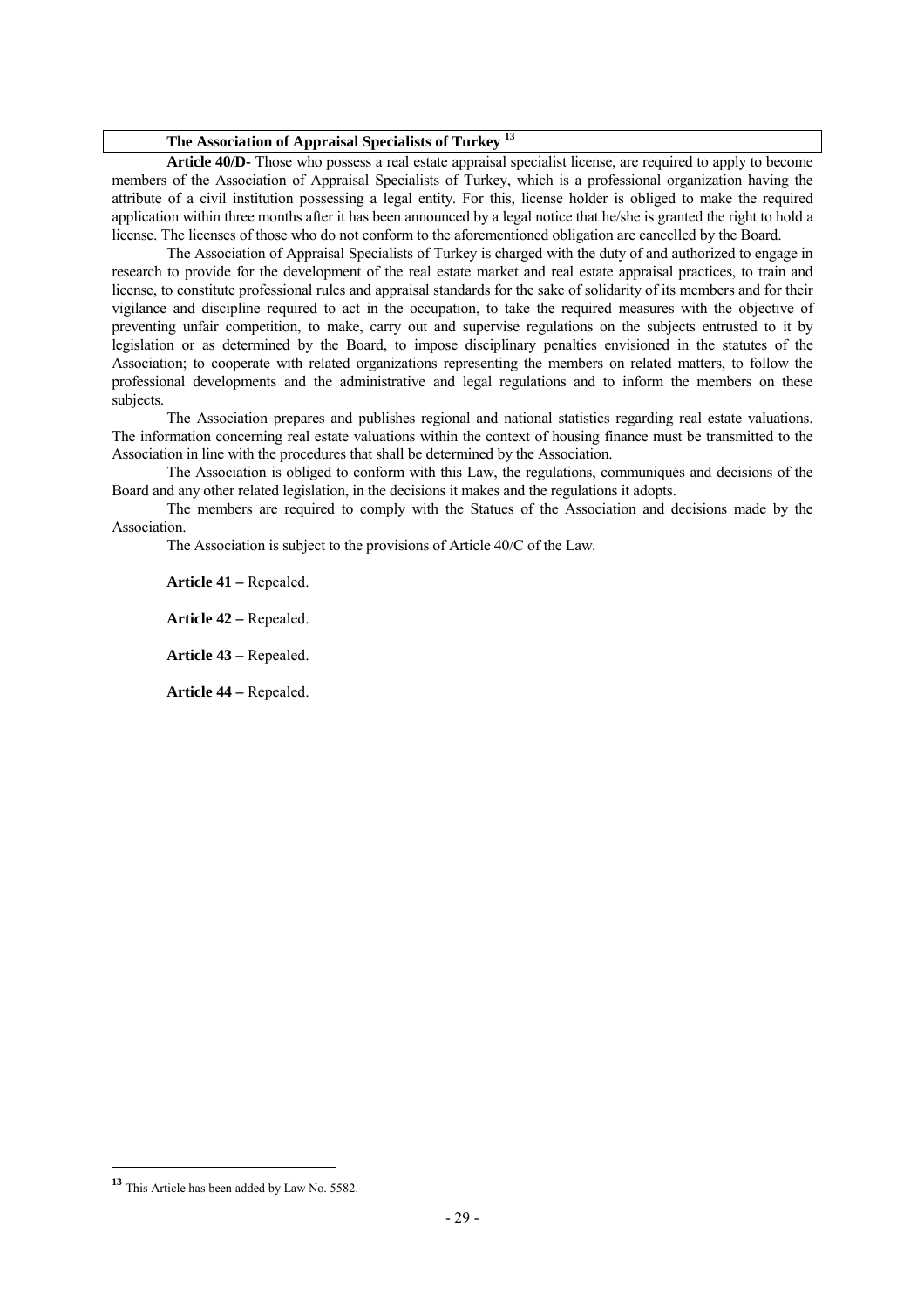### **SECTION VI OVERSIGHT AND PENAL LIABILITY**

#### **Authorized Auditors**

**Article 45 –** The application of the provisions of this Law and other laws related to the capital market, and all kinds of capital market operations and transactions shall be overseen by, experts and assistant experts of the Board.

 The experts and assistant experts of the Board assigned by the Board are authorized to request information related to the relevant provisions in this Law and the other laws related to the capital market from the issuers, capital market institutions, their affiliates and institutions and other real persons and legal entities; to examine all their books, records and documents and other information sources; to obtain copies of these; to audit their transactions and accounts; to obtain written and oral information from related persons; and to prepare the required written reports; and the related persons are obliged to give copies of the requested information, documents, books and other information source and shall provide written and oral information and sign written reports.

 The real persons and legal entities from whom information is requested within the framework of the first and second paragraphs shall not refuse to provide information by claiming the confidentiality and secrecy provisions included in special laws.

 In case of failure to show and submit books, documents, files, records or other documents requested by those assigned to audit, a search may be made at the locations of the issuers, capital market institutions and their affiliates and institutions. The search may be ordered by an authorized judge of the criminal court if the judge decides to have a search to be made at the locations requested upon the request of the Board for a search through delivery of a written justification. The books and documents, found in course of search which are to be examined, shall be identified in a detailed written report and in cases where it is not possible to examine them on location, they shall be put in safekeeping and sent to the place of work of the person making the examination. Examination of the books and documents obtained as the result of a search shall be concluded within a maximum of three months and shall be returned to the owner with a report.

 The provisions of the Notification Law shall be applied to the notifications that shall be made in accordance with this article.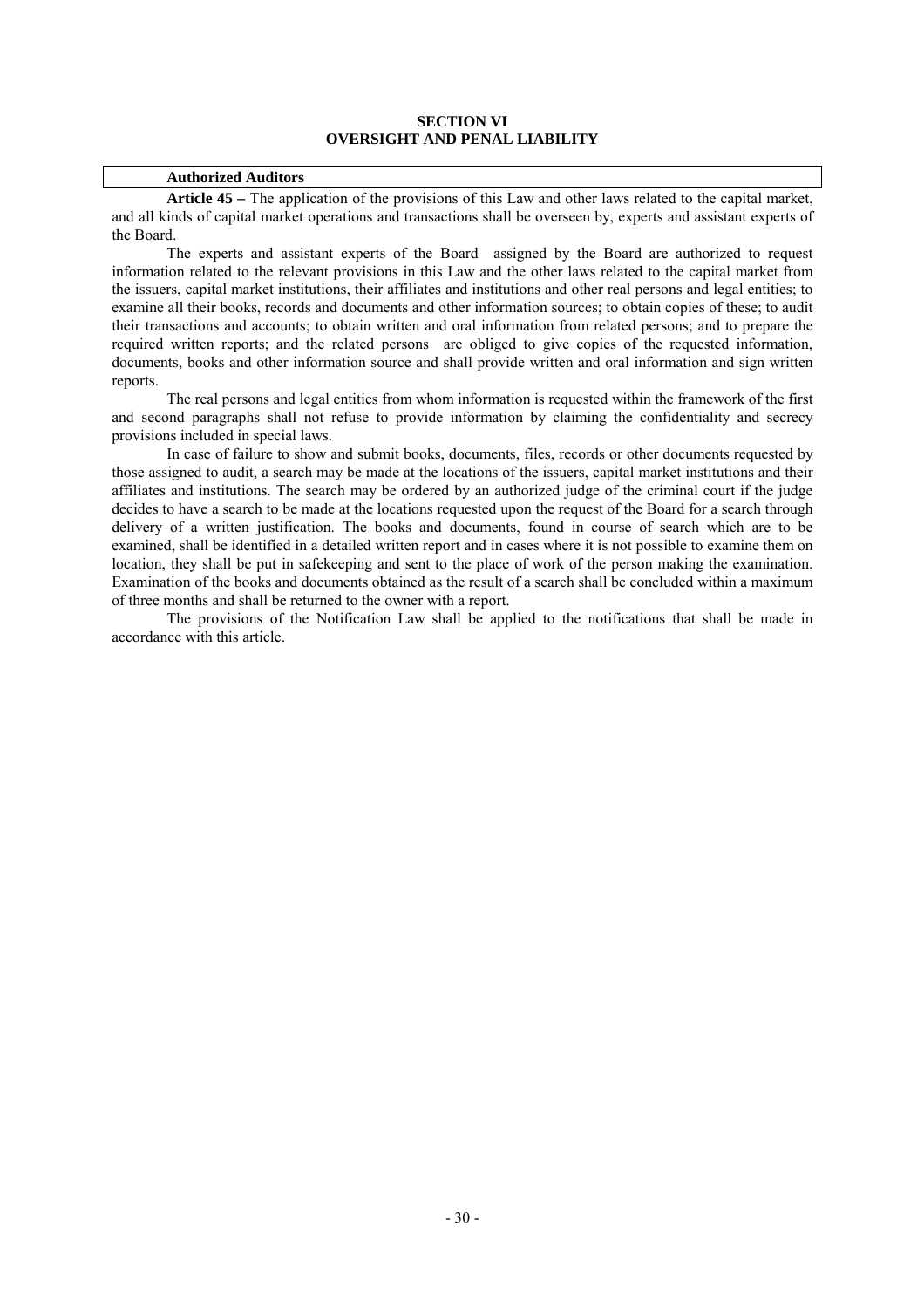#### **Measures**

 **Article 46 –** Following the supervision, examination and auditing made in accordance with this Law, the Board is authorized;

a) To take all kinds of required measures for issues, public offering transactions and sales which are made without complying with the requirement for registration with the Board, and capital market operations which do not have permission; to request precautionary injunctions or attachments as exempt from any guarantees for public offerings that are made without complying with the obligation to register; and to file lawsuits or follow up within six months as of the date of the precautionary injunction or attachment; to file a lawsuit within three months as of the dates of determination and one year as of the dates of the occurrence for annulling the results arising from the capital market operations and transactions without permission provided that the rights of legal and punitive responsibility are reserved;

 b) To file a case for cancellation against the decisions taken in accordance with the principles of Article 12 by the Board of Directors within 30 days beginning from the announcement of these resolutions, at the trade court in the local area where the headquarter of corporation is located, and to demand to defer the execution of these resolutions,

c) To open lawsuits for the determination or annulment of the transactions in violation of the law that lead to the decrease or loss of capital with the transactions and situations which appear to be contrary to law, the provisions of the articles of incorporation or the purpose of operation and legislation of the corporations and capital market institutions which are subject to this Law; to request from the related parties that precautionary measures are taken and that the envisioned procedures are made for the removal of the violations provided that the provisions of the Turkish Commercial Code are reserved and when necessary to convey these conditions to the related authorities:

 d) To demand the reporting of auditing results from the corporations which are identified as engaging in the activities defined in the last paragraph of Article 15, within the framework of forms and principles that shall be determined by the Board.

 e) To make the public announcement of the undisclosed information and remedies which should have been disclosed, but not disclosed, within the framework of the legislation, by collecting expenditures from the relevant corporations, persons, establishments or capital market institutions.

f) To request for the provision of the presentation or delivery by applying to the court when needed in case the books, documents, files, records and other sources including information requested by those charged with the duty of auditing are not presented or delivered;

g) To request for the provision of conformity to the law, the objectives and principles of the operation and the removal of the violations from the related parties in case it is determined that there are activities in violation of the legislation of the capital market institutions, the provisions of the articles of incorporation and the internal regulations; to restrict or remove the signature authority of the employees of the institution determined to be responsible for the violation after starting the legal investigation about them until the trial is concluded; to take all kinds of needed measures in case it is determined that the violations have not been removed or that there are violations which it shall not be possible to remove and to stop the operations of these institutions temporarily or permanently and remove their authorities;

h) To request the strengthening of the financial situations within a suitable period that shall be given in case it is determined that the financial structure of a capital market institution has become weakened significantly; to restrict or remove the signature authorities of the employees of such institution; to take the needed measures in case it is determined that the needed measures are not taken by these institutions within this period that is given or their financial situations have become weakened to the extent that they shall not be able to meet their commitments, to stop temporarily the operations of these institutions without giving any period of time or to stop them permanently and remove their authorities; to make a decision for gradual liquidations in case these measures do not produce results and to request direct bankruptcy without gradual liquidation or when needed following the conclusion of liquidation;

i) To take such measures needed to ensure the prevention of real persons or legal entities that are determined by the Board to have directly or indirectly participated in acts enumerated in the provision of subparagraph A of Article 47 of this Law from engaging temporarily or permanently in transactions on exchanges and other organized markets;

j) To send a representative, when it is deemed necessary, to general assemblies of publicly held joint stock corporations, without his having a right to vote,

k) To request the personal bankruptcies of shareholders who have a share of more than 10 percent, the chairman and members of the board of directors who have left their jobs or who are still working and the administrators who have signature authority and mutual fund administrators, provided that they have been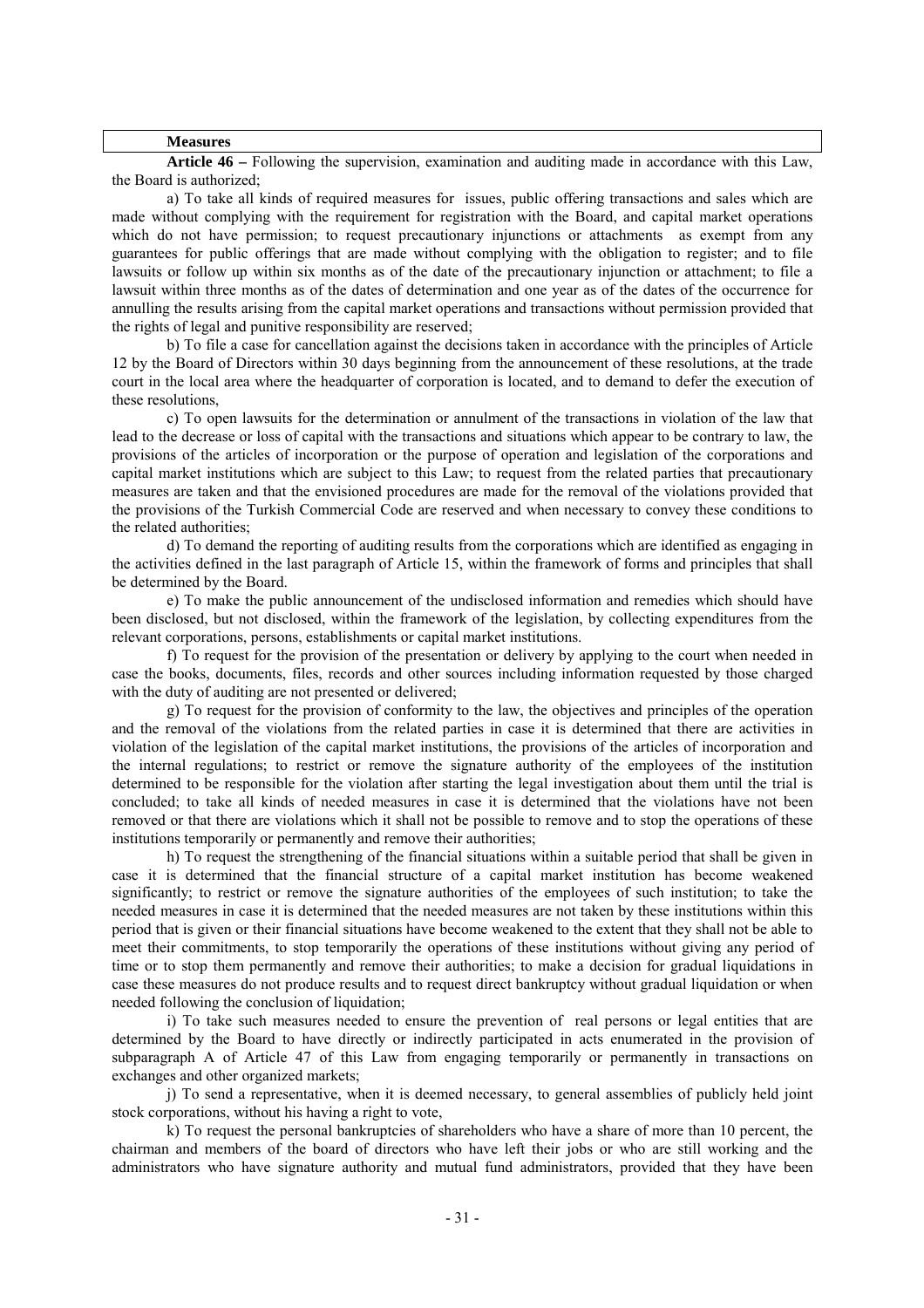determined by the Board to be responsible in situations of gradual liquidation or bankruptcy of the capital market institutions in accordance with subparagraph (h).

 The assets of the capital market institutions, the authority of which has been permanently removed, shall not be transferred to third persons, or used as security, or listed as guarantees, and shall not be attached, and all the legal actions for collection of debts which have been started shall automatically be stopped from the date the Board decides to remove the authority until it is announced that the gradual liquidation procedures have been completed and from the time of registration to the judgement by the court of the request for bankruptcy, in case direct bankruptcy is requested or following gradual liquidation, excluding transactions that shall be made by the Board and the Investors' Protection Fund in the framework of gradual liquidation.

 In case it is determined that an entity has engaged in activities on capital market without permission or that an entity has used words or phrases in its commercial title, notices and advertisements which create the impression that they engage in activities on capital market even though its certificate of authority has been annulled or its operations have been stopped temporarily, then, in circumstances where it is found to be detrimental to postpone action until the completion of a criminal investigation concerning the responsible persons, upon the request of the Board, their workplaces may be closed temporarily by the highest officials of the civil service and their notices and advertisements may be stopped, and the notices and advertisements may be confiscated with the documents which are in violation of the law.

 The employees whose authorities are removed in accordance with subparagraphs (g) and (h) of the first paragraph of this Article shall not be employed as personnel authorized to sign at any capital market institution without the permission of the Board until their lawsuits have been concluded.

 Concerning the assets of the capital market institutions where the operations are stopped temporarily according to subparagraph (h) of the first paragraph of this article, the provision in the second paragraph shall be applied from the date the temporary stoppage is decided on by the Board up until the date when permission is once again given to engage in activities.

 The Board is exempt from all kinds of guarantees and expenses for the prosecution that shall be made and the lawsuits that shall be filed by the Board within the scope of this article.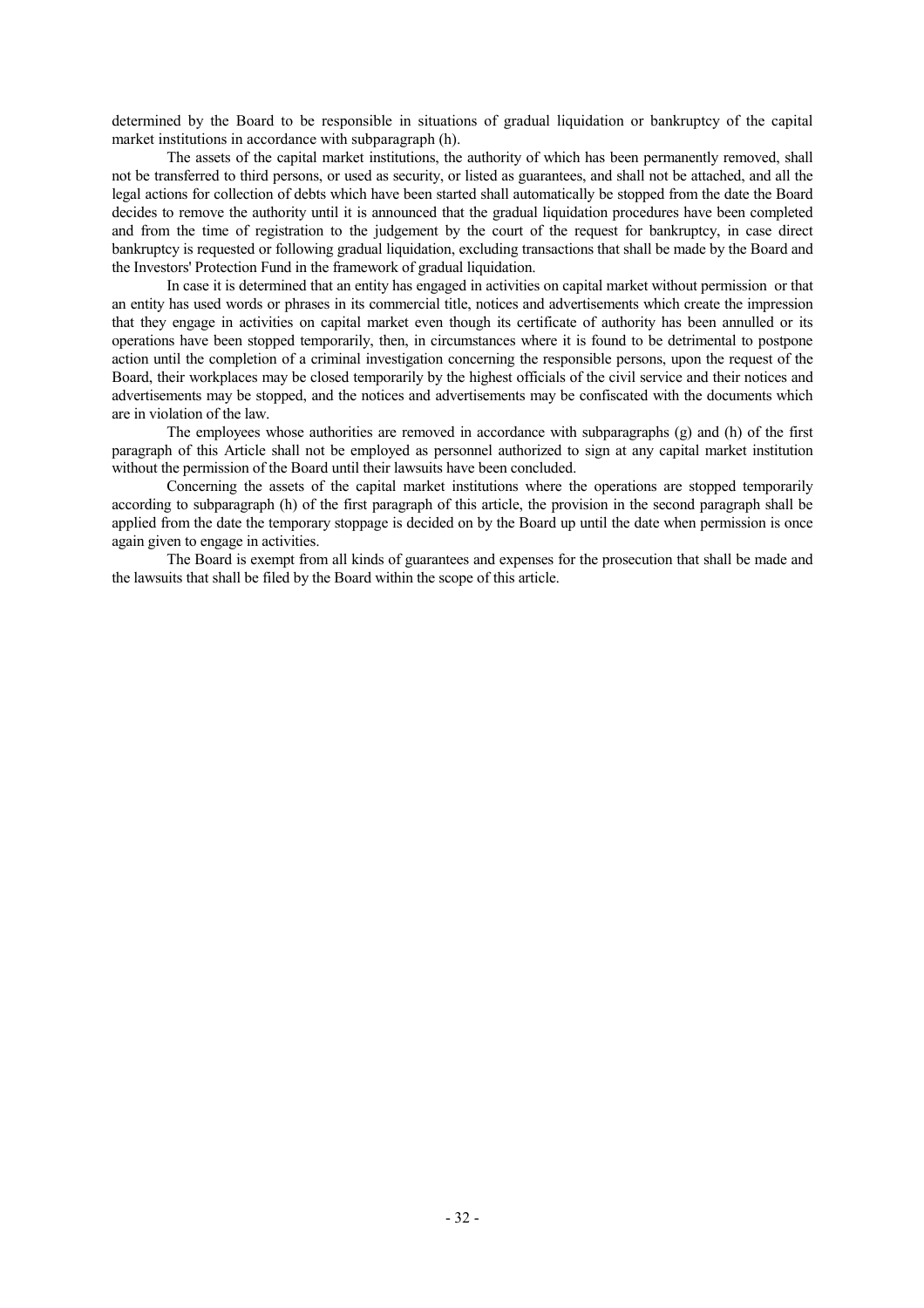#### **Investors' Protection Fund**

**Article 46/A –**The Investors' Protection Fund having legal entity has been established with the objective of meeting the liquidation expenses and to carry out the functions provided for in Article 46/B in accordance with the principles envisioned in this law with respect to intermediary institutions for which a gradual liquidation or bankruptcy decision is made and, on the condition that the provisions of the Banks Law are reserved, the banks in the scope of paragraph (a) of Article 50 of this law the operations of which are stopped by a decree of the Council of Ministers, to cover the cash payment and share delivery obligations arising from share transactions for their customers due to capital market operations and transactions in which they engaged. All intermediary institutions are required to participate in this Fund.

In case of a decision for the gradual liquidation of the mortgage finance corporations given in accordance with subparagraph (h) of the first paragraph of Article 46 of this Law, the Board may decide that the gradual liquidation of mortgage finance corporations shall be carried out by the Fund, **besides** may decide that; in case of an issuer fails to meet its obligations **on** maturity, the total value of the obligations of the issuer exceeds total value of its assets, the management of the issuer is taken over by public authorities, the operation license of the issuer is cancelled, or the issuer goes bankrupt, the gradual liquidation or management of the cover pools of mortgage covered bonds or asset covered bonds, or, when the founder of asset finance fund or housing finance fund is in difficulty of paying back, the management or gradual liquidation of fund assets shall be carried out by the Fund. The Board determines **which of the Fund's income** will be used for the expenditures **concerning** the **gradual**  liquidation or management in the scope of this paragraph.<sup>14</sup>

 The Fund shall be administered and represented by the Central Registry Organization which has the function of keeping the records of capital markets instruments. The management and operating principles of the Fund shall be determined with a regulation that shall be promulgated by the Board.

The Board is authorized to examine and audit the accounts and transactions of the Fund and to request all kinds of information with respect to such matters. The Board, according to the results of the examination and auditing, may request from the Fund the execution of the matters which it deems necessary and when needed, it may request the Related Minister to transfer the management of the Fund to the Board. The Related Minister is authorized to make a decision to transfer the management of the Fund temporarily or permanently.

 The Fund is not subject to the provisions of State Bidding Law No. 2886 and General Accounting Law No. 1050 from the aspect of counter-signatures and official registration and the Supreme Council of Public Accounts Law No. 832. The Fund shall be audited by the Supreme Council of Public Accounts. The income and transactions of the Fund are exempt from all kinds of taxes, stamp dues and expenses.

The revenues of the Fund are composed of:

a) Annual dues to be deposited by the intermediary organizations,

 b) Administrative fines imposed by the Board, the exchanges on which securities are traded, and the Association of Capital Market Intermediary Institutions of Turkey,

c) Temporary dues for which the amount is determined by the Board,

d) The yield of the Fund assets,

e) From other revenues.

**<sup>14</sup>** This paragraph has been added by Law No. 5582.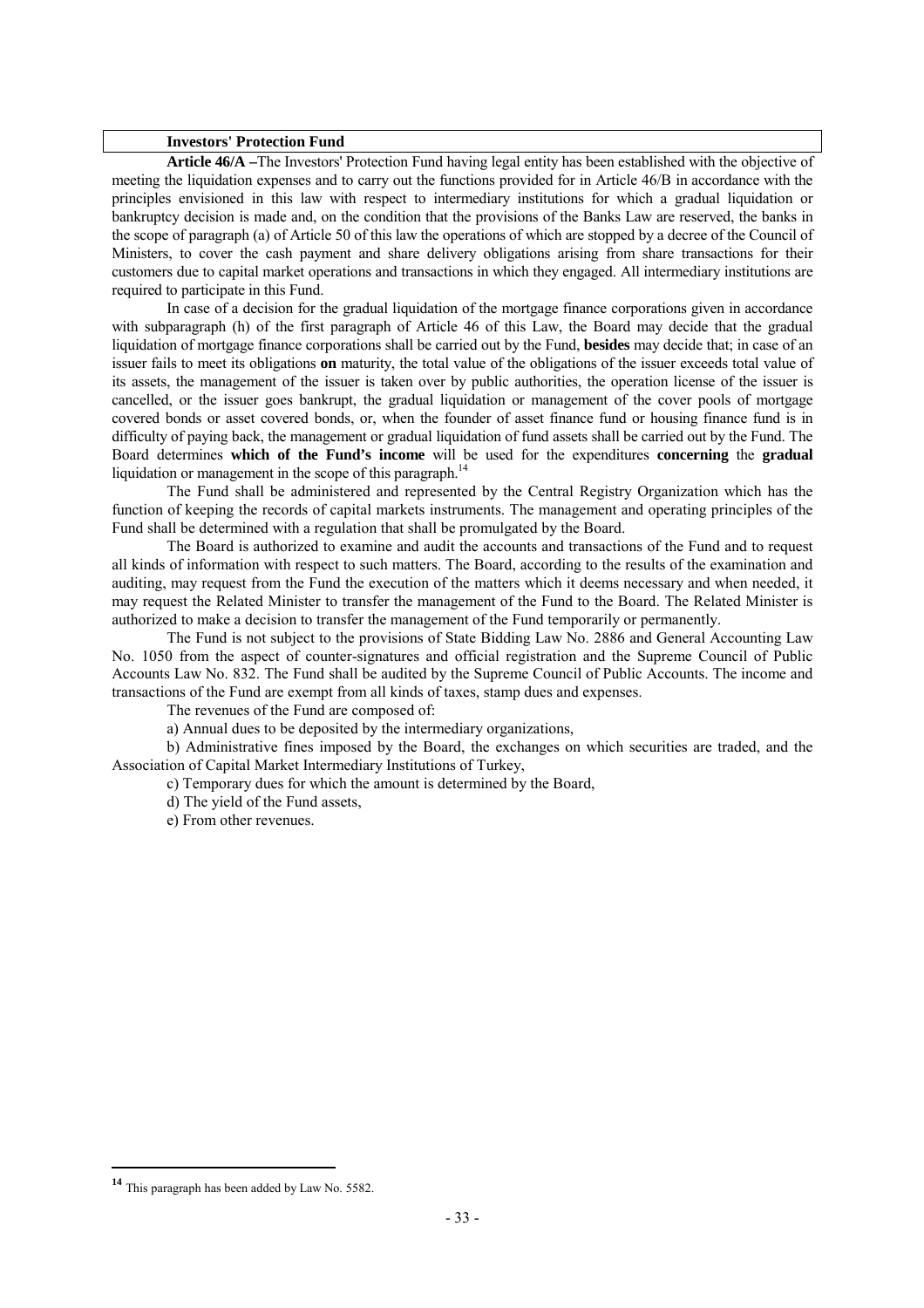The dues in subparagraph (a) above must be deposited in the Fund account by the end of the second month of the related year and the temporary dues within the period determined by the Board. A fine for delay shall be applied to dues not deposited within these periods at the rate that shall be determined by the Board provided that it does not exceed three fold of the increase in the Consumer Price Index of the State Institute of Statistics for the previous month for each month.

 The amount of annual dues that shall be deposited to the Fund by intermediary institutions shall be determined by the Board in a manner that shall not exceed one per thousand of the monetary amount of the annual share transaction volume. The Board is authorized to request that payments are made at rates determined separately according to the type and risk situations of the intermediary institutions, provided that it does not exceed this maximum amount.

 In case the assets of the Fund are not sufficient to meet the needs, then dues that shall be paid for subsequent years shall be paid on account up to one per thousand of the monetary amount of the share transaction volumes for the previous year shall be paid temporarily. If the dues received from intermediary institutions are not sufficient to meet the needs, then an advance shall be given to the Fund by the Istanbul Stock Exchange for the remaining portion.

 The assets of the Fund may not be used as security, may not be shown for guarantees, and may not be sequestered by third parties.

 The principles and methods of use of the Fund assets, the conditions for temporary dues on account and repayment of advances and other subjects shall be determined with a regulation promulgated by the Board.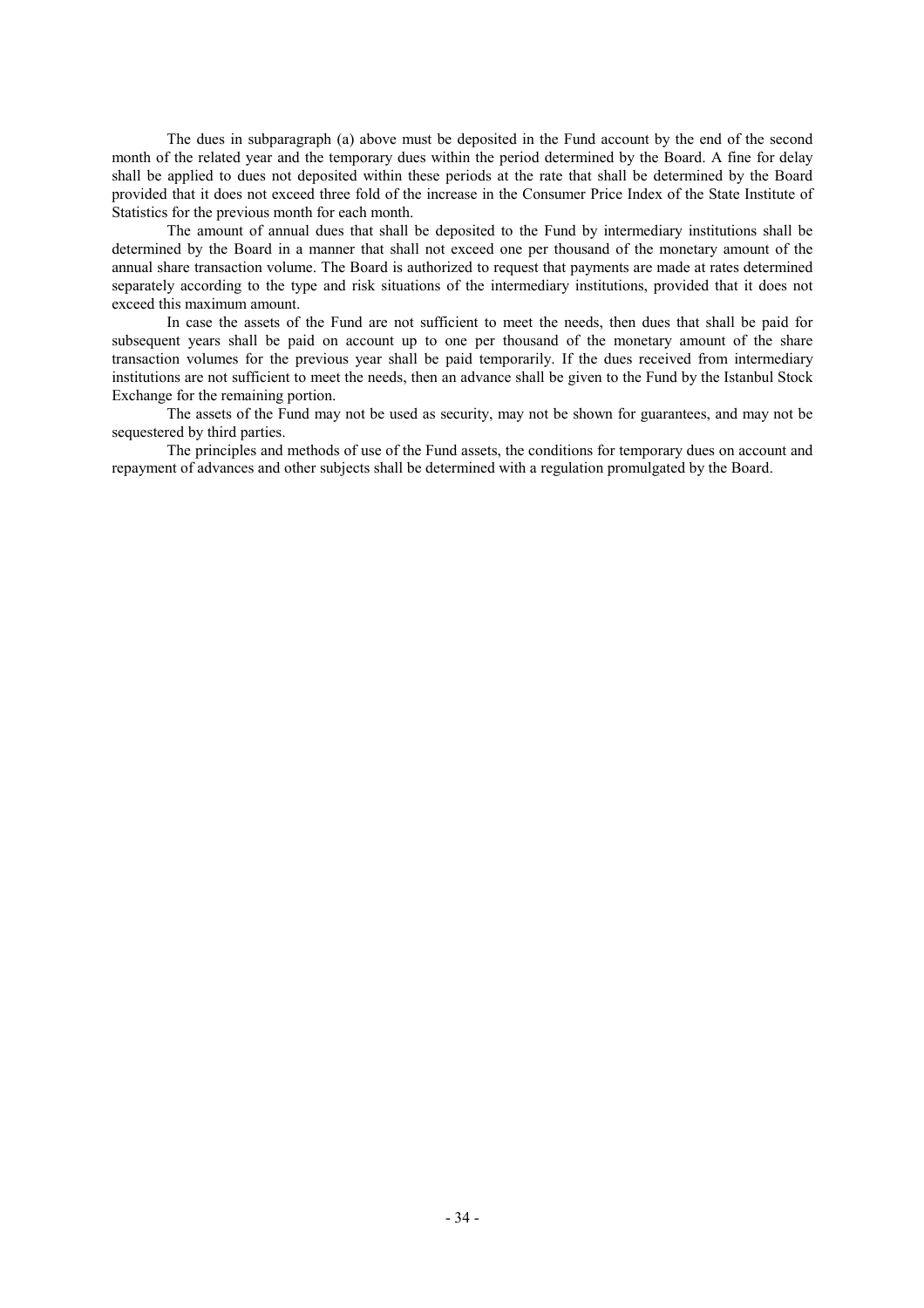#### **Gradual Liquidation**

 **Article 46/B –** A decision may be made by the Board for the gradual liquidation of intermediary institutions, the authorities of which have been removed in accordance with subparagraph (h) of the first paragraph of Article 46 of this Law. The liquidation operations of these institutions shall be carried out by the Investors' Protection Fund.

The objective of gradual liquidation is to liquidate the cash payments and the delivery obligations of capital market instruments to the customers due to the capital market operations carried out in the framework of the Law by setting aside the amount obtained by transforming the assets to in kind or cash according to their attributes. In the decision and operations of gradual liquidation, the provisions related to liquidation in the Turkish Commercial Code, the Execution and Bankruptcy Law and the other legislation shall not be applied. The principles and method of application for gradual liquidation of intermediary institutions shall be set forth in a regulation promulgated by the Board.

 After a decision is made for gradual liquidation, the duties and authorities of the legal organs of the intermediary institutions shall be carried out by the Fund until the liquidation is concluded.

 A decision may be made by the Board to transfer to another institution the management of portfolios that are managed by an intermediary institution, including mutual funds and investment company portfolios. However, the provisions of subparagraph (h) of the first paragraph of Article 46 is reserved.

 Payments by the intermediary institution for which a gradual liquidation decision is made shall be stopped and as of the date of this decision all its assets may be used only by the Fund. The Fund shall determine the assets and liabilities of the intermediary institution. The cash debts in the scope of the obligations that should be liquidated shall be calculated over the total principal capital and accrued interests at the date of the decision of gradual liquidation; with respect to the obligation to deliver capital market instruments, in cases where it cannot be delivered in kind, the debt shall be calculated based on the market value on the date the delivery went into default otherwise the day that the decision is made for gradual liquidation. The rights and obligations arising from contracts with maturity dates after the date of the decision for the gradual liquidation of the intermediary institution shall be determined as of their maturity dates. Legal default interest shall be applied at the rate envisioned in the third paragraph of Article 2 of Law No. 3095 Related to Legal Interest and Default Interest as of the maturity date of term debts and as of the date of the gradual liquidation decision for the other debts. In accordance with the legislation, guarantees given by the intermediary institution are also taken into consideration in the assets account.

 The Fund shall determine the real holders of rights and the amounts of their receivables which are in the scope of liquidation of the intermediary institution based on the records kept by the Board, the records of the intermediary institution, the records of other official and private institutions related to these organizations and other reliable information and documents. In case there is the existence of the conditions described in Articles 278, 279 and 280 of the Execution and Bankruptcy Law, an annulment lawsuit may be opened by the Fund.

 For the intermediary institutions which are not subject to gradual liquidation but for which a decision of bankruptcy has been made, payment shall be made from the Fund, with the approval of the Fund management, to the creditors for cash and shares arising from the share transactions on the list by considering the amounts owed which appear on this list. In accordance with the related legislation, the banks for which operations are stopped, in accordance with the related legislation of the bank management, the real holders of rights and the amount owed for cash and shares arising from share transactions are determined by the organization that takes over and, with the approval of the Fund administration, it is taken as the basis for the payments that shall be made from the Fund. For payments that shall be made in accordance with this paragraph, the principles for making payments to the creditors of intermediary institutions subject to gradual liquidation shall be applied.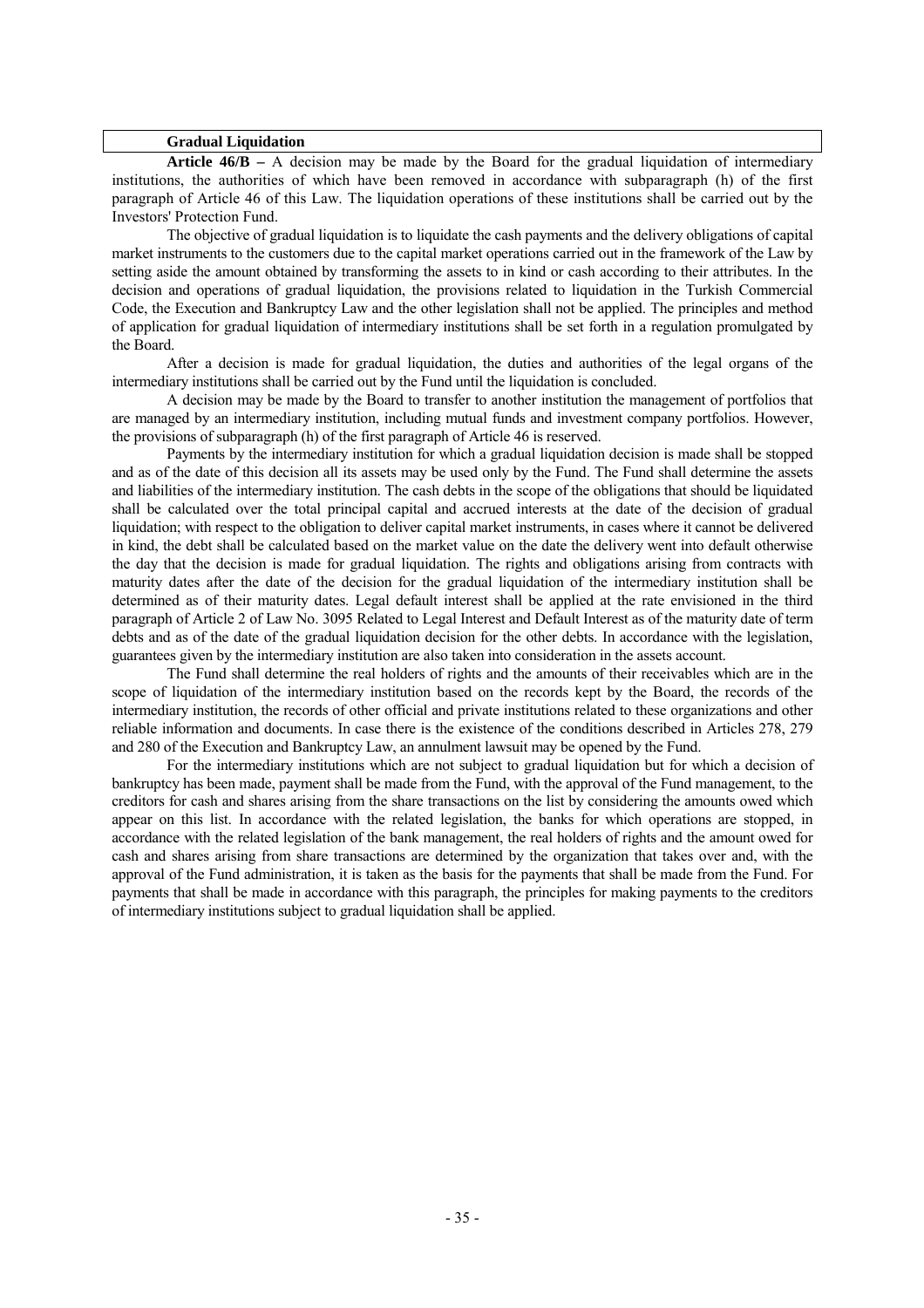At the beginning of the gradual liquidation, first of all the capital market instruments shall be distributed to the holders of the rights in the customer settlement accounts. With this objective, the capital market instruments that are settled in the customer account are compared as of the separate accounts and shall be used only for meeting the obligations to these account holders.

 For the holders of settlement accounts who have enough to meet what is owed in the account or who do not have any shares, a total of seven billion five hundred million TL of their cash and share receivables shall be paid by the Fund without waiting for the conclusion of the liquidation. However, for those who appear to be creditors of the same institution in the opinion of the Fund who have acted together with the institution, payment is made in the proportion to their receivables provided that it does not exceed the above total. Advance payments shall not be made from the Fund to shareholders, members of the board of directors or board of auditors, personnel authorized to sign and their spouses, blood relatives and relatives by marriage including the third degree, who appear to be debtors of the intermediary institution subject to gradual liquidation. The total payment that shall be made in accordance with this paragraph shall be increased at the rate of the revaluation coefficient that is announced every year.

 The Fund, after making the advance payments, shall continue the gradual liquidation of the intermediary institution. The liquidation balance of the receivables from the holders of the rights in the scope of the objective of the liquidation shall be used for the payment of the receivables which are not completely met. However, if the liquidation balance is not sufficient to meet all of these receivables, then payments shall be made by pro rata distribution. After all of these receivables are met, then from the remaining portion, first of all the public receivables and from the remaining amount, the receivables arising from the advances made by the Fund and the liquidation expenses shall be paid. The balance is distributed to the other creditors. If the assets of the intermediary institution are not sufficient to meet the receivables of the holders of rights in the scope of the objective of liquidation, the payments made from the Fund and the liquidation expenses, then the Fund, with the concurrence of the Board, may request the bankruptcy of the intermediary institution.

 The gradual liquidation of capital market institutions other than intermediary institutions shall be undertaken by the Board and, other than the provisions related to the Investors' Protection Fund, this article shall be applied for them. The methods of gradual liquidation of the institutions in the scope of this paragraph shall be determined by the Board by taking into account their types.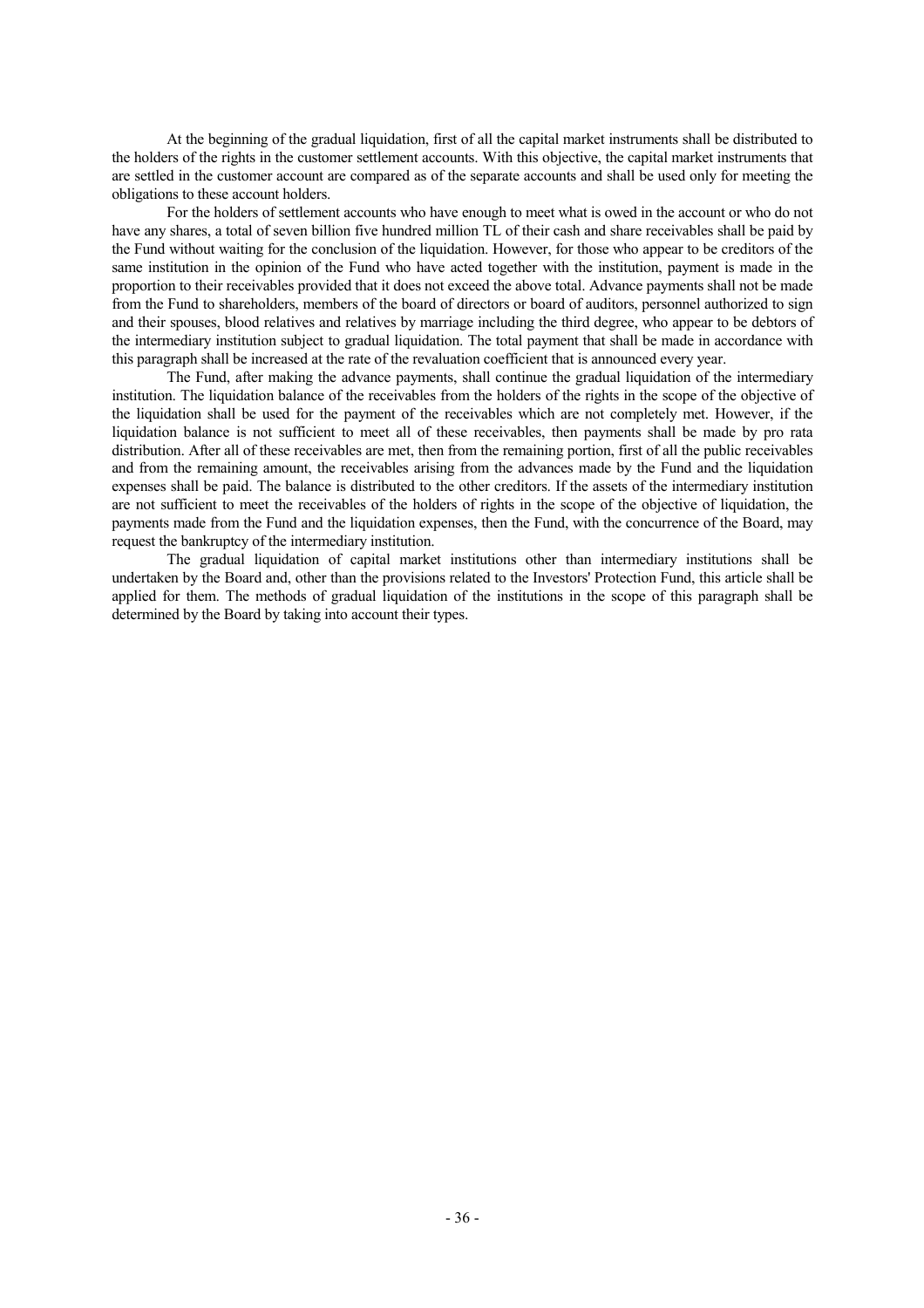| Gradual Liquidation of Mortgage Finance Corporations <sup>15</sup> |  |
|--------------------------------------------------------------------|--|
|                                                                    |  |

**Article 46/C** –**Board may decide** the gradual liquidation of mortgage finance corporations, the authorities of which have been removed in accordance with subparagraph (h) of the first paragraph of Article 46 of this Law. The liquidation operations of these institutions shall be carried out by the Investors' Protection Fund.

The objective of gradual liquidation is to liquidate the assets of mortgage finance corporations by setting aside the amount obtained by **encashing or** in kind according to their attributes. In the decision and operations of gradual liquidation, the provisions related to liquidation in the Turkish Commercial Code, the Execution and Bankruptcy Law and the other legislation shall not be applied. The principles and method of application for gradual liquidation of mortgage finance corporations shall be set forth in a regulation promulgated by the Board.

After **the** decision is made for gradual liquidation, the duties and authorities of the legal organs of the mortgage finance corporation shall be carried out by the Fund until the liquidation is concluded. However, the provisions of subparagraph (h) of the first paragraph of Article 46 is reserved.

Payments by the mortgage finance corporation for which a gradual liquidation decision is made shall be stopped and as of the date of this decision all its assets except the assets of housing finance funds, the assets of asset finance funds and the collateral pools of asset covered bonds and mortgage covered bonds may be used only by the Fund. The Fund shall determine the assets and liabilities of the mortgage finance corporation. The cash debts **of the mortgage finance corporation** in the scope of the obligations that should be liquidated shall be calculated over the total principal capital and accrued interests at the date of the decision of gradual liquidation. The rights and obligations arising from securities **maturing** after the date of the decision for the gradual liquidation of the mortgage finance corporation shall be determined as of their maturity dates. Legal default interest shall be applied at the rate envisioned in the third paragraph of Article 2 of Law No. 3095 Related to Legal Interest and Default Interest as of the maturity date of term debts and as of the date of the gradual liquidation decision for the other debts. In accordance with the legislation, guarantees given by the mortgage finance corporation are also taken into consideration in the assets account.

The Fund shall determine the real holders of rights and the amounts of their receivables which are in the scope of liquidation of the mortgage finance corporation based on the records kept by the Board, the records of the mortgage finance corporation, the records of other official and private institutions related to **this corporation** and other reliable information and documents. In case there is the existence of the conditions described in Articles 278, 279 and 280 of Execution and Bankruptcy Law, an annulment lawsuit may be opened by the Fund.

The assets of the mortgage finance corporation shall be used for the payment of the receivables of the holders of the rights in the scope of the objective of the liquidation. However, if the liquidation balance is not sufficient to meet all of these receivables, then payments shall be made by pro rata distribution. After all of these receivables are met, from the remaining portion, first of all the public receivables and from the remaining amount, the receivables arising from the liquidation expenses made by the Fund shall be paid. The balance is distributed to the other creditors. If the assets of the mortgage finance corporation are not sufficient to meet the receivables of the holders of rights in the scope of the objective of liquidation, the payments made from the Fund and the liquidation expenses, then the Fund, with the concurrence of the Board, may request the bankruptcy of the mortgage finance corporation.

**<sup>15</sup>** This Article has been added by Law No. 5582.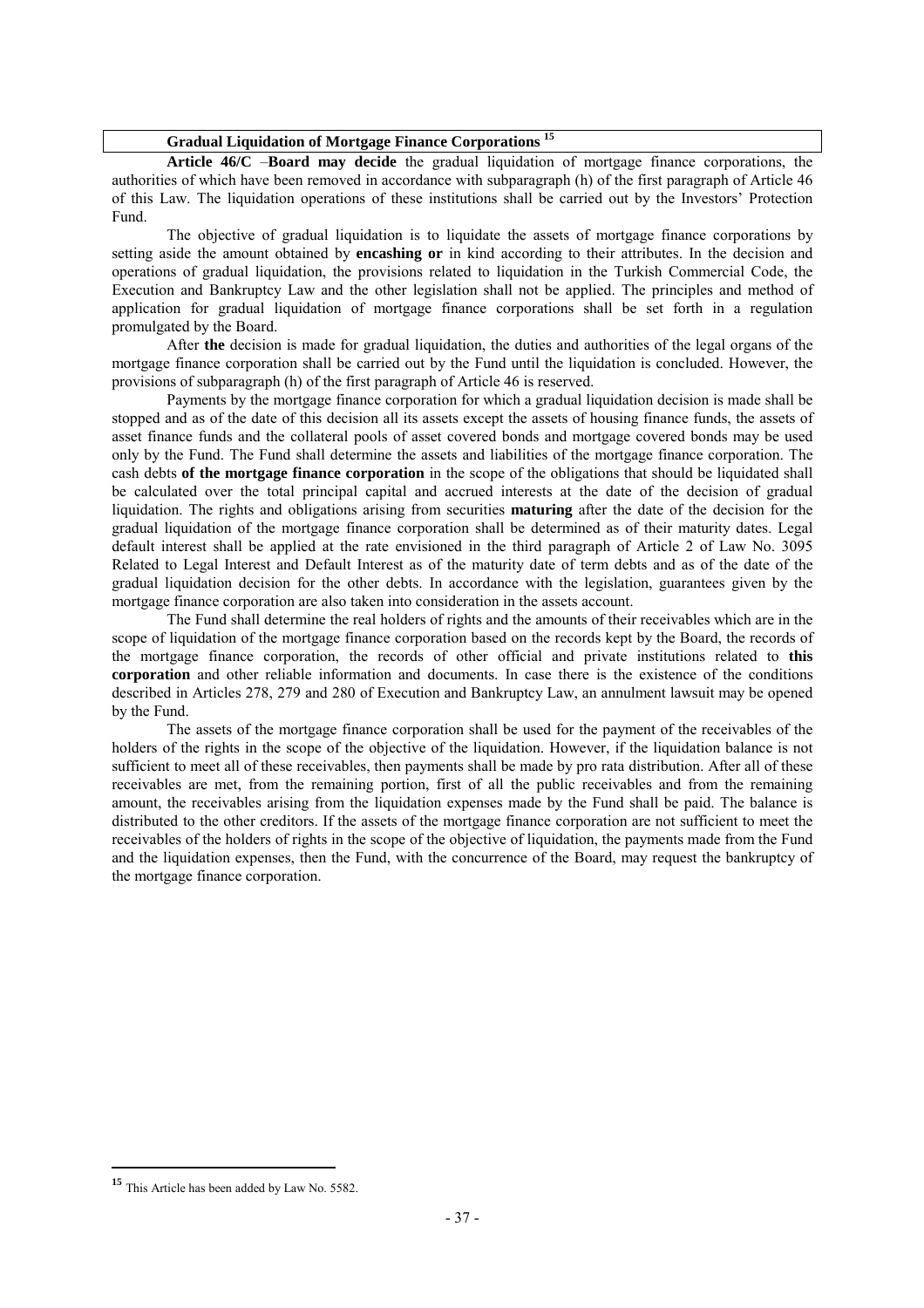### **Penal Liability**

 **Article 47 –** In case other law and legislation does not provide a more severe punishment:

 A) 1. To benefit to his/her self-owned property or to eliminate a loss so as to demage equal opportunity among the participants operating in capital markets with the aim of gaining benefit for himself/herself or for third parties by making use of non-public information which will be able to affect the values of capital market instruments is insider trading. The chairman and members of the Board of Directors, directors, internal auditors and other staff of the issuers within the scope of Article 11, capital market institutions or of the subsidiary or dominant establishment, and apart from these the persons who are in a position to be have information while carrying out their professions or duties, and the persons who are in a position to have information because of their direct or indirect relations with these.

 2. Real entities, the authorized persons of legal entities and those acting together with them all which trade capital market instruments in order to artificially affect their demand and supply, to give the impression of existence of active market, to hold the prices at the same level, to increase or decrease the prices.

 3. Real entities, authorized persons of the legal entities and those acting together with them all which give and those acting together with them all which give and disseminate misleading, false, deceiving, information and news, make comments or do not disclose the information which he/she should disclose.

4. Persons who act in violation of the first and third paragraphs of Article 4 and related real persons and authorized persons of legal entities who engage in capital market activities without permission or through or on behalf of entities whose authorization certificates are annulled or whose operations are temporarily stopped, or using words or expressions in commercial titles, notices or advertisements which create the impression that they are engaged in activities on the capital market or who continue their activities in violation of the first and third paragraphs of,

 5. The related real persons and authorized persons of legal entities who sell or create a pledge or use in whatever manner for the benefit of themselves or someone else, capital market instruments, cash or other assets of any kind which are consigned or delivered physically or by registration to capital market institutions, to cover monitors in the context of Articles 13/A and 13/B of this Law and to fund board in the context of Articles 38/B and 38/C of this Law **for** capital market activities or as a trustee or to manage them or to use them as a guarantee or for whatever use; or who conceal or deny or transform and alter records including those kept in a computer environment for such purpose or hide such acts.<sup>16</sup>

 6. The authorized persons of legal entities who engage in activities described in the final paragraph of Article 15 of this Law to decrease the profits and/or assets, or those who participate in these acts,

 7. The related real persons and authorized persons of legal entities who sell uncovered capital market instruments with the promise of repurchase without returning them,

 shall be punished with a prison sentence of from two to five years and a heavy pecuniary fine of from 10 billion TL up to 25 billion TL. If two or more of the cases specified in this sub paragraph are combined in the committing of the crime, then the minimum limit of the prison sentence is three years and the maximum limit is six years.

**<sup>16</sup>** This subparagraph has been amended by Law No. 5582.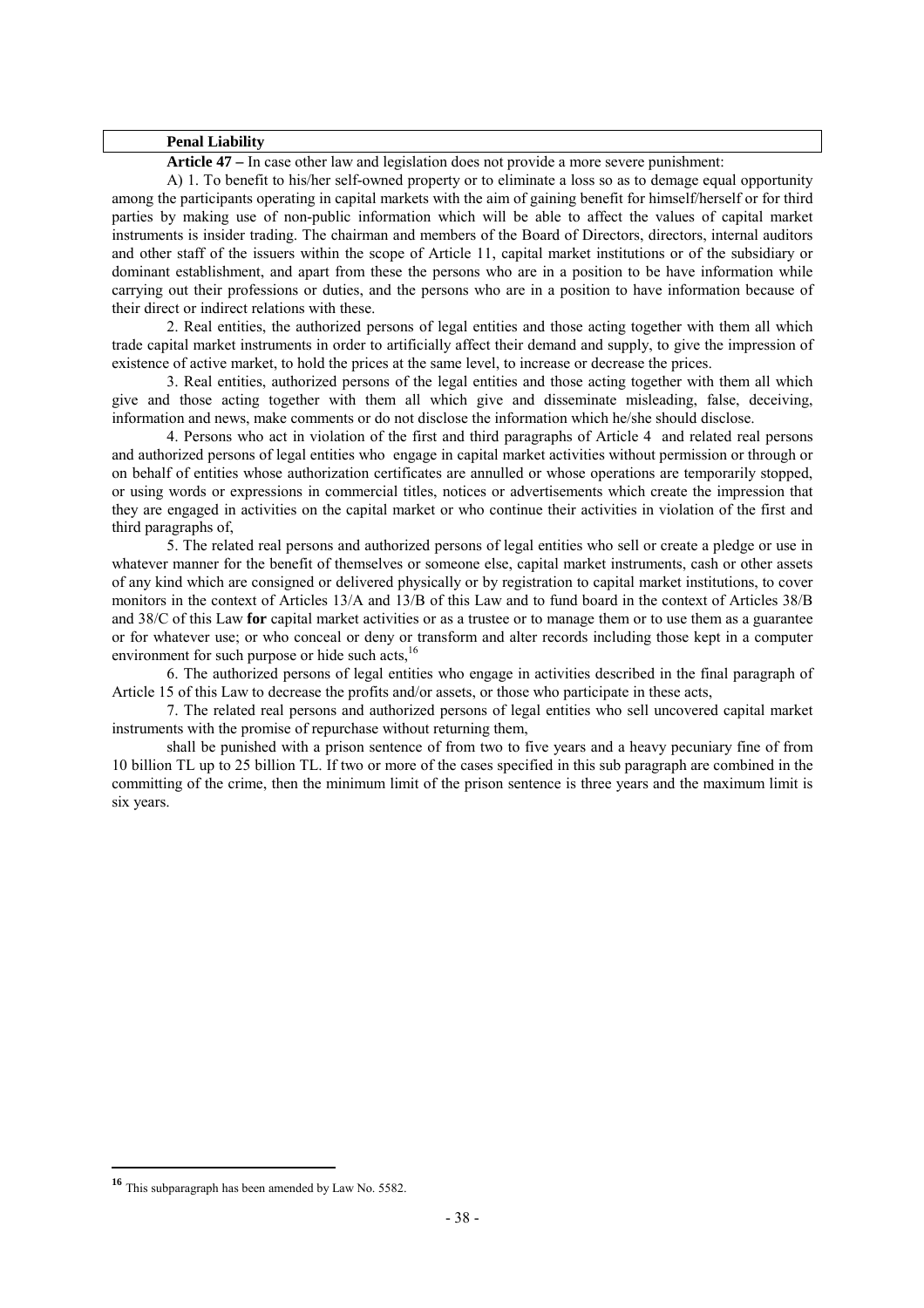B) 1. According to this Law, those who do not give the requested information, give incomplete or false information to the Board or those appointed by the Board; those who do not present books and documents to these persons on duty, who conceal, destroy or who prevent the carrying out of their duties;

 2. Those who do not keep required books and records, who open accounts or keep records contrary to the facts in official books and records, and engaging in any kind of accounting tricks in connection with such books and records;

 3. Those who deliberately prepare independent auditing reports which are contrary to the facts and those who participate in the preparation of such reports;

 Those who commit any of the above acts shall be punished with a prison sentence of from one to three years and a heavy pecuniary fine of from 8 billion TL up to 20 billion TL. If two or more of the cases set forth in this subparagraph are combined in the committing of the crime, then the minimum limit of the prison sentence shall be two years and the maximum limit shall be four years.

 C. Those who act in violation of the second paragraph of Article 6 of this Law or Articles 7, 9, 10, 10/A, 11 or 12; the fifth paragraph of Article 13; the second, third, fourth, fifth, sixth, eight, ninth, tenth, eleventh, twelfth, thirteenth, fourteenth and fifteenth paragraphs of Article 13/A, the third, fourth and fifth paragraphs of Article 13/B; the third paragraph of Article 14; the first, second, third, forth and fifth paragraphs of Article 15; Article 16 or 16/A; subparagraph (a) of Article 25; subparagraph (b) of Article 28; Article 34; Articles 38, 38/A, the third, fourth, seventh, ninth, tenth and twelfth paragraphs of Article 38/B, the third, fourth, seventh, ninth, tenth and twelfth paragraphs of Article 38/B in the context of Article 38/C, Article 39/A, Articles 40/B, 40/D, Article 45, the second and fifth paragraphs of Article 46; Article 46/A, Article 46/B or Article 46/C shall be punished with a judicial pecuniary fine of 1.250 days. 17

 In accordance with paragraphs (A), (B) and (C) of the first clause, the heavy pecuniary punishment to be given is not bound to an upper limit, but cannot be less than three fold of the benefits obtained by committing the crime.

 In the case of the repetition of the acts subject to the penalties determined in this Article, the penalties given shall be increased them by one half. In order to raise the penalties, execution of the previous penalty is not a condition.

### **Administrative Pecuniary Punishments**

 **Article 47/A –** Real persons and legal entities who are determined to have acted in violation of the regulations, standards and forms or general and special decisions made by the Board based on this Law, a pecuniary punishment of between 2 billion TL and 10 billion TL shall be imposed by the Board stating the justification.

 Defense of the related person shall be required before the application of administrative pecuniary punishments. If the defense is not submitted within one month from the delivery of the written defense request, the person to be subjected to have waived the right of defense

 In case the acts which require the giving of an administrative pecuniary punishments are repeated, then the pecuniary punishment to be applied shall be increased two fold, and for the second and subsequent repetitions, the pecuniary punishment shall be increased by three fold. In case the same acts which required the giving of an administrative pecuniary punishment are not recommitted within two years as of the date these punishments were given, then the previous punishments are not considered to be repeated.

 For the members who do not conform to the responsibilities in the fifth subparagraph of Article 40/C of this Law, a pecuniary punishment of from 1 billion TL up to 5 billion TL shall be imposed by the Board of Directors of the Association of the Capital Market Intermediary Institutions of Turkey. The Association, along with notifying, on the one hand, the relevant party of the punishments given, on the other hand shall also inform the Investors' Protection Fund for the collection and registration of revenues.

**<sup>17</sup>** This paragraph has been amended by Law No. 5582.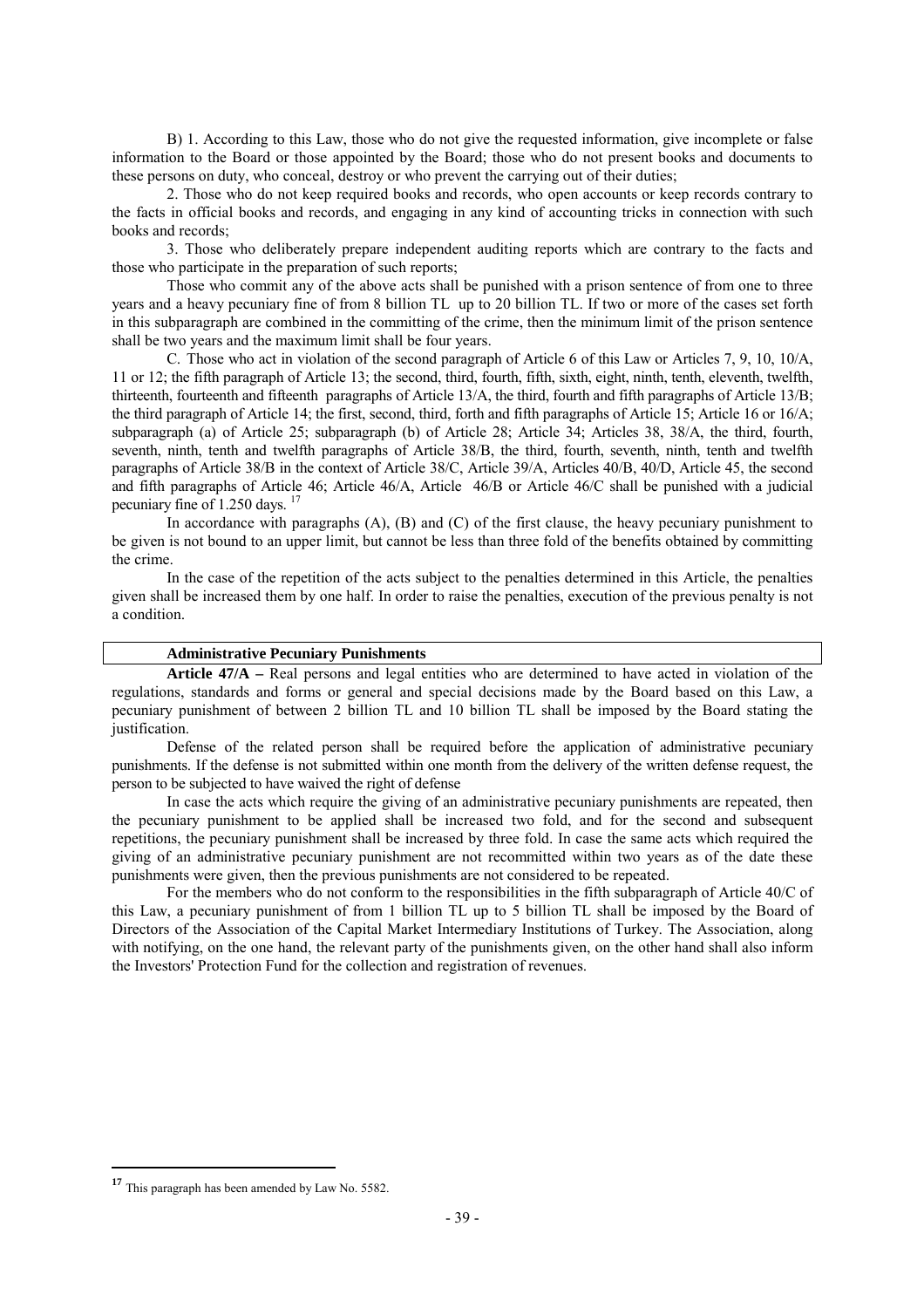For the members who do not conform to the responsibilities in the fifth paragraph of Article 40/D of this Law, a pecuniary punishment of from 1.000 YTL up to 5.000 YTL shall be imposed by the Board of Directors of Association of Appraisal Specialists of Turkey. The Association, **notifies** the relevant party of the punishments given **and** inform the Investors' Protection Fund for the collection and registration of revenues.

In case these punishments are not paid to the Investors' Protection Fund within 30 days as of the date of notification to the relevant parties, then it shall be followed up under the provisions of Law No. 6183 related to the Procedure of Collection of Public Claims and collected by the Fund and registered as revenues.

### **Increasing the Penalties**

 **Article 48 –** The penalties determined in accordance with general provisions for the deeds committed by the chairman and members of the Board of Directors, auditors, managers and other personnel of issuers and capital market institutions, responsible persons and representatives of Mutual Funds concerning the offences committed in relation to the assets, other properties, capital market instruments, accounts, document, files, registers and other documents of the joint stock corporation, institution or the Fund, shall be increased by one half.

### **Provisions of Procedure**

**Article 49 –** The implementation of a legal prosecution due to the offences identified in Article 47 is conditional upon the written application to be submitted to the Public Prosecutor's Office by the Board. Through this application the Board shall become the intervener at the same time.

 Public Prosecutors who have been informed that the provisions of this Law have been violated may request an investigation by informing the Board.

 In case the Public Prosecutors decide that a legal prosecution is not necessary, the Board shall be entitled to raise an objection in accordance with the Code on Penal Procedures.

 The processes related to offences set forth in this Law shall be considered as urgent matters by the courts and judgements shall be rendered with priority.

**<sup>18</sup>** This paragraph has been added by Law No. 5582.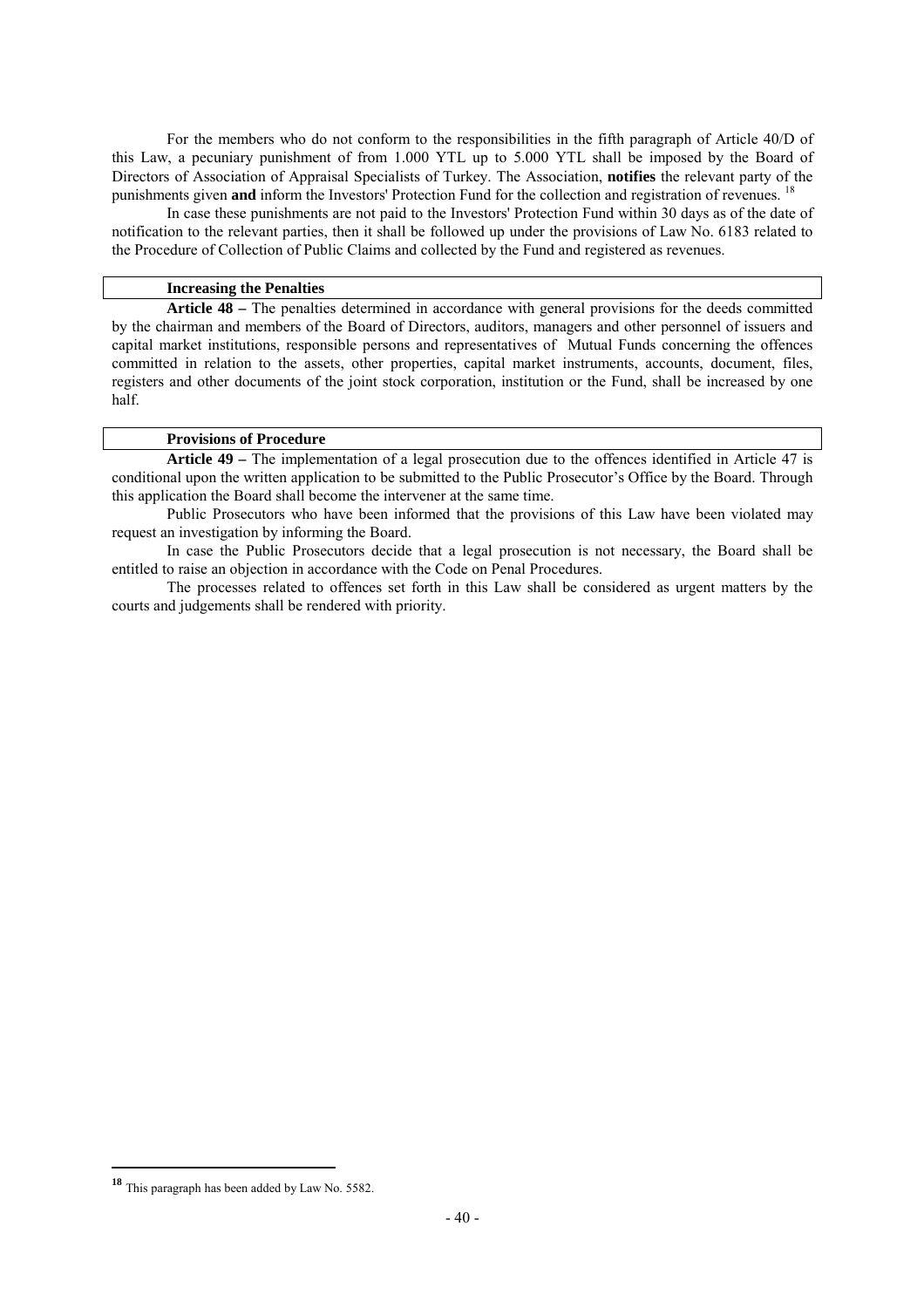### **SECTION VII MISCELLANEOUS PROVISIONS**

#### **Provisions Reserved and Exceptions**

 **Article 50 –** a) The banks which go public with their securities and performs activities which have been regulated in Section V of this Law; the bank shall be subject to the provisions of this Law, provided that they are limited with such activities. However, the provisions of this Law related to the number of shareholders shall not be applicable to the banks.

 Matters such as minimum amount of funds, accounting records and documentary systems necessary for banks engaging in capital market activities shall be regulated by a Decree issued by the Board with the concurrence of the Undersecretariat of Treasury.

 The Related Ministry is authorized to determine the principles for dividends to be distributed by banks whose shares are publicly held and the utilization of their revaluation fund.

 Banks and insurance firms are subject to the provisions of their special laws with respect to matters such as establishment, auditing supervision, accounting, standard of financial statements and reports.

 b) The provisions concerning joint stock corporations which have been established based on special laws are reserved.

 c) Article 4 of Law No. 440 shall not apply to the purchase and sale of shares which shall be effected by banks that are subject to Law No. 440, dated March 12, 1964, as intermediaries in accordance with the provisions of this Law.

 d) The provisions of Law No. 1211 on the Central Bank of the Republic of Turkey and Law No. 7397 concerning the Auditing of Insurance Companies are reserved.

**Supplementary Article 1** – The Accounting Standards Board of Turkey, having public legal entity, administrative and financial autonomy, is established to encourage the development and the adjustment of national accounting standards for rendering required financial statements in a correct, dependable, equivalent, comparable and understandable manner and to determine and publish national accounting standards, which shall be applied for public interest. This Board shall be a related institution of Prime Ministry.

The Accounting Standards Board of Turkey shall be composed of nine members, one from each the Ministry of Finance, the Ministry of Industry and Commerce, the Council of Higher Education, the Undersecretariat of Treasury, the Capital Market Board, the Banking Regulation and Supervision Board, the Commodity Exchanges and the Association of Chambers of Commerce, one self-employed accountant and one certified financial consultant from the Union of Chambers of Self-Employed Accountants, Financial Consultants and Certified Financial Consultants of Turkey. The term of duty of the members of the Board is three years. The related institution shall appoint a member in lieu of a member who quits prior to the completion of his term.

Members of the Accounting Standards Board of Turkey shall either have at least a bachelor's degree in economy, finance, political sciences, business administration, economics and administrative sciences, and equivalent branches or members who have a bachelor's degree in other branches shall have a master's degree and at least twelve years of experience in the above-mentioned branches. The Board shall elect its Chairman and Vice Chairman from among its members. Members of the Board shall be paid an attendance fee equivalent to the attendance fee paid by the Higher Planning Board to the Directors of State Economic Enterprises.

The income of the Board shall be composed of 2% of the income of the Union of Chambers of selfemployed Accountants, Financial Consultants and Certified Financial Consultants of Turkey and royalty rights of the created accounting standards and contributions of the related institutions and income from other activities. The Board shall not be subject to the provisions concerning the approval and registration of General Accounting Law No. 1050, Supreme Council of Public Accounts Law No. 832,State Bidding Law No. 2886 and Expense Law No. 6245 and Public Fees Law No. 492. Income and expenditures of the Board shall be audited by the Supreme Council of Public Accounts.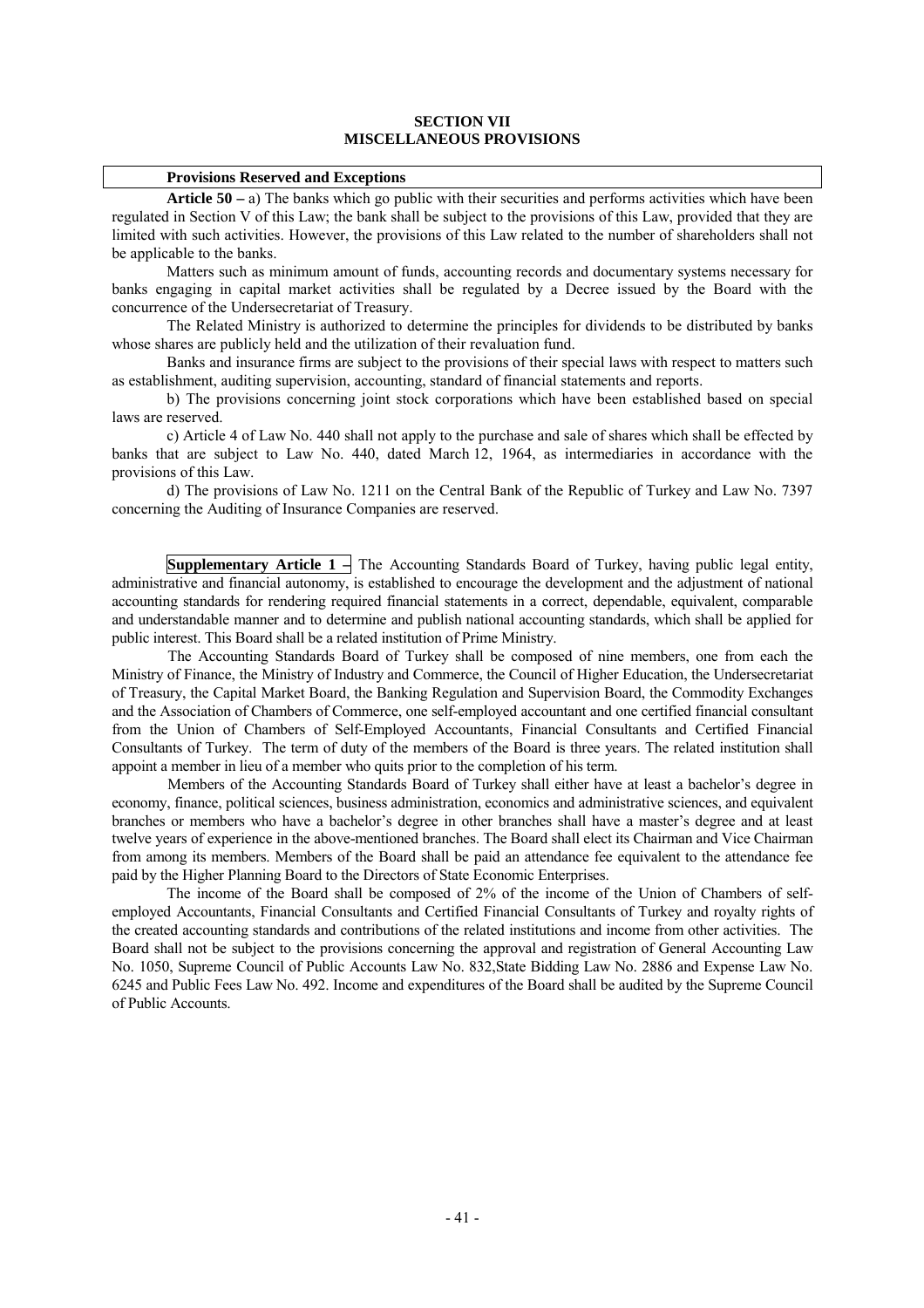The Board may employ personnel to perform its regular activities and may request personnel from related institutions if deemed necessary. The Board shall form working commissions to regulate the accounting standards in collaboration with representatives of related institutions.

Principles concerning the work of Accounting Standards Board of Turkey and principles concerning the quality and scope of the applications of the standards shall be determined by regulations of the Council of Ministers.

## **Enforcement**

**Article 51 –** This law shall enter into force on the date of its publication *[but see certain transition provisions below and see also Article 30 of the amending law (set out below) with respect to effective dates applicable to Article 10/A, subarticle a) of Article 28, Article 46/A, and Article 46/B.]*.

## **Execution**

**Article 52 –** The provisions of this Law shall be effected.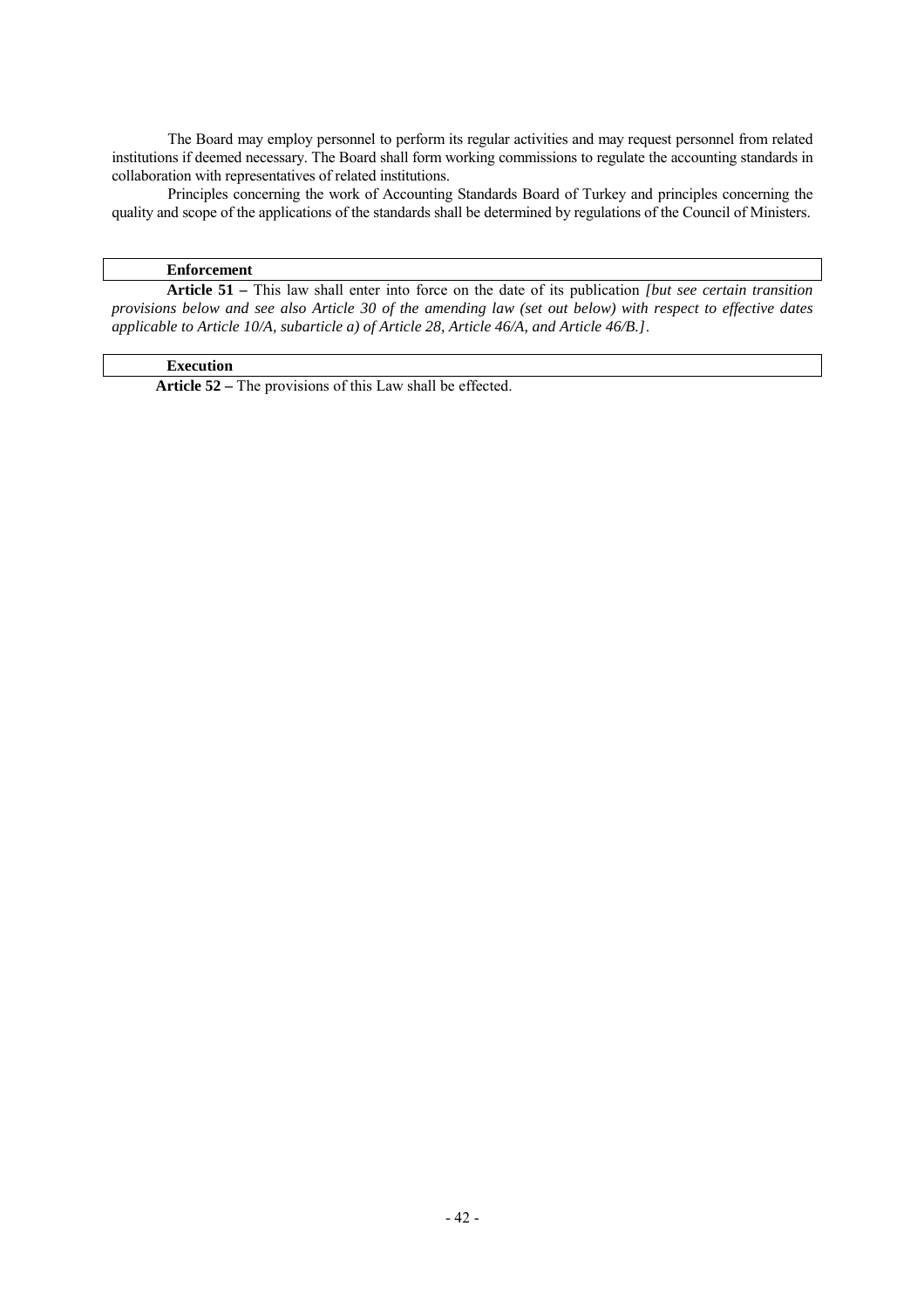### **PROVISIONAL ARTICLES**

## **Interim Provisions 1-5-** Repealed.

**Interim Provision 6-** After Article 10/A of this Law goes into effect, certificates may not be issued to represent the capital market instruments for which it has been decided by the Board that registration in accordance with that article shall apply. However, for the issues up until end of the third year following the date Article 10/A enters into force, the holders of the rights may request the issuing organizations to print certificates. The period of carrying out these requests, the method and the principles of application shall be determined by the Board.

 Certificates for capital market instruments which has been decided by the Board that registration in accordance with Article 10/A of this Law shall apply and which are printed in accordance with the first paragraph of this article or prior to the entering into effect of this law, shall, before the end of the sixth year following the date that Article 10/A enters into force, be delivered to the issuing organization, the intermediary institutions which have been authorized for this purpose, or to the Central Registry Organization which shall keep the recordation of the capital market instruments. The certificates received in this manner shall be collected at the Central Registry Organization pursuant to rules and regulations determined by the Board and shall be annulled and destroyed. The rights which the instruments represent shall be recorded at the Central Registry Organization in accordance with the provisions of this Law.

 Certificates for capital market instruments which are not delivered before the end of the period stated in the second paragraph shall not be traded on exchanges after this date, can not be intermediated by intermediary institutions, and shall not be used in connection with repurchase certificates. The financial rights connected to these instruments shall be monitored at the Central Registry Organization and, in case the certificates are delivered according to the principles in the second paragraph, then they shall be transferred to the accounts of the holders of the rights and the rights related to management shall be recorded by the Central Registry Organization.

 The periods envisaged in the first and second paragraphs of this article may be extended to one fold by a Decree of the Council of Ministers.

**Interim Provision 7 –**  Once capital market instruments are recorded, payment prohibitions and annulment decrees relating to capital market instruments shall be notified to the Central Registry Organization by the courts and the issuers.

**Interim Provision 8** – The Statutes of the Association of Capital Market Intermediary Organizations of Turkey shall be put into force within one year from the date that this Law goes into effect. The intermediary organizations engaged in capital market activities are obliged to the Board for membership in the Association of Capital Market Intermediary Organizations of Turkey within this period.

 These membership applications shall be concluded by the Board. The Board shall summon the Association members to their first general assembly meeting within one month after the Statutes go into force.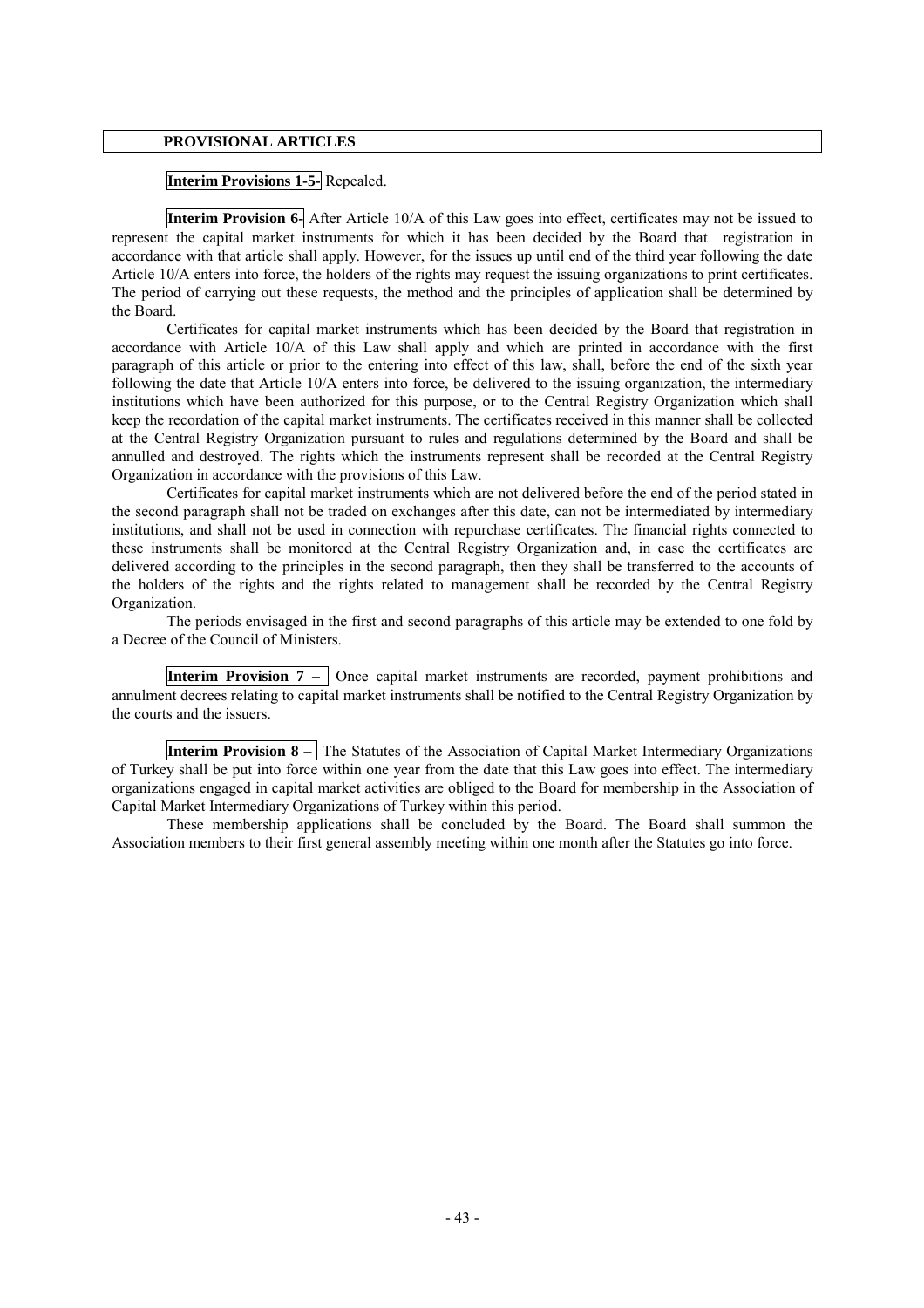**Interim Provision 9** –  $\overline{A}$  total of ten trillion TL shall be deposited in the Fund account by the Istanbul Stock Exchange with the objective of forming the initial assets of the Investors' Protection Fund.

 By taking as the basis the financial amount of the volume of transactions of shares for 1998 of the intermediary institutions, the annual dues which they are obliged to deposit to the Investors' Protection Fund in accordance with Article 46/A of the Law, shall be deposited to the Fund account by these institutions.

 The dues required to be paid in accordance with this article are required to be deposited to the Fund account within one month following the entering into effect of the regulations that shall be made by the Board related to the Fund. In case the payments are not made within this period, a delay penalty for the portion of the payment that goes into default shall be applied at the rate provided in Article 46/A and collected by the Fund.

 Pursuant to the provisions of Article 40 of this Law, the amount that shall be calculated based on the revenues shown in the financial tables of December 31, 1998 of the Istanbul Stock Exchange, shall be deposited in the Board account within one month following the date on which this Law enters into force.

**Interim Provision 10 – <sup>19</sup>** The Statute of Association of Appraisal Specialists of Turkey shall be put into force within maximum two years from the date that this Law goes into effect. Those who have license of real estate appraisal are obliged to apply to the Board for membership in the Association of Appraisal Specialists of Turkey within this period.

These membership applications shall be concluded by the Board. The Board shall summon the Association members to their first general assembly meeting within one month after the Statute go**es** into force. The costs related to the first meeting will be assumed by the Board with the condition that the Board will be repaid when the organs of the Association is formed.

**Interim Provision 11** –<sup>20</sup> Consumers who have become party of credit and financial leasing agreements arranged before this article is **put** in**to** effect, which conform to the definition of housing finance in Article 38/A of this Law, may apply to the related housing finance institution and demand the transaction which is subject of the agreement to be considered outside of the scope of housing finance defined in the first paragraph of Article 38/A of this Law. The agreements of the consumers who do not demand in time shall be considered in the scope of the first paragraph of Article 38/A of this Law. For the agreements which have been signed according to the Law on Protection of Consumers no. 4077, before this article is put into effect, if the debt is prepaid, the provisions of article 10 of the Law on Protection of Consumers no. 4077 shall be applied.

**Interim Provision 12**<sup>-21</sup> Leasing companies and finance companies shall not carry housing finance activities for six months after the enactment of Article 38/A of this Law.

**<sup>19</sup>** This Interim Provision has been added by Law No. 5582.

**<sup>20</sup>** This Interim Provision has been added by Law No. 5582.

**<sup>21</sup>** This Interim Provision has been added by Law No. 5582.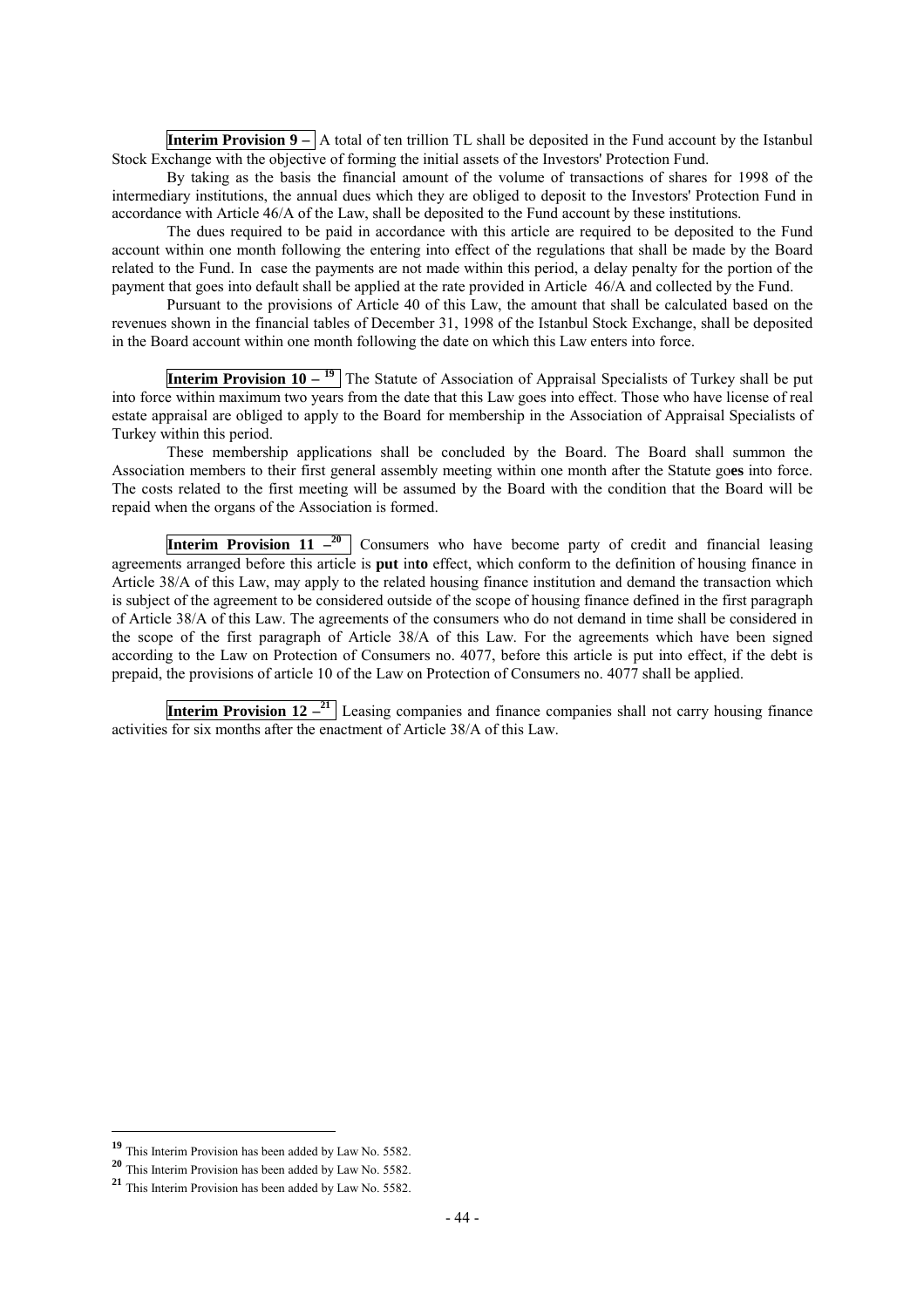#### **CERTAIN OTHER PROVISIONAL ARTICLES**

### **Decree by Law No. 311 dated by January 14, 1988**

**Provisional Article 2-** The members of the Board will be appointed in two months. Present members shall go on their duties until these appointments.

### **Law No. 3794 dated by April 29, 1992**

**Provisional Article 1 –** The provisions of this Law related to the registration of capital market instruments shall apply to the issuance and public offering applications made after the Law becomes effective.

**Provisional Article 2** – The rights of being engaged in activities and stock exchange membership regulated in sub-paragraph (a) and (b) of the first paragraph of Article 30 of [a predecessor Law] for intermediary institutions which had (A) type of Certificate of Stock Exchange Banker and in sub-paragraph (b) of the same paragraph for the (B) type of Certificate of Stock Exchange Banker before the effectiveness of the Law are reserved. However these intermediary institutions are required to exchange the Certificates of Stock Exchange Banker they hold for certificates of authorization by applying to the Board within 6 months after the date [a predecessor Law] becomes effective.

### **Law No. 4487 dated December 15, 1999**

**Provisional Article 1 –** The Chairman, Vice Chairman and members of the Board on duty on the effective date of this Law shall complete their term of duty of three years. The title "Vice Chairman" has been amended to "Second Chairman" on the effective date of this Law.

At the end of the term of duty of the Chairman, Vice Chairman and members of the Board who are on duty on the effective date of this Law between the members except the Chairman who shall be appointed under the provisions of Capital Market Law No. 2499 as amended in lieu of two members to be appointed by lot at the end of the second year and two members to be appointed by lot at the end of the fourth year among the remaining members under the prior provisions of Capital Market Law No. 2499.Prior to the formation of the decision organs of the Banking Regulation and Supervision Board and the Association of Capital Market Intermediary Institutions of Turkey, nominees to be appointed by the Banking Regulation and Supervision Board shall be appointed by the Related Ministry and nominees to be appointed by the Association of Capital Market Intermediary Institutions of Turkey shall be appointed by the Union of Banks of Turkey.

**Provisional Article 2 -** A special fund is established to reimburse claims of creditors, arising from capital market activities of intermediary institutions whose all certificates of authorization have been cancelled prior to the effective date of this Law. A bankruptcy suit filed against such debtors prior or following the effective date of this Law and a certificate of insolvency concerning such debtors during the liquidation is required in order to disburse payments from the fund to the above-mentioned creditors of intermediary institutions.

Amount of credit of cash and stocks based on a certificate of insolvency during the liquidation shall be converted to U.S. Dollars equivalent calculated by applying the foreign exchange purchase rate of Central Bank of Turkey on the date the certificate of authorization of the intermediary institutions was cancelled. Following the bankruptcy of the intermediary institution, payments during the liquidation shall be converted to U.S. Dollars equivalent calculated by applying the foreign exchange purchase rate of Central Bank of Turkey and shall be deducted from the principal credit. The calculated outstanding amount shall be converted to Turkish Liras equivalent calculated by applying the foreign exchange purchase rate of Central Bank of Turkey on the date that a certificate that they are unable to pay their debts has been written and shall be paid to the holders of the rights in accordance with the principles indicated in paragraph 3.

The amount of the payment to creditors prior to December 31, 2000 may not exceed 2 billion Turkish Liras. This amount may be increased after January 1, 2001, at the rate of the revaluation coefficient that is announced every year. However the maximum amount of payment to holders of the rights shall be determined by converting payments on dollar basis deducted under paragraph 2 from the Turkish Lira equivalent of the main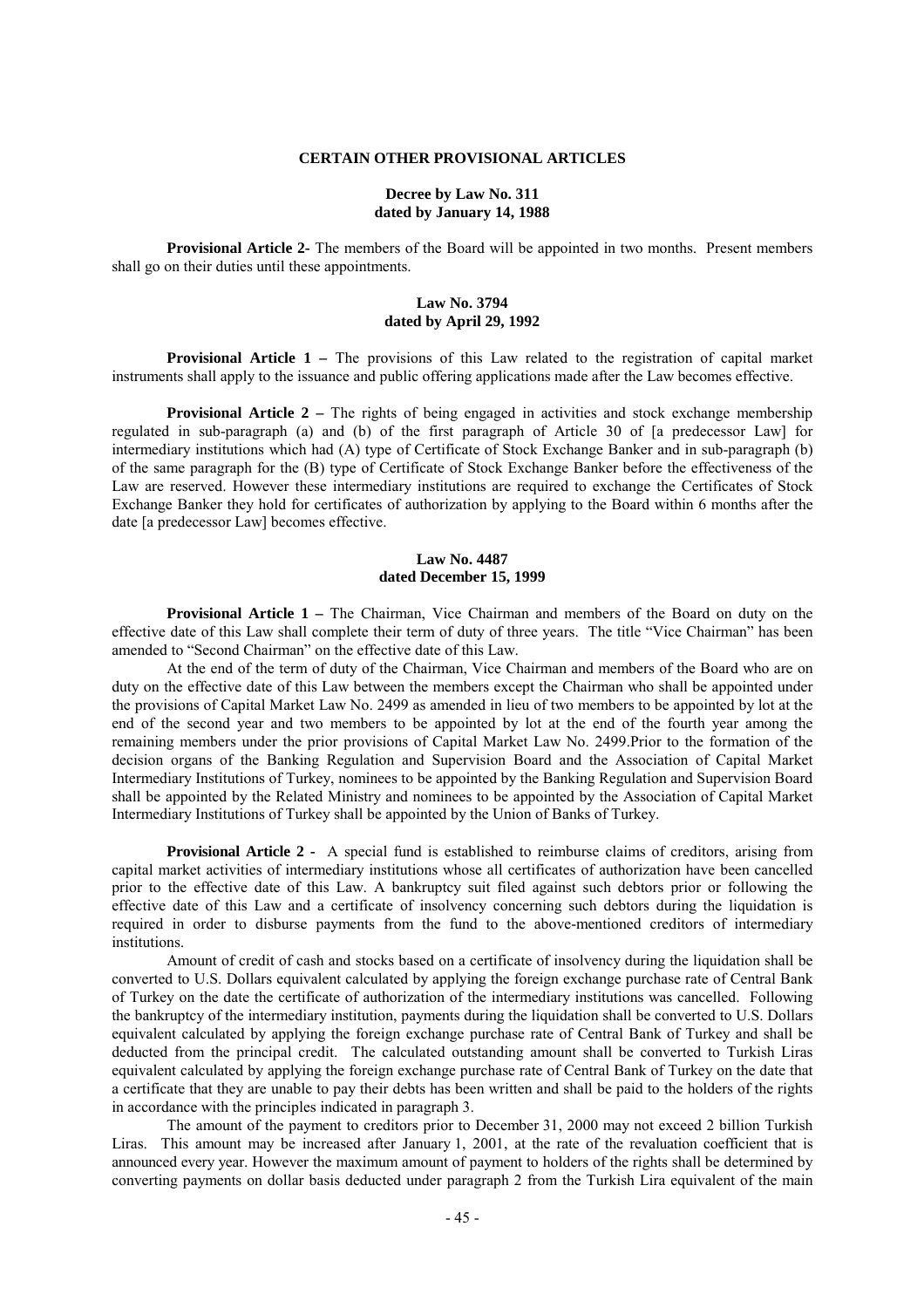credit calculated by applying the foreign exchange purchase rate of Central Bank of Turkey on the date that a certificate that they are unable to pay their debts has been obtained and deducting this amount from the maximum amount of payment.

Within two months following the effective date of this Law, the Istanbul Stock Exchange shall grant 10 trillion Turkish Liras to this Fund. This Fund shall be invested in the deposit account of a public bank or in government paper by the Presidency of Istanbul Stock Exchange. This Fund shall not be used for any purpose other than payments to be made in accordance with the provisions of this Article. In case the amount of the Fund becomes insufficient to meet the necessary payments, an additional amount to be determined by the Council of Ministers and not exceeding 5 trillion Turkish Liras shall be provided by the Istanbul Stock Exchange. After all the necessary payments within the scope of this Article are determined to be completed by written declarations of the related bankruptcy administrations, the remaining amount shall be the property of the Istanbul Stock Exchange.

 The payments which shall be made from the Fund are made to the bankruptcy administrations by the Chairmanship of the Istanbul Stock Exchange with the concurrence of the Capital Market Board, based on the certificate that they are unable to pay their debts which is presented by the related bankruptcy administrations. The Capital Market Board, to assure that the payments are made in accordance with the provisions of this article, has the right to reciprocally examine, based on the definite list, the documents in the bankruptcy file and the documents which shall be requested from the bankruptcy administration and the bankruptcy department and to reject requests for payment which are contrary to the provisions of this article and other related legislation.

 Payments to the holders of the rights are realized by the bankruptcy administrations. In the scope of this article, payments shall not be made to the shareholders, members of the board of directors and board of auditors, the personnel authorized to sign and their spouses, blood relatives and relatives by marriage including the third degree, who appear to be debtors of the intermediary institution or capital market institution. The Chairmanship of the Istanbul Stock Exchange is the successor to the rights for the payments made to those who have a certificate that they are unable to pay their debts. Creditors' rights arising from the general provisions are reserved with respect to rights exceeding payments made pursuant to this article.

The Council of Ministers is authorized to determine and adopt regulations concerning the principles and methods related to the application of this article.

**Provisional Article 3** – In case the aggregate amount of monthly wages including all sorts of payments to be determined for the Chairman and the members and the personnel of the Board pursuant to paragraph (a) of Article 28 of the Capital Market Law No. 2499 as amended by Article 13 of this law are less than the aggregate amount of monthly wages including all sorts of payments of the last payment prior the effective date of this law, the difference between these amounts shall be paid as compensation without being subject to tax or deduction until the termination of this situation.

### **Validity**

**Article 30–** This Law enters into effect as follows:

 Article 1 [of the amending law, which adds Article 10/A above] is valid from the date of publication and effective from the date on which the Central Registry Organization is established,

 Articles 23 and 24 [of the amending law, which rewrite Articles 46/A and 46/B as set out above] are valid from the date of publication and effective following the promulgation by the Board of regulations concerning the Investors Protection Fund after the establishment of the Central Registry Organization.

 Article 13 [of the amending law, which amends subparagraph (a) of Article 28 as set out above] and Provisional Article 3 [set out above] shall become effective on January 1, 2005.

The other articles are effective on the date of publication.

*[NOTE: The date of publication of the amending law was December 18, 1999.]*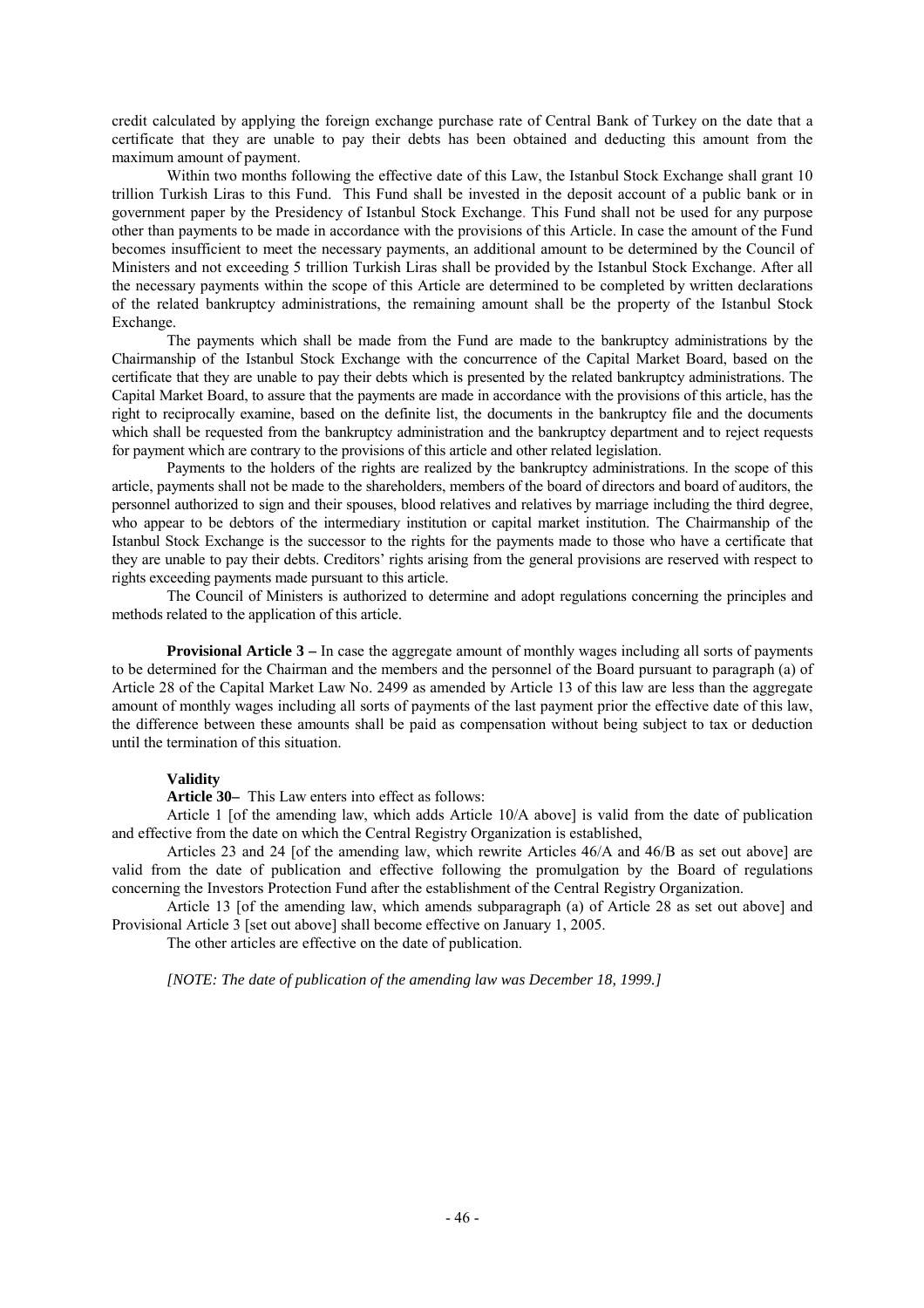### **Law No. 4629 dated February 21, 2001**

Law No. 4629 which revised Articles 28 and 29 published in the Official Gazette number 24335 on March 3, 2001.

### **Law No. 4743 dated January 30, 2002**

 Law No. 4743 which revised two paragraphs of Article 17 and subparagraph (c) of Article 28 published in the Official Gazette number 24657 on January 31, 2002.

### **Law No. 5582 dated February 21, 2007**

 Law No. 5582 which revised Article 3, 13/A, 22, 28, 39, 46/A, 47, 47/A and added Article 13/B, 38/A, 38/B, 38/C, 39/A, 40/D, 46/C, three provisional article published in the Official Gazette number 26454 on March 06, 2007.